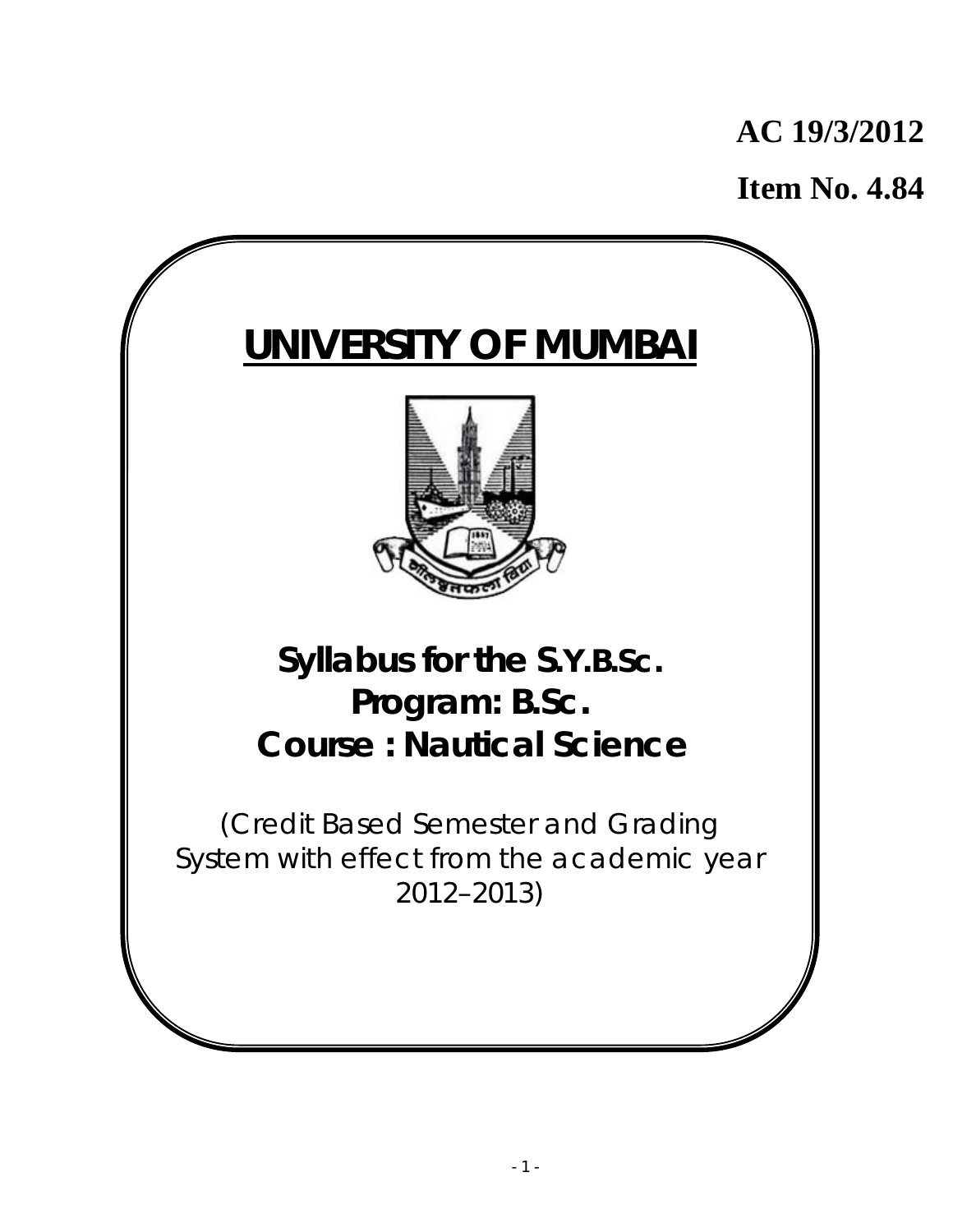# **B.Sc. Nautical Science Semester –III**

Theory/Practical : 16 Weeks (15 weeks for lectures/practical & one week for semester end examination )

Theory / Practical :

| Course<br>Code | Title of the Course                                              |                | Per Week       | Per Semester |     | <b>Credits</b> |                | <b>TOTAL</b> |
|----------------|------------------------------------------------------------------|----------------|----------------|--------------|-----|----------------|----------------|--------------|
|                |                                                                  | L              | P              | L            | P   | L              | P              |              |
|                | <b>COMPUTER SCIENCE</b>                                          | 3              | 1              | 45           | 15  |                |                |              |
| USNSC301       | <b>APPLIED MATHAMETICS-III</b>                                   | 7              |                | 105          |     | 4              | $\overline{2}$ | 6            |
|                | NAUTICAL PHYSICS &<br><b>ELECTRONICS-III</b>                     | 5              | $\overline{2}$ | 75           | 26  |                |                |              |
|                | <b>NAVIGATION -II</b>                                            | 3              | 1              | 45           | 15  |                | $\overline{2}$ | 5            |
| USNSC302       | <b>VOYAGE PLANNING &amp; COLLISION</b><br><b>PREVENTION - II</b> | $\overline{2}$ | $\mathfrak{D}$ | 30           | 30  | 3              |                |              |
|                | SHIP OPERATION TECHNOLOGY-II                                     | 3              | $\mathbf{1}$   | 45           | 15  |                |                | 5            |
| USNSC303       | <b>BRIDGE PROCEDURES &amp; LEGAL</b><br><b>KNOWLEDGE</b>         | 3              | 1              | 45           | 15  | 3              | $\mathcal{P}$  |              |
|                | <b>NAVAL ARCHITECTURE-II</b>                                     | 4              |                | 60           |     |                |                |              |
|                | <b>ENVIRONMENTAL SCIENCE-II</b>                                  | 3              | 1              | 45           | 15  |                |                |              |
| USNSC304       | <b>MARINE ENGINEERING &amp; CONTROL</b><br>SYSTEMS-II            | 3              | $\overline{1}$ | 45           | 15  | $\overline{2}$ | $\mathcal{L}$  | 4            |
|                |                                                                  | 36             | 10             | 540          | 146 | 12             | 8              | 20           |

# **Semester –IV**

Theory / Practical :

| Course<br>Code | Title of the Course                                              | Per Week       |                | Per Semester |    | Credits        |                | <b>TOTAL</b> |
|----------------|------------------------------------------------------------------|----------------|----------------|--------------|----|----------------|----------------|--------------|
|                |                                                                  |                | P              |              | P  | $\mathbf{I}$   | P              |              |
|                | <b>COMPUTER SCIENCE</b>                                          | 3              | 1              | 45           | 15 |                |                |              |
| USNSC401       | <b>APPLIED MATHAMETICS-IV</b>                                    |                |                | 105          |    | 4              | $\mathfrak{D}$ | 6            |
|                | <b>NAUTICAL PHYSICS &amp;</b><br>ELECTRONICS-IV                  | 5              | $\overline{2}$ | 75           | 26 |                |                |              |
|                | <b>NAVIGATION-II</b>                                             | 3              | 1              | 45           | 15 |                |                |              |
| USNSC402       | <b>VOYAGE PLANNING &amp; COLLISION</b><br><b>PREVENTION - II</b> | $\overline{2}$ | $\overline{2}$ | 30           | 30 | 3              | $\overline{2}$ | 5            |
|                | SHIP OPERATION TECHNOLOGY-II                                     | 3              | 1              | 45           | 15 |                |                |              |
| USNSC403       | <b>BRIDGE PROCEDURES &amp; LEGAL</b><br><b>KNOWLEDGE</b>         |                | 1              | 45           | 15 | 3              | $\overline{2}$ | 5            |
|                | <b>NAVAL ARCHITECTURE-II</b>                                     | 4              |                | 60           |    |                |                |              |
| USNSC404       | <b>ENVIRONMENTAL SCIENCE-II</b>                                  | 3              | 1              | 45           | 15 | $\overline{2}$ | $\overline{2}$ | 4            |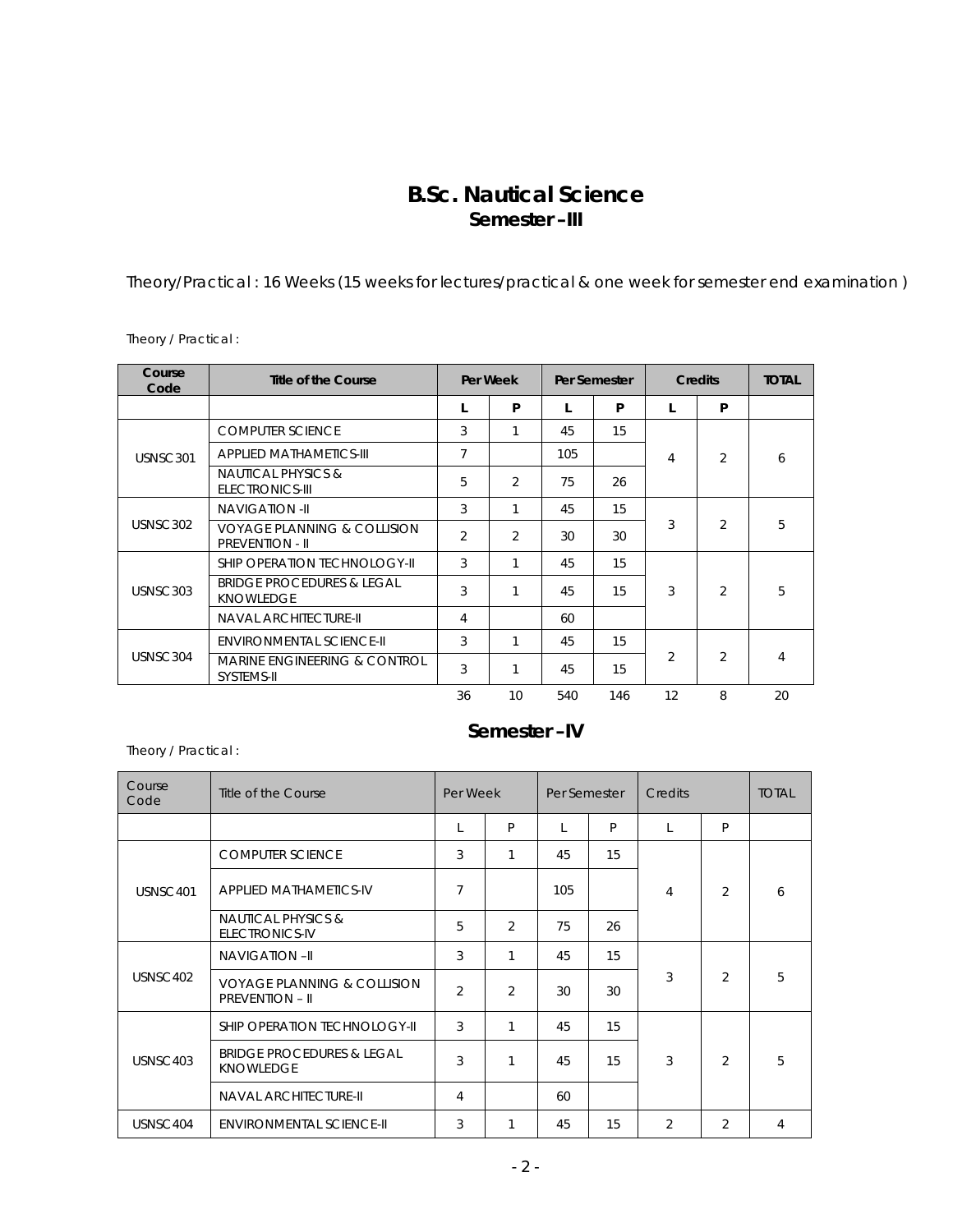| <b>COMPUTER SCIENCE /PHYSICS /MATHS</b><br>l Name of the Programme L Duration |                                                   |  |    |    | <b>Contact Hours 225</b><br>Course/Course C<br>Semester |     |  |  |    |  |
|-------------------------------------------------------------------------------|---------------------------------------------------|--|----|----|---------------------------------------------------------|-----|--|--|----|--|
|                                                                               |                                                   |  | 36 | 10 | 540                                                     | 146 |  |  | 20 |  |
|                                                                               | MARINE ENGINEERING &<br><b>CONTROL SYSTEMS-II</b> |  |    |    | 45                                                      | 15  |  |  |    |  |

| Name of the Programme     | <b>Duration</b>        | Semester | <b>Course/ Course Code</b>                 |
|---------------------------|------------------------|----------|--------------------------------------------|
| B.Sc. in Nautical Science | Six Semesters          | Ш        | Computer /<br>Physics/Maths<br>[USNSC 301] |
| Course Code               | Title                  | Credits  |                                            |
| <b>USNSC 301</b>          | Computer/Physics/Maths | $4+2$    |                                            |

┓

| For Course per week<br>1 lecture/period is 60 minutes duration |        |           | For subject per week<br>1 lecture/period is 60 minutes duration |          |       |         |  |
|----------------------------------------------------------------|--------|-----------|-----------------------------------------------------------------|----------|-------|---------|--|
|                                                                | Theory | Practical | Tutorial                                                        | Computer | Maths | physics |  |
| Actual<br>contacts                                             | 15     |           |                                                                 |          |       | 5       |  |
| Credits                                                        |        |           |                                                                 |          |       |         |  |

# **NAVIGATION –II**

### **VOYAGE PLANNING & COLLISION PREVENTION - II** CONTACT **CONTACT HOURS 75** Name of the Programme | Duration | Semester | Course/ Course Code B.Sc. in Nautical Science Six Semesters III Navigation-II Voyage Planning & Collision Prevention –II [USNSC 302] Course Code Title Title Credits USNSC 302 Navigation-II Voyage Planning & Collision Prevention-II  $3+2$

| For Course per week<br>1 lecture/period is 60 minutes duration |        |           |          | For subject per week<br>1 lecture/period is 60 minutes duration |                                                     |  |
|----------------------------------------------------------------|--------|-----------|----------|-----------------------------------------------------------------|-----------------------------------------------------|--|
|                                                                | Theory | Practical | Tutorial | Navigation-II                                                   | Voyage Planning &<br><b>Collision Prevention-II</b> |  |
| Actual<br>contacts                                             | b      |           |          | 3                                                               |                                                     |  |
| Credits                                                        |        |           |          |                                                                 |                                                     |  |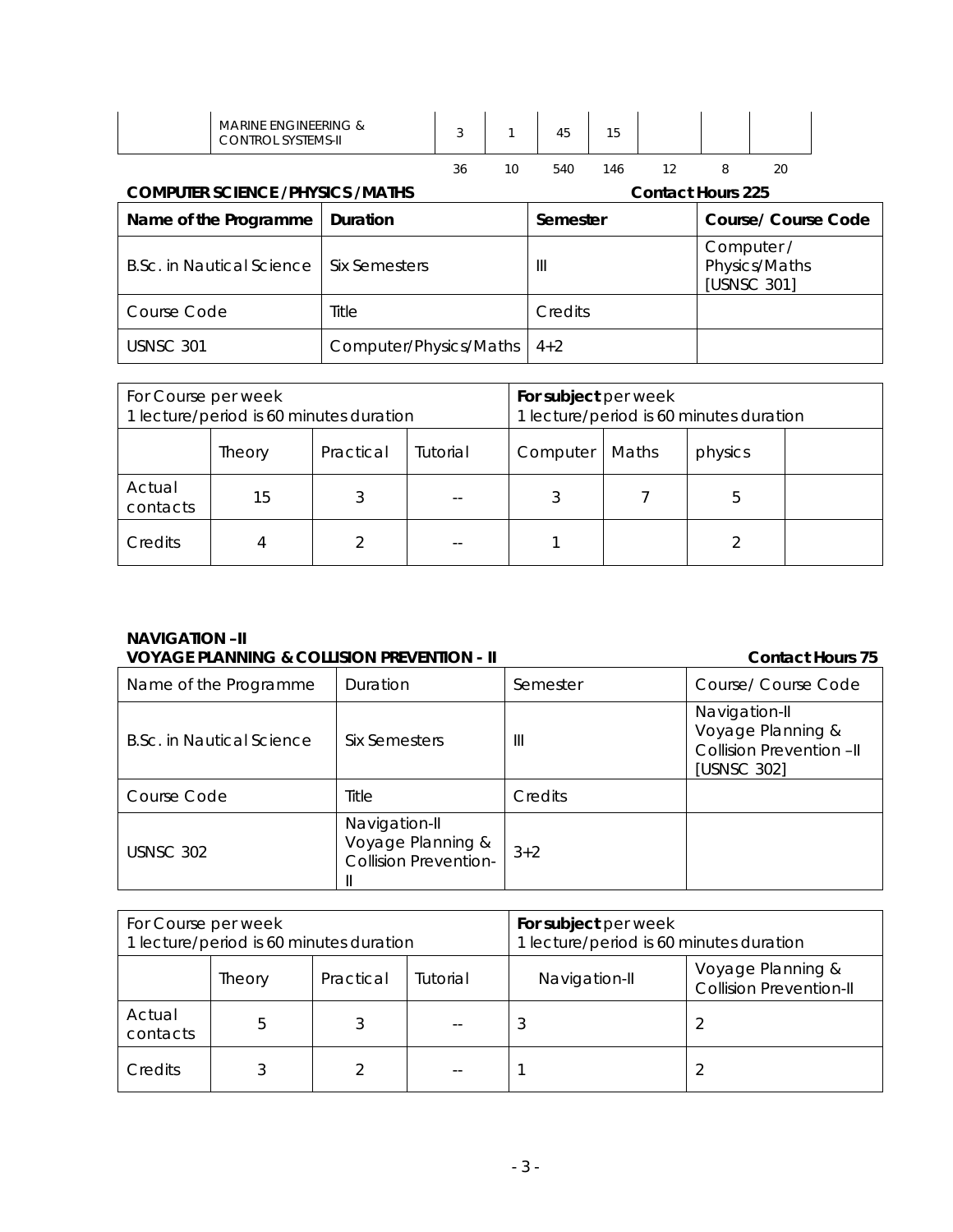### **SHIP OPERATION TECHNOLOGY PAPER- II BRIDGE PROCEDURES & LEGAL KNOWLEDGE NAVAL ARCHITECTURE-II Contact Hours 150**

| NAVAL AKUHIILUIUKL-II     |                                                                                                             | Contact Hours 150 |                                                                                                                            |  |  |
|---------------------------|-------------------------------------------------------------------------------------------------------------|-------------------|----------------------------------------------------------------------------------------------------------------------------|--|--|
| Name of the Programme     | Duration                                                                                                    | Semester          | <b>Course/ Course Code</b>                                                                                                 |  |  |
| B.Sc. in Nautical Science | Six Semesters                                                                                               | Ш                 | Ship Operation<br><b>Technology Paper-I</b><br>Bridge procedures &<br>legal knowledge<br>Naval Architecture<br>[USNSC 303] |  |  |
| Course Code               | <b>Title</b>                                                                                                | Credits           |                                                                                                                            |  |  |
| USNSC 303                 | Ship Operation<br><b>Technology Paper-I</b><br>Bridge procedures<br>& legal knowledge<br>Naval Architecture | $3+2$             |                                                                                                                            |  |  |

| For Course per week<br>1 lecture/period is 60 minutes duration |               |           | For subject per week<br>1 lecture/period is 60 minutes duration |                        |                                                     |                                   |  |
|----------------------------------------------------------------|---------------|-----------|-----------------------------------------------------------------|------------------------|-----------------------------------------------------|-----------------------------------|--|
|                                                                | <b>Theory</b> | Practical | Tutorial                                                        | <b>SOT</b><br>Paper-II | <b>Bridge</b><br>procedures<br>& legal<br>knowledge | Naval<br>Architecture<br>Paper-II |  |
| Actual<br>contacts                                             | 10            |           |                                                                 |                        | 3                                                   | 4                                 |  |
| Credits                                                        |               |           |                                                                 |                        |                                                     |                                   |  |

### **ENVIRONMENTAL SCIENCE-II MARINE ENGINEERING & CONTROL SYSTEMS-II** And the contact Hours 90 **Contact Hours** 90

| Name of the Programme     | Duration                                                                 | Semester | Course/ Course Code                                                               |
|---------------------------|--------------------------------------------------------------------------|----------|-----------------------------------------------------------------------------------|
| B.Sc. in Nautical Science | Six Semesters                                                            | Ш        | Environment Science -<br>Marine Engineering &<br>Control System-II<br>[USNSC 304] |
| Course Code               | Title                                                                    | Credits  |                                                                                   |
| USNSC 304                 | Environment<br>Science - II<br>Marine Engineering<br>& Control System-II | $2+2$    |                                                                                   |

| For Course per week                     |        |           | <b>For subject per week</b>             |  |                                                                                                   |  |
|-----------------------------------------|--------|-----------|-----------------------------------------|--|---------------------------------------------------------------------------------------------------|--|
| 1 lecture/period is 60 minutes duration |        |           | 1 lecture/period is 60 minutes duration |  |                                                                                                   |  |
|                                         | Theory | Practical | Tutorial                                |  | Environment   Marine Engineering<br>Science $ \parallel$ $\parallel$ & Control System $\parallel$ |  |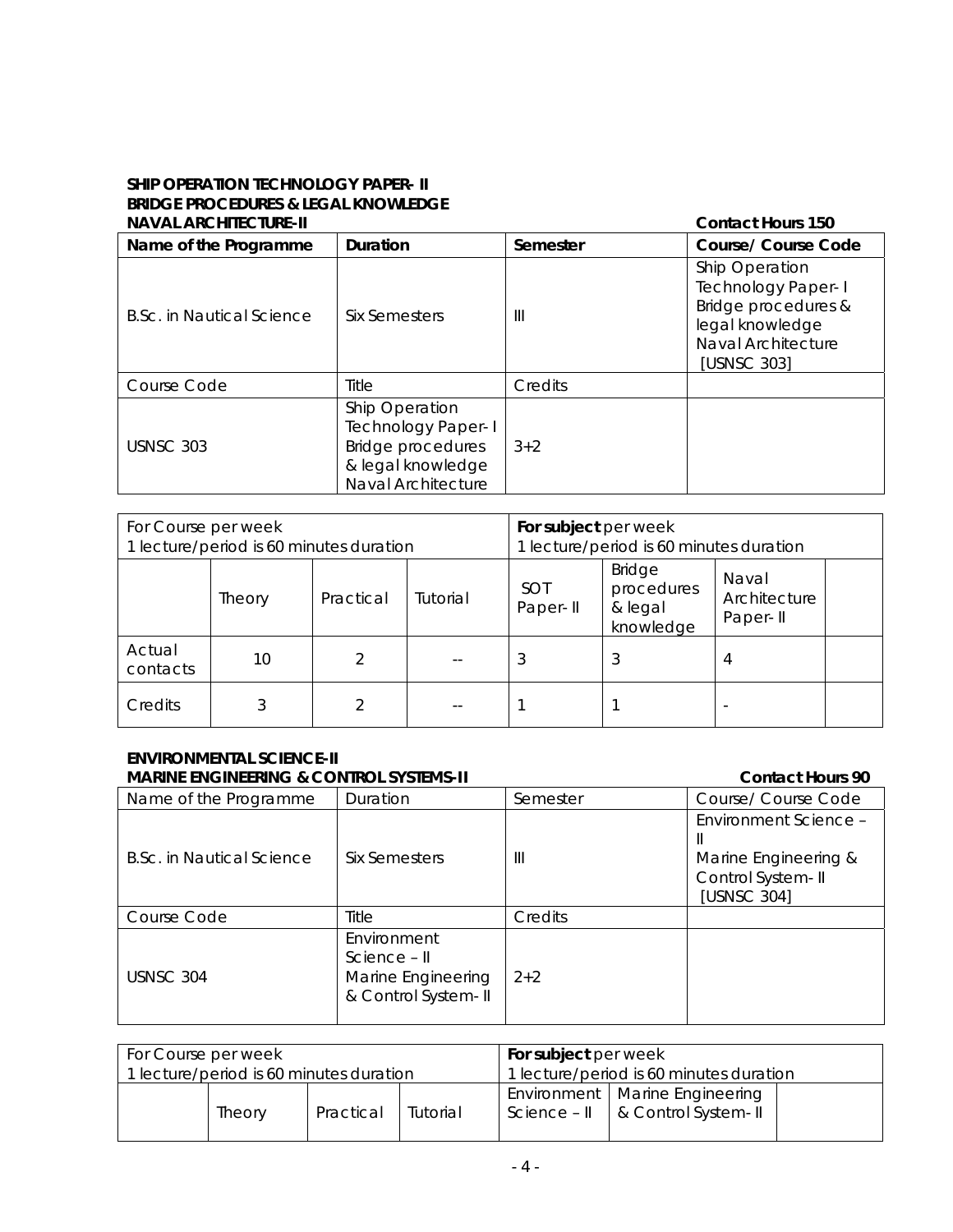| Actual<br>contacts | 06           | $\sim$<br>◡∠ | $- -$ |  |  |
|--------------------|--------------|--------------|-------|--|--|
| Credits            | $\sim$<br>◡∠ | $\sim$<br>◡∠ | $- -$ |  |  |

### **Objective:-**

This subject exposes the students to Computer Science, Applied Mathematics & Nautical Physics

### **Contents of syllabus for USNSC 301**

# **Computer Science**

|                 |                                                                                                                                                                                                                                                                                                                                                                                                                                                                                                                                                                                                    | <b>Theory</b> | Practical |
|-----------------|----------------------------------------------------------------------------------------------------------------------------------------------------------------------------------------------------------------------------------------------------------------------------------------------------------------------------------------------------------------------------------------------------------------------------------------------------------------------------------------------------------------------------------------------------------------------------------------------------|---------------|-----------|
| <b>UNIT I</b>   | <b>SEMESTER - III</b>                                                                                                                                                                                                                                                                                                                                                                                                                                                                                                                                                                              | 15 Hours      |           |
|                 | Historical development of computers: an evolution.<br>Classification of Computers on different norms such as<br>generations, technology, etc. Different functional parts of<br>a computer and their functions. Computer peripherals:<br>Monitor, Printer, Key board, Floppy disk drive, Floppy, Hard<br>disk, Mouse.                                                                                                                                                                                                                                                                               |               |           |
|                 |                                                                                                                                                                                                                                                                                                                                                                                                                                                                                                                                                                                                    |               |           |
| <b>UNIT II</b>  | Computer arithmetic: Binary, Octal, Decimal &<br>Hexadecimal number systems and mutual conversion:<br>Addition, 1's & 2's complementation in binary only. Units of<br>memory measurement: Bits, Bytes, KB, MB, GB, TB. Units of<br>run-time measurement: sec, ms, $\mu$ s, ns, ps, fs, as. Different<br>computer environments: Batch processing, Time sharing,<br>Interactive & Network, their functional details and<br>differences. Computer connectivity: LAN, MAN, WAN,<br>Internet. Internet activity in India and various facilities<br>available on internet, Satellite based Communication | 22 Hours      |           |
|                 |                                                                                                                                                                                                                                                                                                                                                                                                                                                                                                                                                                                                    |               |           |
| <b>UNIT III</b> | C Language:<br>Computer languages, their classification and compilation.<br>C- character set. Data Types. Constants and variables.<br>Operators: Arithmetic, Increment & Decrement, Modulo<br>division, Relational, Logical, Conditional and Comma<br><b>PRACTICAL</b><br>Programs are to be written, tested and filed for<br>certification by teacher/head of Institution:<br>[1] Finding n!<br>[2] Finding GCD of two numbers<br>[3] Solution of a quadratic equation                                                                                                                            | 8 Hours       | 15 Hours  |

**\*There will be continuous assessment of skills being acquired through class work, practical and periodic assignments / project works / tests/ orals etc.** 

**\*Journal to be submitted at the end of each term for assessment**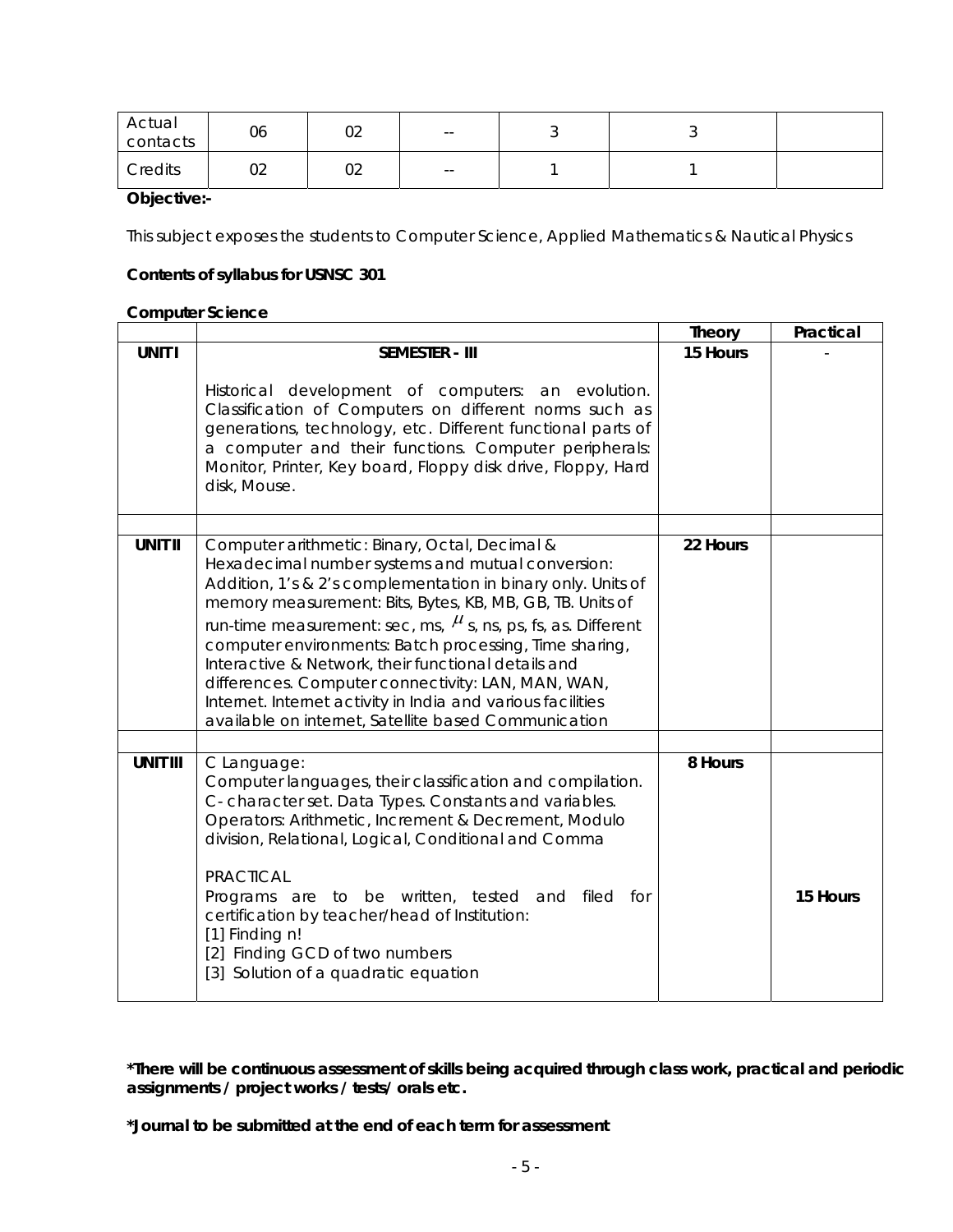### **NOTE : A candidate has to secure minimum percentage /grade : 40 % / E as per Training Circular No 4 of 2005 by DG Shipping , Govt Of India .**

- 1. Turbo C reference manual
- 2. Programming in C: Kris A. Jamsa : Galgotia Publications Pvt. Ltd.
- 3. Mastering turbo C: Kelly/Bootle : EPB
- 4. Turbo C programming techniques : Stevens A. : BPB
- 5. Computer Virus prevention, detection & removal : Kapur R : BPB
- 6. Introduction to computer science vol. I & II : Jain S. : BPB
- 7. Introducing computers I, II & III : Mehta S. : BPB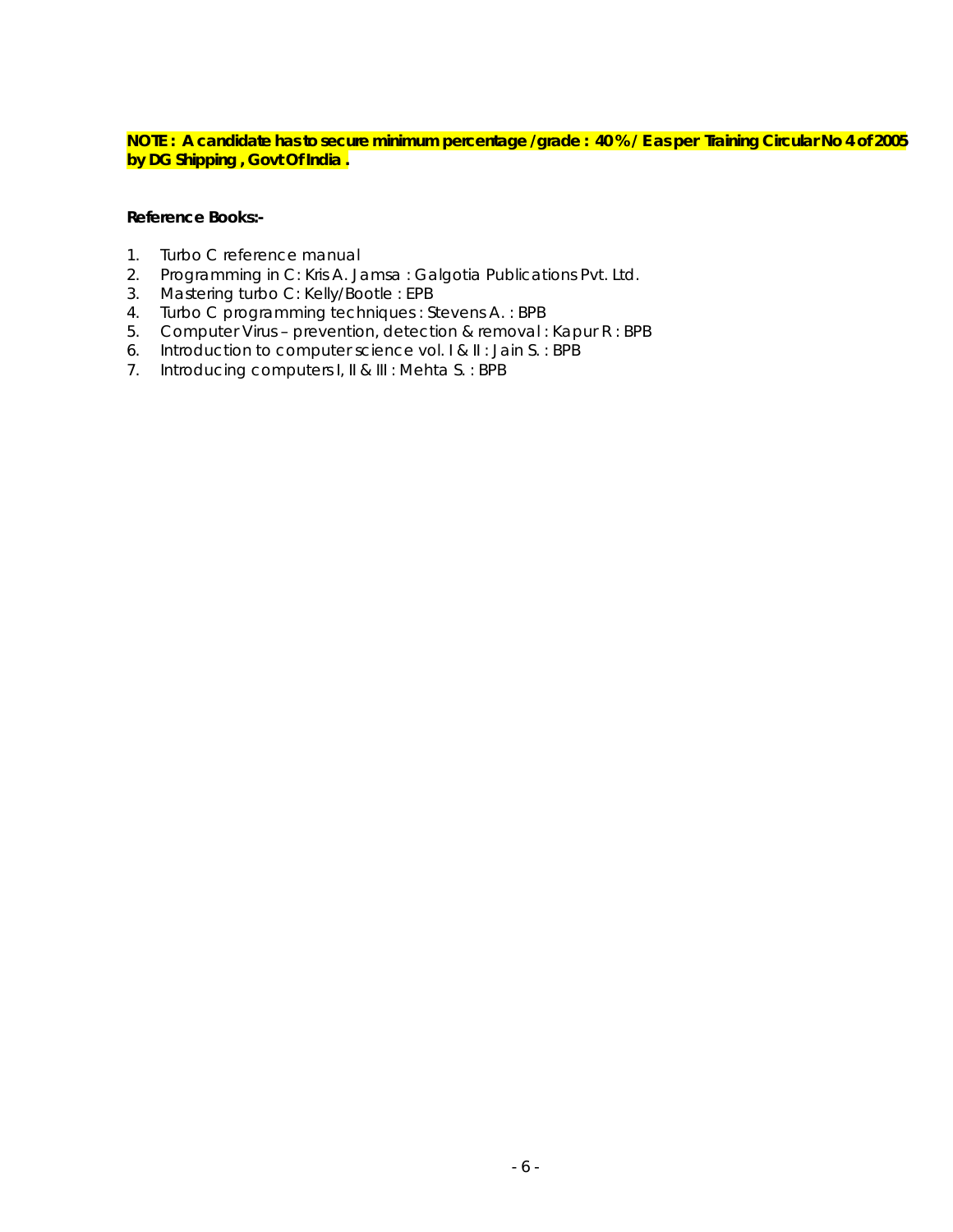|                |                                                                                                                                                                                                                                                                                                                                                                                                                                                                                                                                                                                       | Theory   | Practical |
|----------------|---------------------------------------------------------------------------------------------------------------------------------------------------------------------------------------------------------------------------------------------------------------------------------------------------------------------------------------------------------------------------------------------------------------------------------------------------------------------------------------------------------------------------------------------------------------------------------------|----------|-----------|
| <b>UNIT I</b>  | <b>SEMESTER - III</b><br>Bessel Functions and Legendre Polynominals & Partial<br><b>Differential Equations:</b>                                                                                                                                                                                                                                                                                                                                                                                                                                                                       | 30 Hours |           |
|                | Relations between Laplace equation and<br>Bessel's<br>differential equation, Its solution by series methods, Bessel<br>functions of first and second kind, Recurrence relations for<br>J (x), Generating function of $J(x)$ , Orthogonality of $J(x)$ ,<br>Bessel-Fourier series of a function, Relation between<br>Laplace equation and Legendre differential equation, Its<br>solution by series methods, Recurrence relations for Pn(x),<br>Rodriguez's formula for $P(x)$ , Generating function of $P(x)$ ,<br>Orthogonality of Pn(x), Legendre-Fourier series for a<br>function. |          |           |
|                | Partial differential equation governing Transverse Vibrations<br>of an elastic string, its solution using Fourier Series,<br>Vibrations of a rectangular and circular membrane. Heat<br>equation, steady - state configuration for heat flow and<br>Laplace equation in two and three dimensions, Variable<br>heat flow in one dimension.                                                                                                                                                                                                                                             |          |           |
| <b>UNIT II</b> | Laplace Transforms:                                                                                                                                                                                                                                                                                                                                                                                                                                                                                                                                                                   | 25 Hours |           |
|                | Function of bounded variation (Statement only), Laplace<br>transforms of 1, $t^n$ , $e^{at}$ , sin (at), cos (at), Sin h (at), Cos h<br>$L\{f(t)\}\$<br>(i) $L\{f^n f(t)\}$<br>$L\{d^n f(t)\}$<br>$I = \{f(u)du$<br>$I = \{f(u)du\}$<br>$I = \{f(u)du\}$<br>$I = \{f(u)du\}$<br>$dt^n$                                                                                                                                                                                                                                                                                                |          |           |
|                | Unit step functions, Heaviside, Dirac functions and their<br>transform.<br>transform<br>Laplace<br>Laplace<br>0f<br>periodic<br>functions.                                                                                                                                                                                                                                                                                                                                                                                                                                            |          |           |
|                | Evaluation of inverse Laplace Transforms, partial fraction<br>methods, Heaviside development convolution theorem.                                                                                                                                                                                                                                                                                                                                                                                                                                                                     |          |           |
|                | Application to solve initial and boundary value problems<br>differential<br>involving<br>ordinary<br>equations<br>with<br>one<br>dependent variable.                                                                                                                                                                                                                                                                                                                                                                                                                                  |          |           |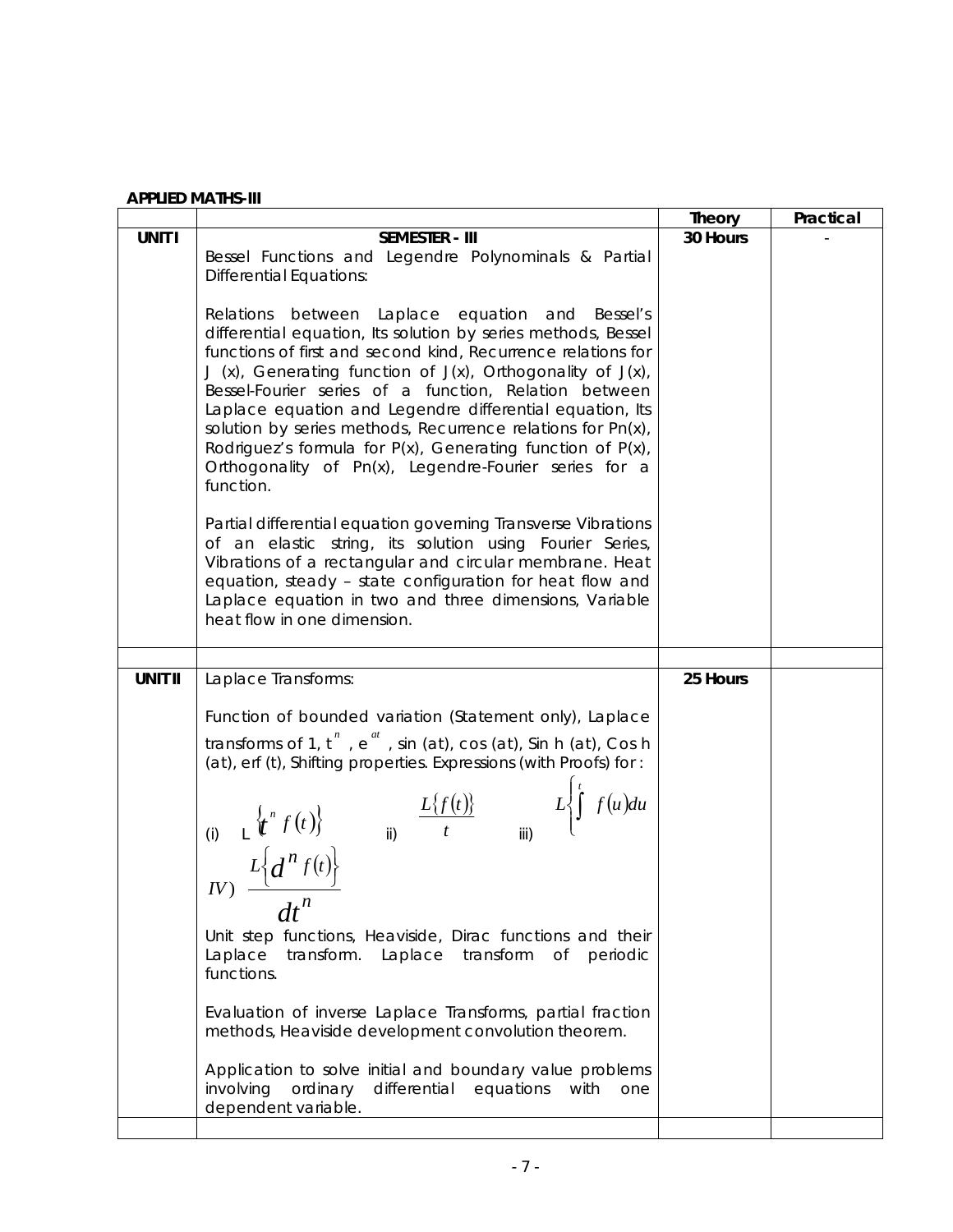| <b>UNIT III</b> | Complex Variable:                                                                                                                                                                                                                                                                                                                                                                                                                                                                                                                                                                                                                                                                                                              | 50 Hours |  |
|-----------------|--------------------------------------------------------------------------------------------------------------------------------------------------------------------------------------------------------------------------------------------------------------------------------------------------------------------------------------------------------------------------------------------------------------------------------------------------------------------------------------------------------------------------------------------------------------------------------------------------------------------------------------------------------------------------------------------------------------------------------|----------|--|
|                 | Functions of complex variable. Continuity (only statement)<br>derivability of a function analytic. Regular function.<br>Necessary conditions for f (z) to be analytic. (Statement of<br>sufficient conditions). Cauchy Riemann equation in polar<br>co-ordinates. Harmonic functions, Orthogonal trajectories.<br>Analytical and Milne - Thomson method to find f (z) from its<br>real or imaginary parts. Integration of complex functions,<br>Cauchy's integral theorem for simply connected regions,<br>Cauchy's integral formula, Taylor's and Laurent's<br>expansion, Zeros, Singularities, poles, residue at isolated<br>singularity and its evaluation. Residue theorem, its<br>application to evaluate real integrals. |          |  |

**NOTE : A candidate has to secure minimum percentage /grade : 40 % / E as per Training Circular No 4 of 2005 by DG Shipping , Govt Of India** 

- 1. Wartikar, P. N. & J. N. A text books for applied mathematics (Vol. 2)
- 
- 2. Sastry S. S. Engineering mathematics (Vol.2)
- 3. Santi Narayan **Theory of Function of a complex variable**<br>4. Wilfred Kaplan **Advanced Calculus** 
	-
- 4. Wilfred Kaplan Advanced Calculus 5. Schaum's outline series
- 
- 
- 6. Dr. Grewal B. S. Higher Engineering Mathematics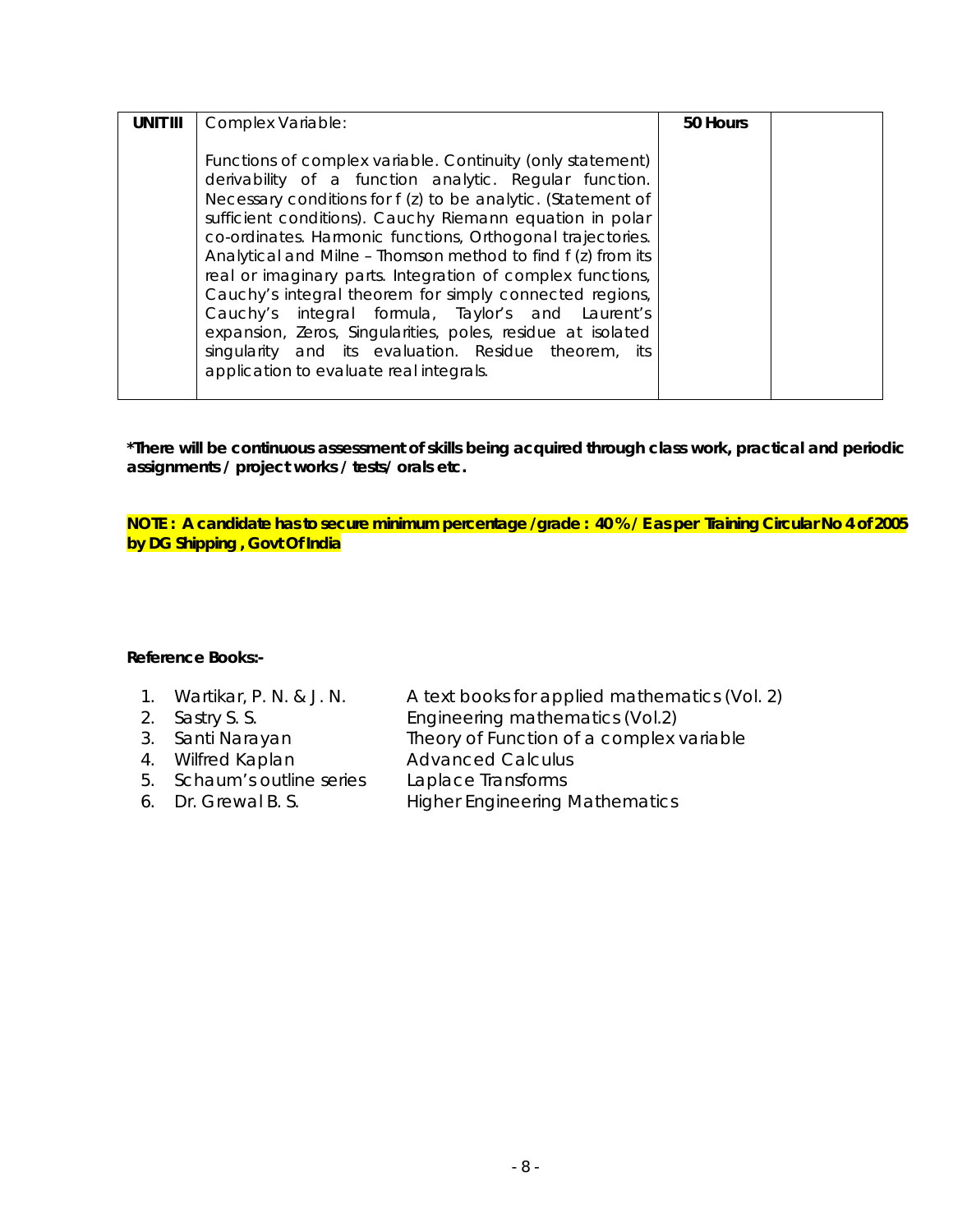### **NAUTICAL PHYSICS-III**

|                |                                                                                                                                                                                                                                                                                                                                                                                                                                                                                                                                                                                                                                                               | <b>Theory</b> | Practical |
|----------------|---------------------------------------------------------------------------------------------------------------------------------------------------------------------------------------------------------------------------------------------------------------------------------------------------------------------------------------------------------------------------------------------------------------------------------------------------------------------------------------------------------------------------------------------------------------------------------------------------------------------------------------------------------------|---------------|-----------|
| UNIT I         | SEMESTER - III                                                                                                                                                                                                                                                                                                                                                                                                                                                                                                                                                                                                                                                | 20 Hours      |           |
|                | Review of a. c. circuits:                                                                                                                                                                                                                                                                                                                                                                                                                                                                                                                                                                                                                                     |               |           |
|                | Self inductance, inductive reactance, purely inductive<br>circuit, a. c. through resistance and inductance, choke,<br>numerical problems. Capacitance, capacitive reactance,<br>purely capacitive circuit, a. c. through capacitance. and<br>resistance, numerical problems. Impedance, admittance,<br>a. c. through L-C-R circuit, series and parallel resonant<br>circuits, power and power factor in a. c. circuits, numerical<br>problems.                                                                                                                                                                                                                |               |           |
|                | Modulation concepts:                                                                                                                                                                                                                                                                                                                                                                                                                                                                                                                                                                                                                                          |               |           |
|                | Amplitude<br>modulation,<br>modulation<br>index,<br>power<br>distribution in A. M. wave, linear modulation, square law<br>modulation;<br>diode<br>modulator, transistor<br>modulator,<br>single<br>balance<br>modulator,<br>side<br>band<br>generation,<br>suppression of carrier. Frequency and phase modulation, F.<br>M. wave, modulation index, side band in F. M. reactance<br>modulator, comparison of A.M., F.M. and P.M., phase Lock<br>Loop and its advantages.                                                                                                                                                                                      |               |           |
|                |                                                                                                                                                                                                                                                                                                                                                                                                                                                                                                                                                                                                                                                               |               |           |
|                | Demodulation Techniques:                                                                                                                                                                                                                                                                                                                                                                                                                                                                                                                                                                                                                                      |               |           |
|                | Demodulation of A.M. waves, diode detector, transistor<br>modulator, detection efficiency, amplitude distortion.<br>Demodulation of FM waves, frequency demodulator,<br>slope detector, balanced slop detector, ratio detector,<br>frequency distortion.                                                                                                                                                                                                                                                                                                                                                                                                      |               |           |
|                |                                                                                                                                                                                                                                                                                                                                                                                                                                                                                                                                                                                                                                                               |               |           |
| <b>UNIT II</b> | Transmission systems:<br>Classification of amplifiers - A, B and C, AF, RF and power<br>amplifier, AM transmitter, SSB (single side band) transmitter,<br>sideband filters.<br><b>Digital Communications:</b><br>Types of pulse modulation, generation and demodulation<br>of Pulse Amplitude Modulation (PAM) waves, distortion in<br>PAM, Pulse Duration (width) Modulation (PWD of PDM),<br>Position<br>Modulation<br>(PPM), generation<br>Pulse<br>and<br>demodulation of PPM, Pulse Code Modulation (PC M),<br>generations and demodulation of PCM, direct FM<br>transmitter, Armstrong FM system, mobile communication<br>systems.<br>Wave propagation: | 35 Hours      |           |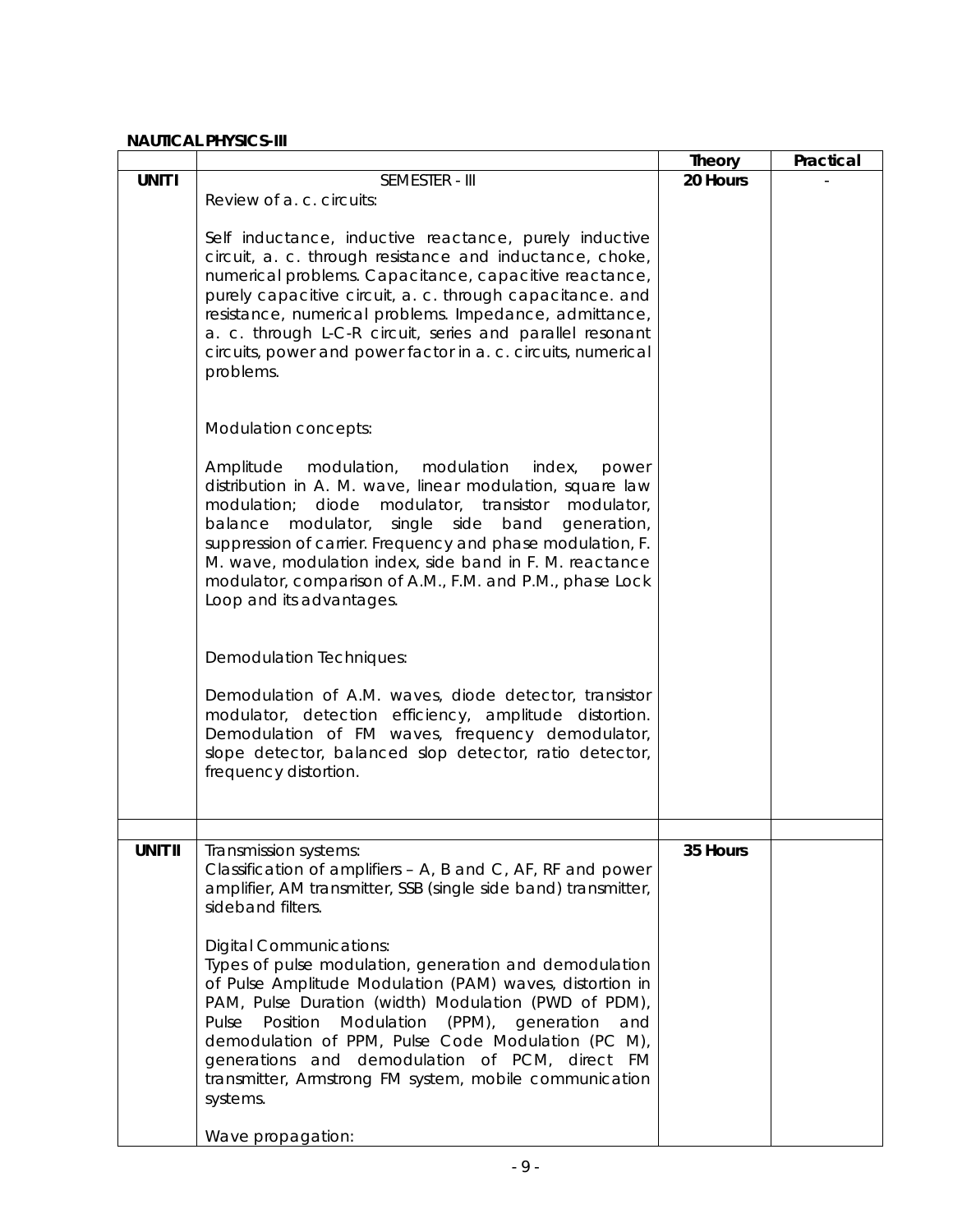|                 | Basic electromagnetic spectrum, mechanism of water<br>propagation, field<br>strength, propagation<br>through<br>troposphere, propagation models,<br>radio<br>horizon,<br>monitoring techniques, sky - wave<br>troposphere<br>propagation, ionosphere, microwave links and other<br>communication links, noise in communication systems.                                                                                                                              |          |          |
|-----------------|----------------------------------------------------------------------------------------------------------------------------------------------------------------------------------------------------------------------------------------------------------------------------------------------------------------------------------------------------------------------------------------------------------------------------------------------------------------------|----------|----------|
| <b>UNIT III</b> | Radio receivers:<br>Straight and regenerative receivers, turned RF receivers,<br>super heterodyne receivers, AM receivers, communication<br>receivers, stereo FM multiplexed reception, single side<br>noise consideration, FM<br>band<br>receiver,<br>receiver<br>performances.                                                                                                                                                                                     | 20 Hours |          |
|                 | Antennas:<br>Resonant antenna, antenna gain, radiation resistance,<br>impedance matching, feeders, resonant line feed,<br>grounded antennas, higher frequency antennas, dipole<br>arrays, Yagi - Uda antenna, Rhombic antenna, microwave<br>antenna, active antenna, horn antenna, dielectric<br>antenna.                                                                                                                                                            |          | 26 Hours |
|                 | Transmission lines:<br>Motion of electrical wave along a lone line, characteristic<br>impedance, infinite line, reflection of a wave on a line,<br>resonant and non resonant lines, standing wave ratio<br>(SWR), input impedance of a transmission line for use at<br>VHF.                                                                                                                                                                                          |          |          |
|                 | Radar Communication:<br>Elements of radar system, radar range, limitations of radar,<br>radar altimeters and beacons, interrogating radars,<br>Instrument Landing System (ILS), Visual VHF Omni Range<br>(VOR), Tactical Air Navigation (TACAN), Radio Direction<br>Finding (RDF).                                                                                                                                                                                   |          |          |
|                 | Satellite Communication:<br>Satellite links, eclipses, orbits and inclination, satellite<br>construction,<br>domestic<br>communication frequencies,<br>satellites, telemetry.<br><b>EXPERIMENTS</b>                                                                                                                                                                                                                                                                  |          |          |
|                 | Use of a C.R.O. - measurement of voltage, frequency,<br>1.<br>time & phase shift.<br>Low pass, High pass filters (R-C)<br>2.<br>3.<br>Band pass & Band stop filters (R-C)<br>Series & Parallel resonance (R-C-L) - Q factor<br>4.<br>Class A Power Amplifier<br>5.<br>Amplitude Modulation<br>6.<br><b>Frequency Modulation</b><br>7.<br>Pulse Code Modulation - Generator & Demodulator<br>8.<br>Study of PLL<br>9.<br>10. Diode as a peak detector for A.M. & F.M. |          |          |
|                 | NOTE: A minimum of 8 experiments are expected to be<br>performed                                                                                                                                                                                                                                                                                                                                                                                                     |          |          |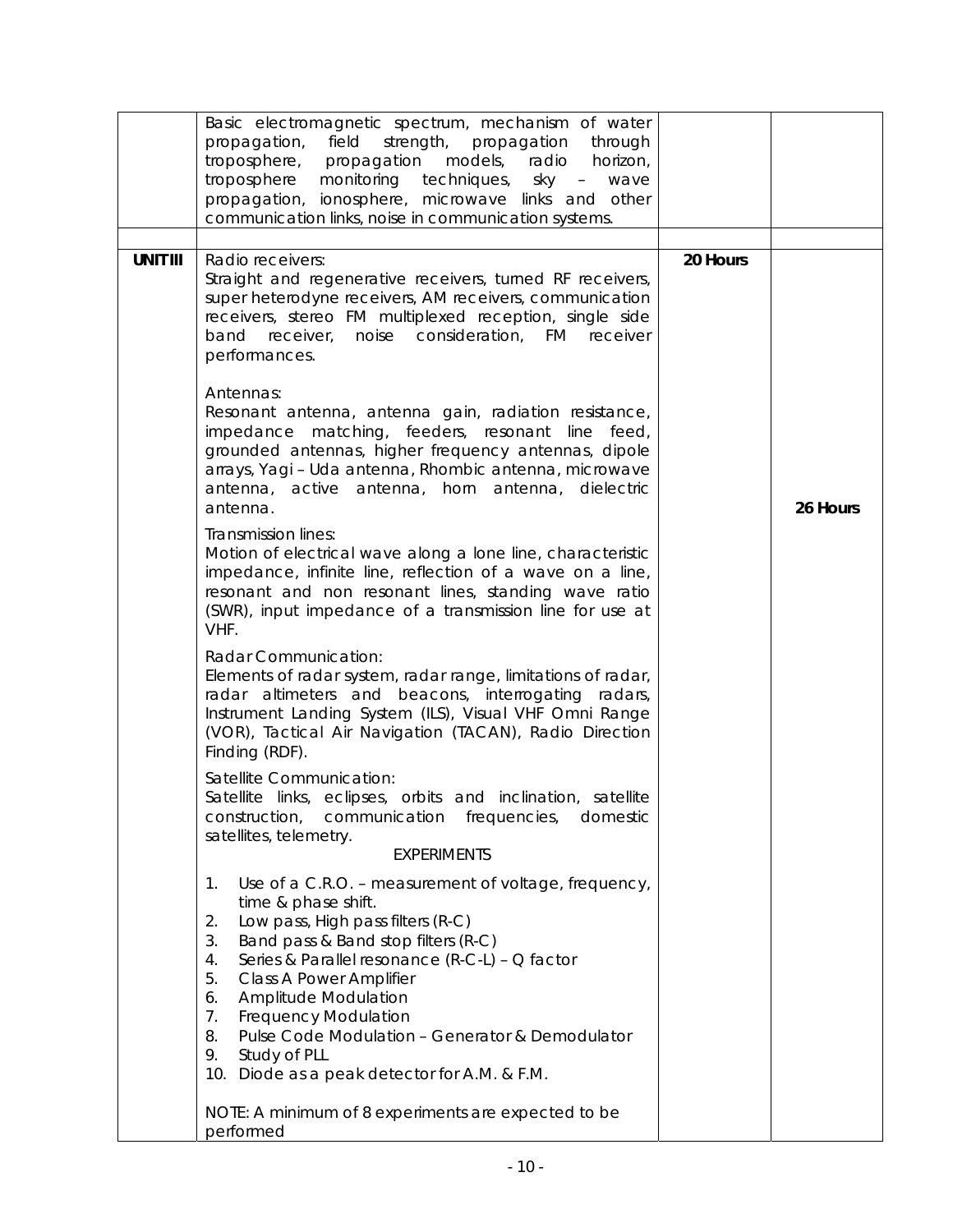**\*Journal to be submitted at the end of each term for assessment** 

**NOTE : A candidate has to secure minimum percentage /grade : 40 % / E as per Training Circular No 4 of 2005 by DG Shipping , Govt Of India.** 

### **BOOKS RECOMMENDED FOR REFERENCE:-**

- 1. Communication Electronics N. D. Deshpande, D. A. Deshpande, P. K. Rangole
- 2. Operational Amplifiers & Linear Integrated Circuits Coughlin & Driscoll.
- 3. Electronic Devices & Circuit Theory Bolystead & Nashelesky.
- 4. Electronics A Text Lab Manual Zbar.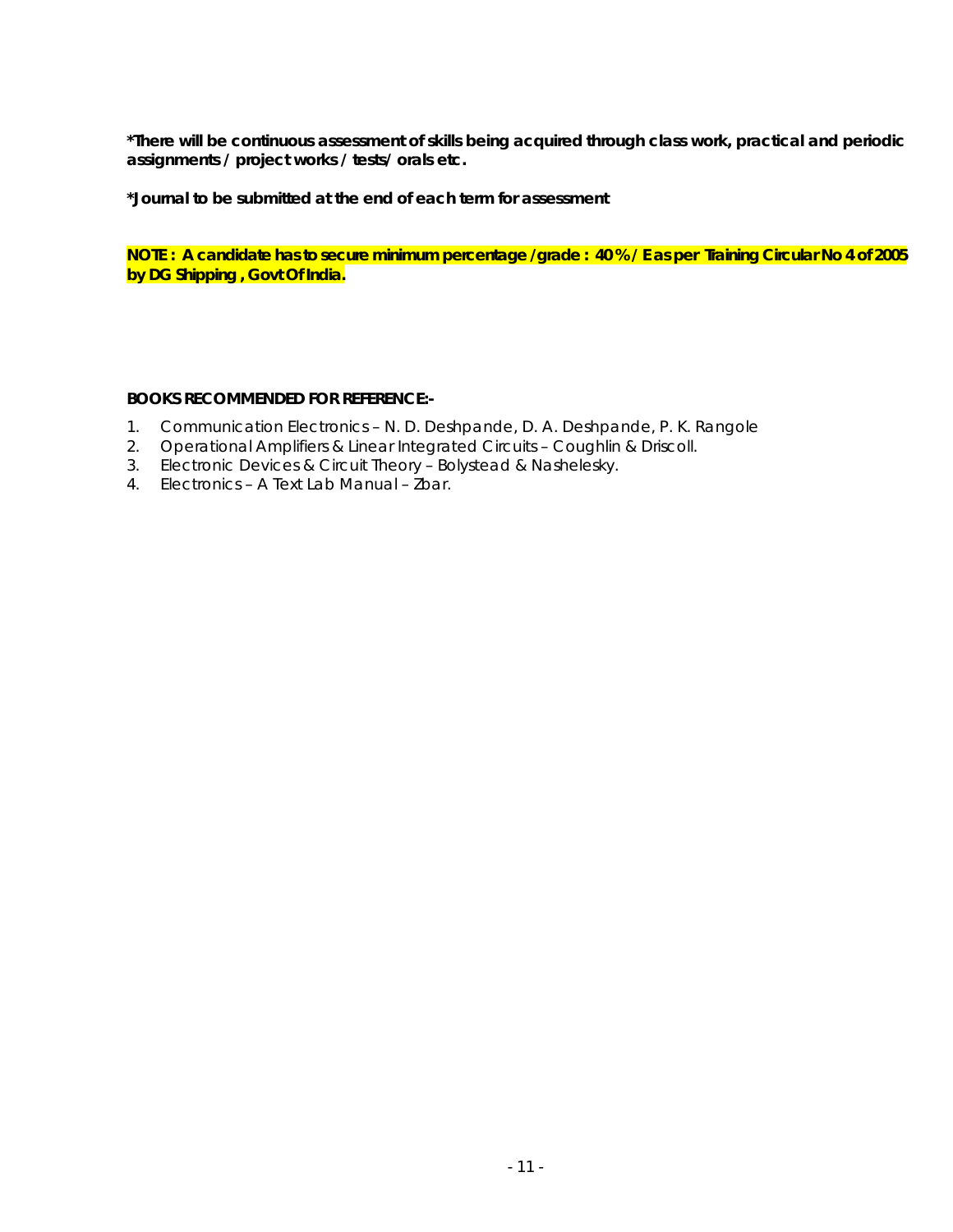# **Objectives:-**

The subject will develop basics of Principles of Navigation / Practical Navigation and Voyage Planning & Collision Prevention .

### **Contents of syllabus for USNSC 302**

### **NAVIGATION-II**

|                 |                                                                                                                                                                                                                                                                                                                                                                                                                                                                                                                  | <b>Theory</b> | Practical |
|-----------------|------------------------------------------------------------------------------------------------------------------------------------------------------------------------------------------------------------------------------------------------------------------------------------------------------------------------------------------------------------------------------------------------------------------------------------------------------------------------------------------------------------------|---------------|-----------|
| <b>UNIT I</b>   | <b>SEMESTER - III</b><br>sphere, celestial<br>The<br>celestial<br>poles equinoctial,<br>declination, celestial meridians, vertical circles, prime<br>vertical, Ecliptic, First point of Aries, RA, SHA, GHA, LHA. v<br>and d corrections for moon and planets. Position of a<br>heavenly body on celestial sphere by its declination and<br>GHA, or by its altitude and azimuth, or by its celestial<br>latitude and longitude.                                                                                  | 15 Hours      |           |
| <b>UNIT II</b>  | Visible, sensible and rational horizons, zenith, nadir, sextant<br>altitude, apparent altitude, correction of altitude, dip,<br>refraction, semi-diameter, parallax in altitude, horizontal<br>parallax, augmentation to moon's S.D., reduction to H.P.<br>True altitude and True Zenith dist. Total correction tables.<br>Artificial horizon & correction of altitudes there from; back<br>angle altitudes.                                                                                                     | 22 Hours      |           |
|                 |                                                                                                                                                                                                                                                                                                                                                                                                                                                                                                                  |               |           |
| <b>UNIT III</b> | True and apparent motion of bodies. Solar time, Solar day;<br>apparent sun, mean sun, and dynamical mean sun;<br>equation of time. Time and hour angle, Hour circles,<br>Greenwich time, local time, zone time & standard time.<br>Keeping time at sea, advancing & retarding of clocks with<br>change of longitude; International date line. Sidereal time,<br>sidereal day, why stars rise four minutes earlier each day,<br>conversion of solar time to sidereal time and vice-versa.<br>PRACTICAL NAVIGATION | 8 Hours       |           |
|                 | 1.<br>To find the true Azimuth of a heavenly body, the                                                                                                                                                                                                                                                                                                                                                                                                                                                           |               |           |
|                 | compass error and hence the deviation of the<br>magnetic compass for the direction of the ship's head<br>(ABC tables).                                                                                                                                                                                                                                                                                                                                                                                           |               | 15 Hours  |
|                 | 2.<br>To find the compass error and deviation from<br>amplitude of Sun and Moon.                                                                                                                                                                                                                                                                                                                                                                                                                                 |               |           |
|                 | 3.<br>To find the latitude by meridian altitude of a heavenly<br>body. To calculate meridian passage time and<br>approx meridian altitude for setting on the sextant<br>(computed altitude).                                                                                                                                                                                                                                                                                                                     |               |           |
|                 | Latitude and position line by observation of Polaris.                                                                                                                                                                                                                                                                                                                                                                                                                                                            |               |           |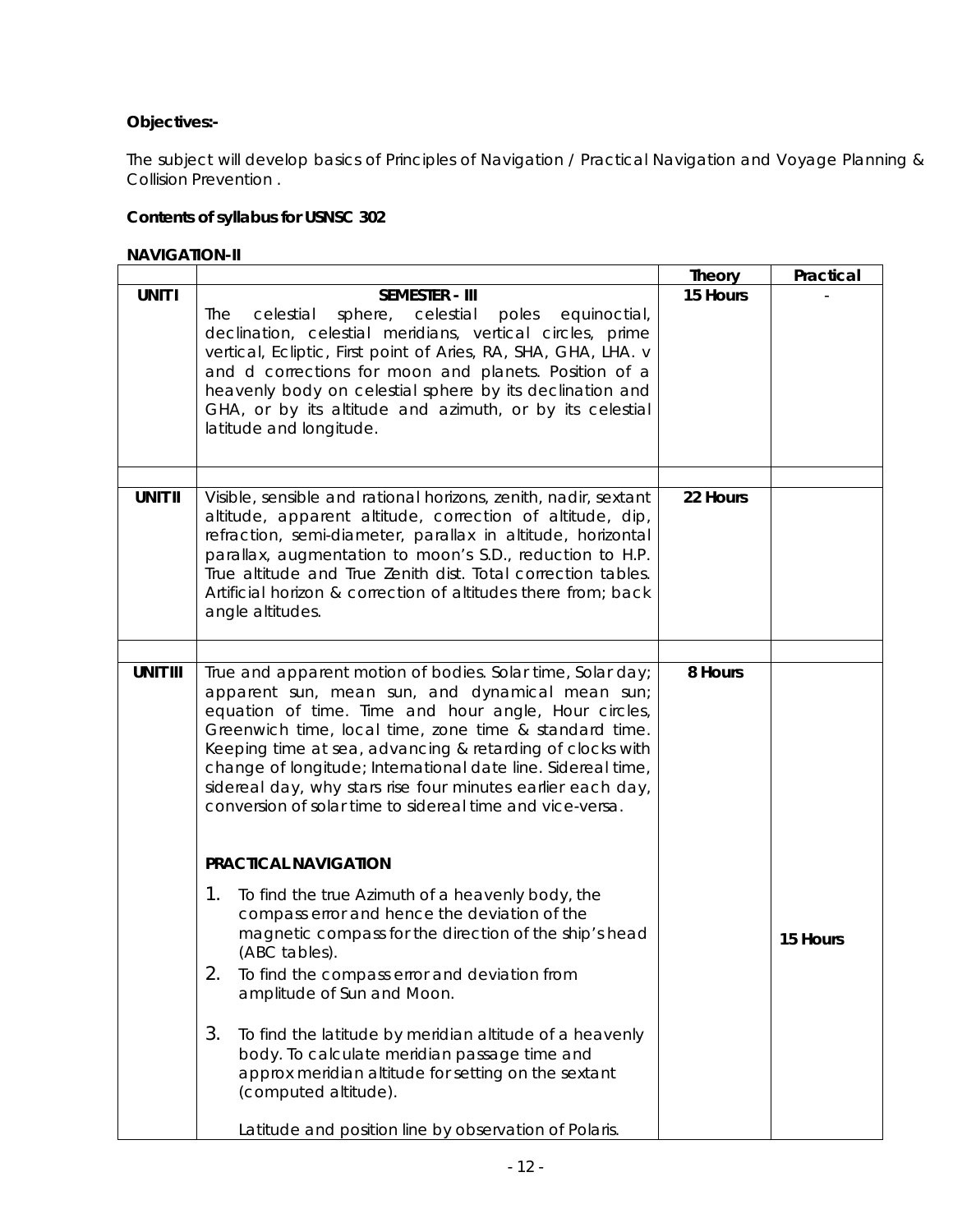**\*Journal to be submitted at the end of each term for assessment** 

**NOTE : A candidate has to secure minimum percentage /grade : 70 % / O as per Training Circular No 4 of 2005 by DG Shipping , Govt Of India.** 

### **Reference Books:-**

- 1. Principal of Navigation:- Capt. P. M. Sarma
- 
- 
- 4. Admiralty Manual of Navigation Vol. I & II
- 5. Navigation **Frost A.**
- 6. Nicholl's Concise Guide Vol. I & II
- 7. Nutshell Booklet on Sextant Capt. H. Subramaniam

2. Principal of Navigation **Capt. Joseph and Capt. Rewari** 3. Practical Navigation Capt. H. Subramaniam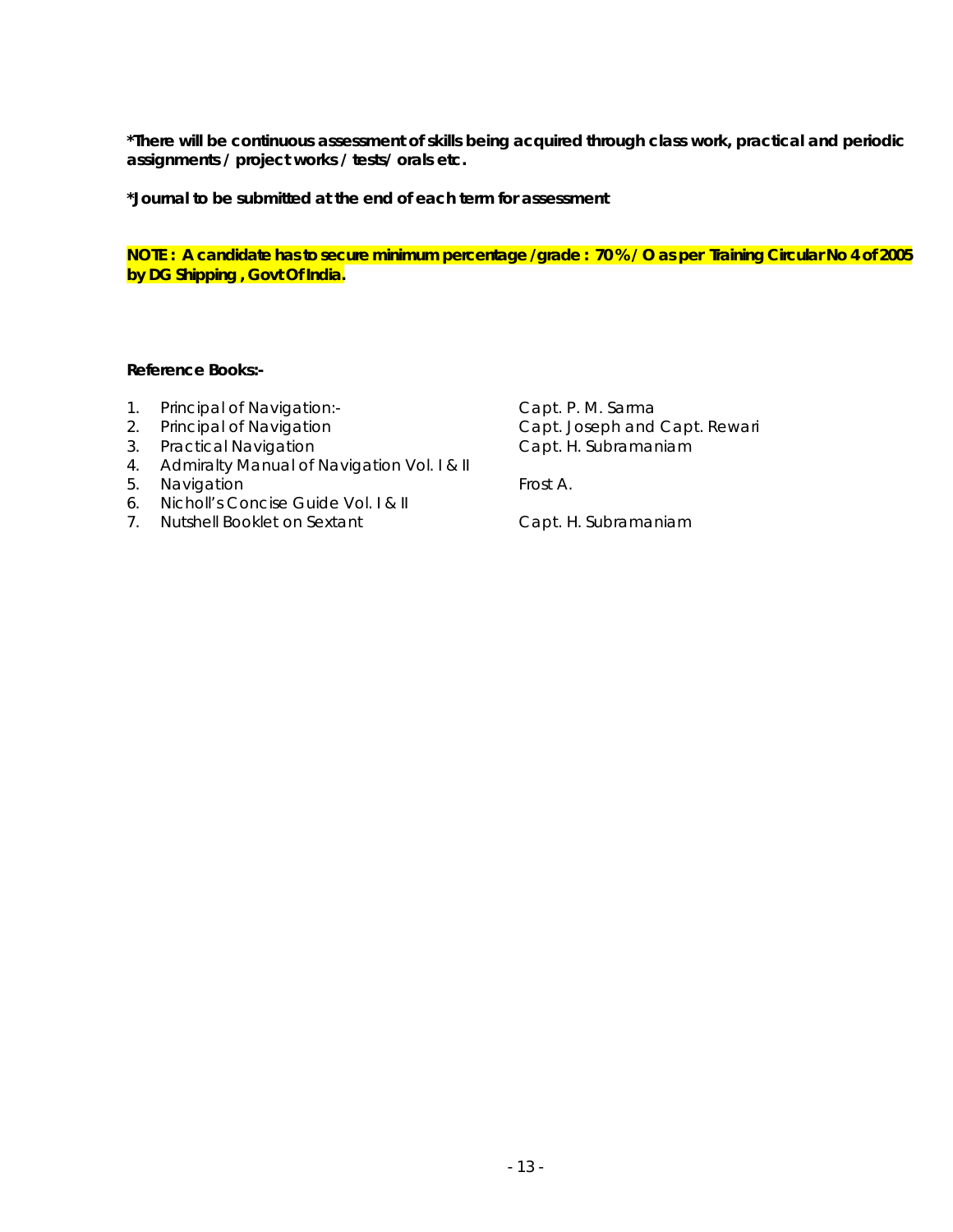### **VOYAGE PLANNING & COLLISION PREVENTION-II**

|                 |                                                                                                               | <b>Theory</b> | Practical       |
|-----------------|---------------------------------------------------------------------------------------------------------------|---------------|-----------------|
| <b>UNIT I</b>   | <b>SEMESTER - III</b>                                                                                         | 10 Hours      | 05 Hours        |
|                 | Elementary Knowledge of Passage Planning and its                                                              |               |                 |
|                 | execution. Landfall in thick and clear weather. The                                                           |               |                 |
|                 | selection of a suitable anchorage.                                                                            |               |                 |
|                 |                                                                                                               |               |                 |
|                 | <b>COLLISION PREVENTION</b>                                                                                   |               |                 |
|                 | More detailed knowledge of 'International Regulations for                                                     |               |                 |
|                 | Preventing Collision at Sea' than that at the year level.                                                     |               |                 |
|                 |                                                                                                               |               |                 |
|                 |                                                                                                               |               |                 |
| <b>UNIT II</b>  | Development of electronic Chart display system.                                                               | 10 Hours      | 05 Hours        |
|                 |                                                                                                               |               |                 |
|                 |                                                                                                               |               |                 |
|                 | <b>COLLISION PREVENTION</b>                                                                                   |               |                 |
|                 | The IALA system of Buoyage - lateral and cardinal systems.                                                    |               |                 |
|                 |                                                                                                               |               |                 |
|                 |                                                                                                               |               |                 |
|                 |                                                                                                               |               |                 |
| <b>UNIT III</b> | To find the time and height of high and low water at                                                          | 10 Hours      | 05 Hours        |
|                 | Standard Ports. The use of Admiralty Tide tables and tidal                                                    |               |                 |
|                 | curves to find the time at which the tide reaches a                                                           |               |                 |
|                 | specified height or heights of the tide at a given and<br>thence the correction to be applied to soundings or |               |                 |
|                 | charted heights of shore objects.                                                                             |               |                 |
|                 | <b>COLLISION PREVENTION</b>                                                                                   |               |                 |
|                 |                                                                                                               |               |                 |
|                 |                                                                                                               |               |                 |
|                 | <b>PRACTICALS</b>                                                                                             |               |                 |
|                 | To determine ship's position by the 'running Fix'<br>1.                                                       |               |                 |
|                 | method with and without current.                                                                              |               |                 |
|                 | To find the ship's position by 'Doubling the angle on<br>2.                                                   |               |                 |
|                 | the Bow' method.                                                                                              |               |                 |
|                 | The use of a station pointer to plot ships position -<br>3.                                                   |               | <b>15 HOURS</b> |
|                 | given two horizontal angles.                                                                                  |               |                 |
|                 | Collision situations in restricted visibility with or without<br>4.                                           |               |                 |
|                 | obligations<br>under<br>both<br>Radar.<br>Statutory                                                           |               |                 |
|                 | circumstances.                                                                                                |               |                 |
|                 |                                                                                                               |               |                 |
|                 | Recognition of various buoys and marks under IALA                                                             |               |                 |
|                 | system and appropriate actions required under the                                                             |               |                 |
|                 | rules.                                                                                                        |               |                 |
|                 |                                                                                                               |               |                 |
|                 |                                                                                                               |               |                 |
|                 |                                                                                                               |               |                 |

**\*There will be continuous assessment of skills being acquired through class work, practical and periodic assignments / project works / tests/ orals etc.**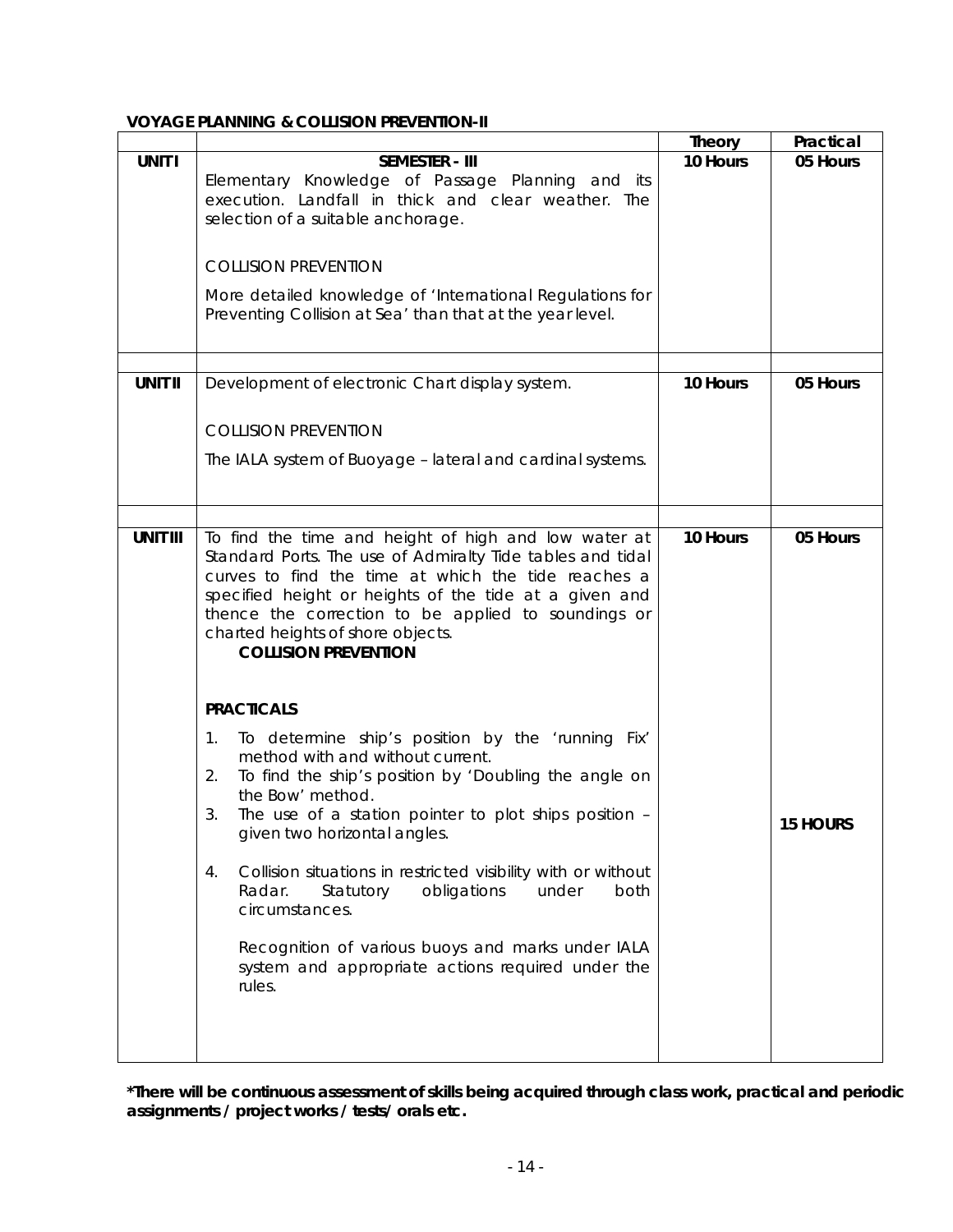**\*Journal to be submitted at the end of each term for assessment** 

**NOTE : A candidate has to secure minimum percentage /grade : 70 % / O as per Training Circular No 4 of 2005 by DG Shipping , Govt Of India**

| 1. Bhandarkar publications                              | Rule of the road                           |
|---------------------------------------------------------|--------------------------------------------|
| 2. Moore                                                | International light, shape & sound signals |
| $\cap$ $\cap$ $\sim$ $\sim$ $\sim$ $\sim$ $\sim$ $\sim$ | Culata ta aallahay ayyahaanaa              |

- 3. Cockroft Guide to collision avoidance
- 4. I.A.L.A. Maritime buoyage system.
- 5. Capt. S. K. Puri Chartwork
- 6. Square Modern Chartwork
- 7. Fifield **Navigation for Watchkeepers**
- 8. Capt. H. Subramaniam Shipborne Radar
- 9. Capt. M. V. Naik & Capt. Varty Voyage Planning & Chatwork
- 10. Nicholls Concise Guide Volume I
- 11. Moore, D. A. Marine Chartwork
- 
- 12. Capt. S. K. Puri Manual of the Rule of the Road.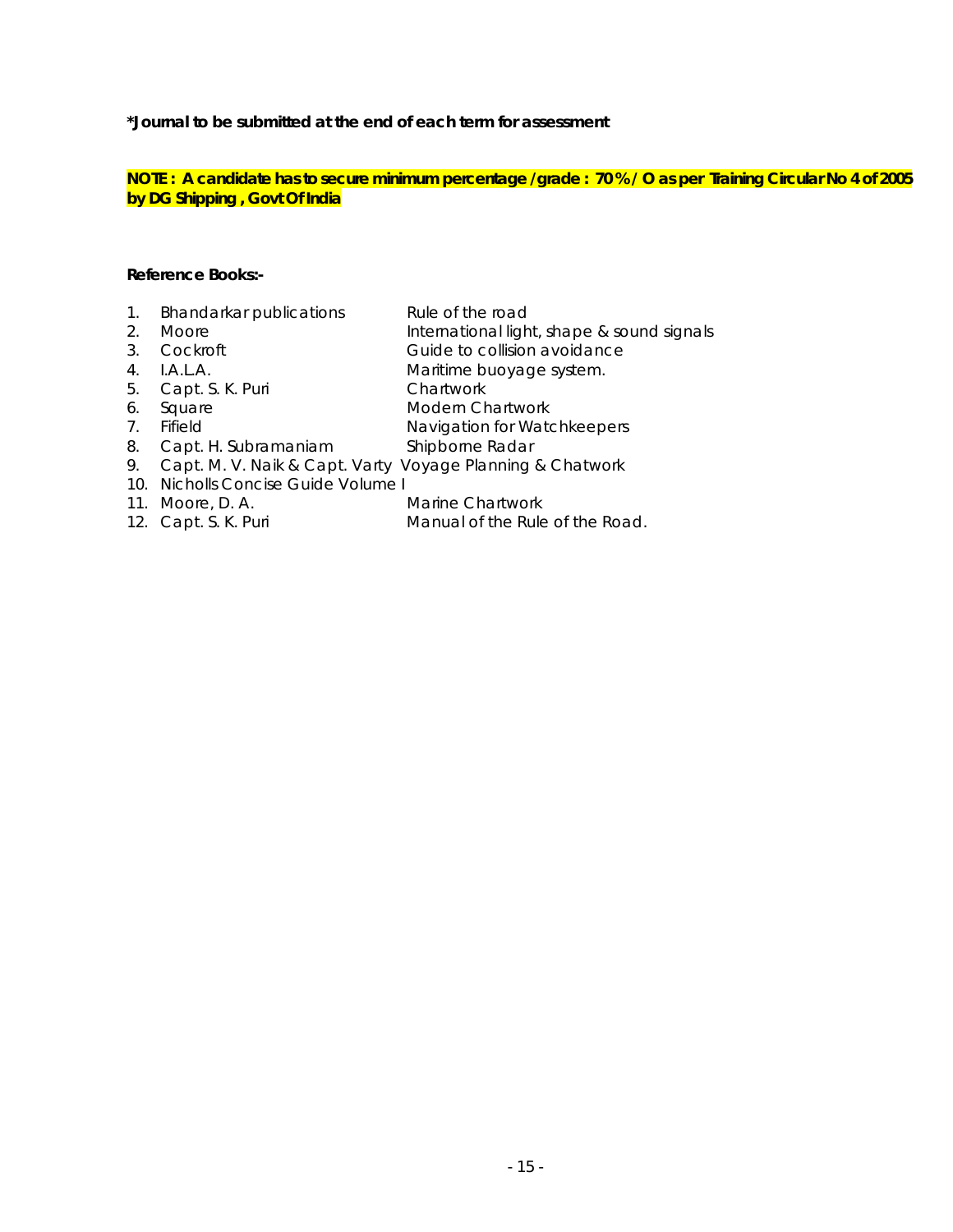## **Objective:-**

This subject exposes the students to Ship Operation Technology Paper-II, Bridge Procedure & Legal Knowledge & Naval Architecture

# **Contents of syllabus for USNSC 303**

### **SHIP OPERATION TECHNOLOGY PAPER- II**

|                |                                                                                                                                                                                                                                                                                                                                                                                                                                                                                                                                                                                                                                                                                                    | <b>Theory</b> | Practical |
|----------------|----------------------------------------------------------------------------------------------------------------------------------------------------------------------------------------------------------------------------------------------------------------------------------------------------------------------------------------------------------------------------------------------------------------------------------------------------------------------------------------------------------------------------------------------------------------------------------------------------------------------------------------------------------------------------------------------------|---------------|-----------|
| <b>UNIT I</b>  | <b>SEMESTER - IV</b>                                                                                                                                                                                                                                                                                                                                                                                                                                                                                                                                                                                                                                                                               | 15 Hours      |           |
|                | Section - A<br>Factory act. Requirements for annealing and periodical<br>testing of cargo gear, chain register, other requirements of<br>the Factory Act.                                                                                                                                                                                                                                                                                                                                                                                                                                                                                                                                          |               |           |
|                | Section-B                                                                                                                                                                                                                                                                                                                                                                                                                                                                                                                                                                                                                                                                                          |               |           |
|                | ANCHOR WORK: Different types of anchors. Cables and<br>their care. Anchoring procedure. Duties on anchor watch.<br>Use of second anchor. Foul anchor or hawse. Hanging off<br>an anchor, breaking and slipping cables. Mooring -<br>Standing Moor, Running Moor.                                                                                                                                                                                                                                                                                                                                                                                                                                   |               |           |
|                |                                                                                                                                                                                                                                                                                                                                                                                                                                                                                                                                                                                                                                                                                                    |               |           |
| <b>UNIT II</b> | Section - A<br>Safety of personnel in handling any type of goods using<br>EMS, MFAG, and code of safety practices for merchant<br>seaman, General outline knowledge of Indian Dock<br>Labour Regulation. Machinery for handling of cargoes<br>such as: Derrick and rigs, Cranes, Heavy lift crane/derrick,<br>Winches including self tension winch, Conveyor belt/chute<br>arrangement, Container handling systems.<br>Section-B<br>SURVIVAL AT SEA: Boat drills and musters. Action prior to,<br>and after abandoning ship. Managing the craft and<br>personnel in the craft. Handling of the craft. Landing<br>signals. An outline knowledge of SOLAS requirements of<br>LIFE SAVING APPLIANCES. | 18 Hours      |           |
|                |                                                                                                                                                                                                                                                                                                                                                                                                                                                                                                                                                                                                                                                                                                    |               |           |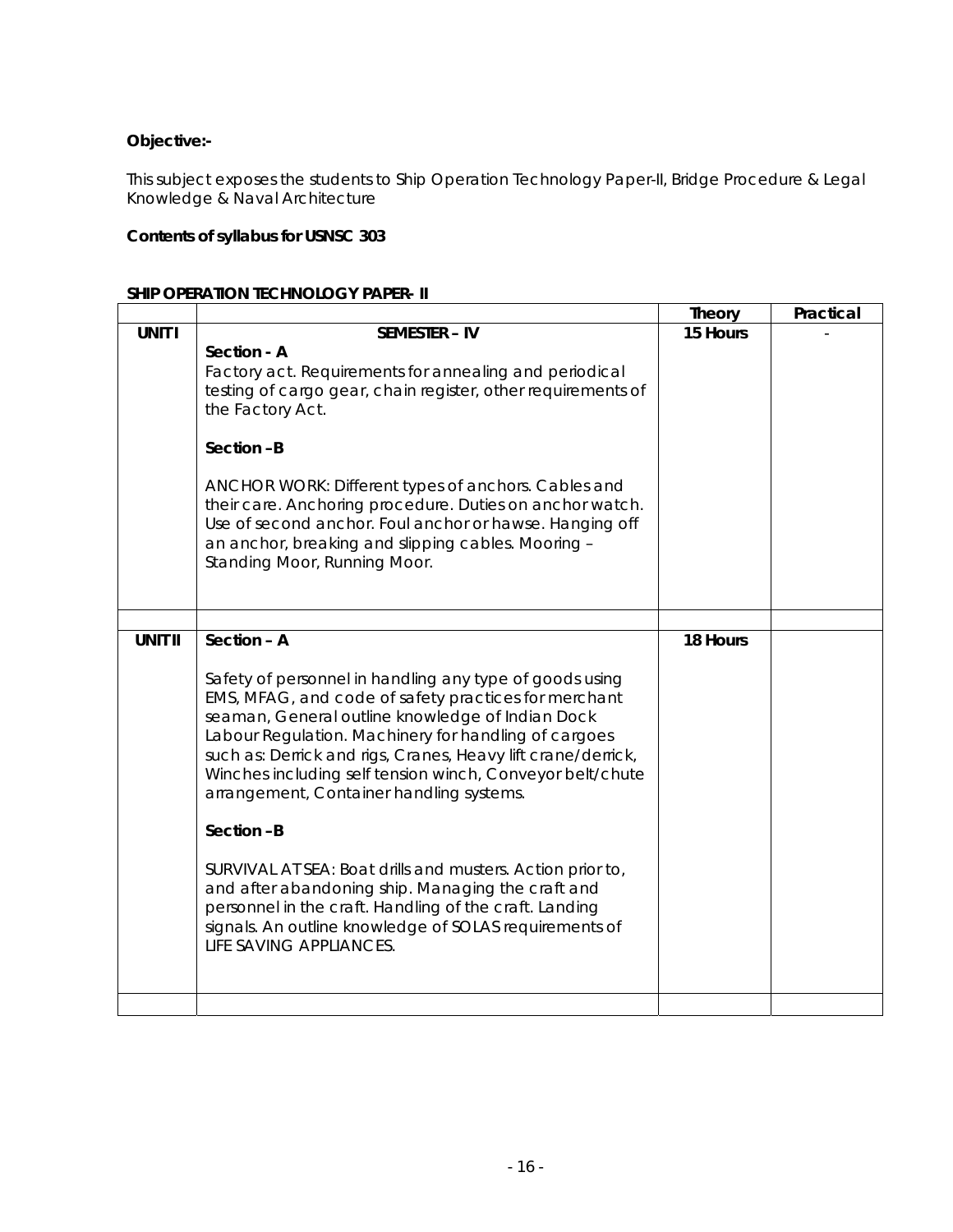| <b>UNIT III</b> | Section - A                                                                                                                                                                                                             | 12 Hours |          |
|-----------------|-------------------------------------------------------------------------------------------------------------------------------------------------------------------------------------------------------------------------|----------|----------|
|                 | Infrastructure built in ports for loading and discharging,<br>such as cranes, gantries, conveyor belt system etc.                                                                                                       |          |          |
|                 | Calculations relating to above topics where applicable.                                                                                                                                                                 |          |          |
|                 | Section -B<br>FIRE PREVENTION AND FIRE FIGHTING: Causes of fire. The fire<br>triangle. Principles of fire fighting. Types of fire and methods<br>of extinguishing each type. Various methods of detection               |          |          |
|                 | and fighting of fire. Causes of fires in tankers during various<br>operations carried out by tankers and its prevention<br>methods. Outline knowledge of SOLAS requirements on<br>FFA.                                  |          |          |
|                 | <b>PRACTICALS</b>                                                                                                                                                                                                       |          |          |
|                 | Coiling of ropes - Opening a new coil of rope. Cutting<br>4.<br>wire ropes.<br>Rigging a pilot ladder - Precautions for safety of men<br>5.<br>boarding by such ladders.<br>To renew manropes on boat davit span.<br>6. |          | 15 Hours |

**\*Journal to be submitted at the end of each term for assessment** 

**NOTE : A candidate has to secure minimum percentage /grade : 60 % / A as per Training Circular No 4 of 2005 by DG Shipping , Govt Of India** 

### **Reference Books:-**

- 1. Kemp & Young Cargo Work
- 
- 
- 4. Kemp & Young Seamanship Notes
- 
- 
- 
- 8. C. H. Wright Survival at Sea.

2. O.O. Thomas Stowage of Cargo 3. Danton Theory and Practice of Seamanship 5. Nicholls Seamanship and Nautical Knowledge<br>6. Capt. J. M. N. Dinger Seamanship and Cargo Work Seamanship and Cargo Work 7. Capt. S. K. Puri Life Boat and Life Raft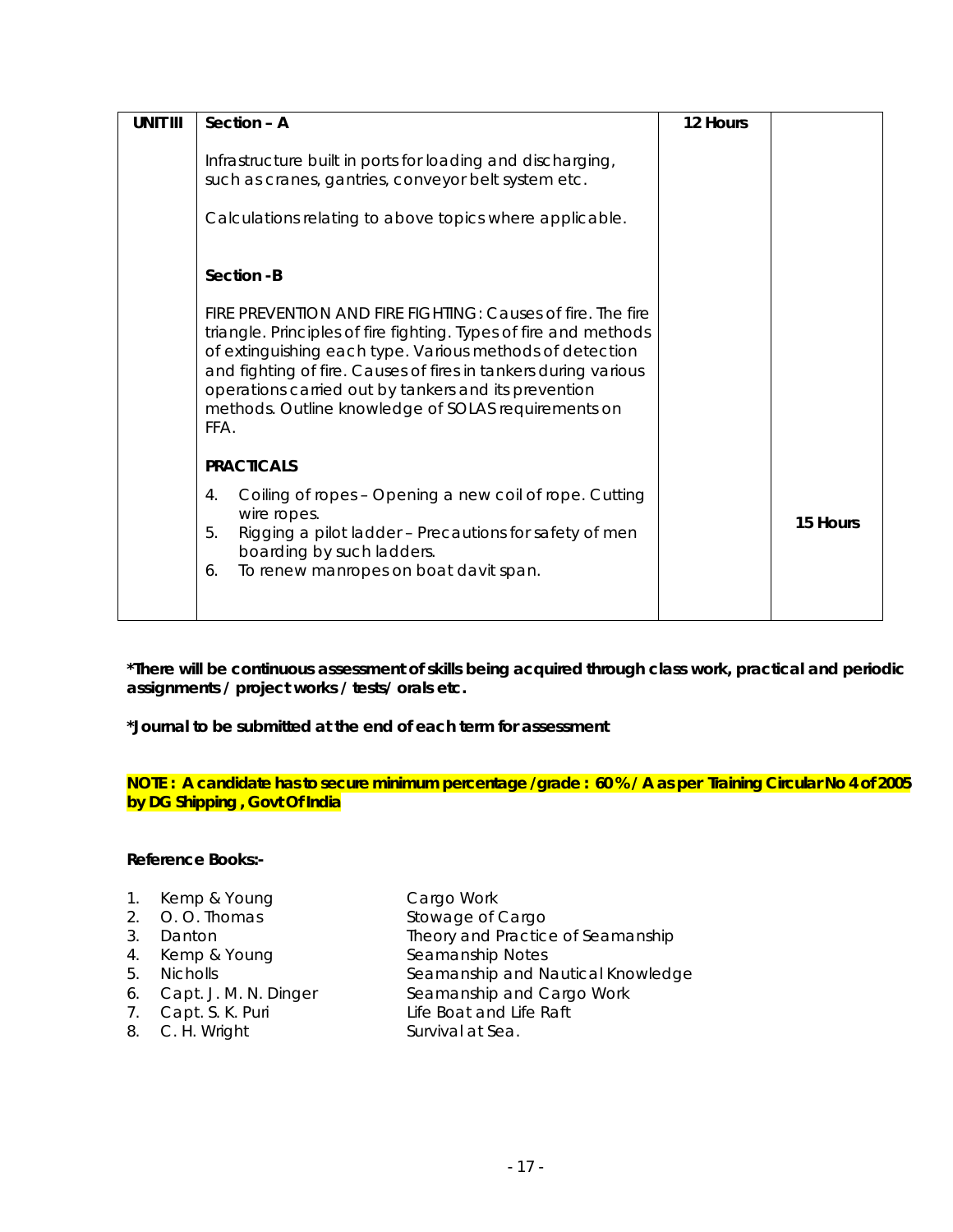## **BRIDGE PROCEDURES AND LEGAL KNOWLEDGE**

|                 |                                                                                                                                                                                                                                                                                                                                                                                     | <b>Theory</b> | Practical |
|-----------------|-------------------------------------------------------------------------------------------------------------------------------------------------------------------------------------------------------------------------------------------------------------------------------------------------------------------------------------------------------------------------------------|---------------|-----------|
| <b>UNIT I</b>   | <b>SEMESTER - III</b>                                                                                                                                                                                                                                                                                                                                                               | 15 Hours      |           |
|                 | <b>BRIDGE EQUIPMENT</b>                                                                                                                                                                                                                                                                                                                                                             |               |           |
|                 | Guidelines for watch keeping at sea and in port.                                                                                                                                                                                                                                                                                                                                    |               |           |
|                 | <b>MARINE COMMUNICATION</b>                                                                                                                                                                                                                                                                                                                                                         |               |           |
|                 | Introduction and use of Radio Communication Equipment<br>on board ship for distress and safety - Selection of suitable<br>frequencies.                                                                                                                                                                                                                                              |               |           |
|                 | <b>LEGAL KNOWLEDGE</b><br>Merchant Shipping Act 1958 with special reference to<br>General Administration, Procedure and Certificate of<br>Registry,<br>Passenger Ships, Certificates<br>and<br>other<br>documents required to be carried on a ship - How<br>obtained and their validity, Wreck and salvage.                                                                         |               |           |
|                 |                                                                                                                                                                                                                                                                                                                                                                                     |               |           |
| <b>UNIT II</b>  | <b>BRIDGE EQUIPMENT</b>                                                                                                                                                                                                                                                                                                                                                             | 15 Hours      |           |
|                 | Basic principles and use of radar.                                                                                                                                                                                                                                                                                                                                                  |               |           |
|                 |                                                                                                                                                                                                                                                                                                                                                                                     |               |           |
|                 | <b>MARINE COMMUNICATION</b>                                                                                                                                                                                                                                                                                                                                                         |               |           |
|                 | Radio Regulations relating to Maritime Services including<br>maritime frequency allocation.                                                                                                                                                                                                                                                                                         |               |           |
|                 | <b>LEGAL KNOWLEDGE</b><br>Certificate of Officers, Seaman<br>and Apprentices,<br>Engagement, Management and discharge of crew,<br>Manning scales and. Contracts of employment, Wages<br>and other remuneration, advances, allotments, Money<br>orders,<br>Payments<br>into bank accounts.<br>Desertion,<br>deceased<br>seaman,<br>engagement<br>substitutes,<br>OŤ<br>repatriation. |               |           |
|                 |                                                                                                                                                                                                                                                                                                                                                                                     |               |           |
| <b>UNIT III</b> | <b>BRIDGE EQUIPMENT</b>                                                                                                                                                                                                                                                                                                                                                             | 15 Hours      |           |
|                 | Principle of position fixing by hyperbolic lattice. Use of<br>radio waves to obtain difference of distances by<br>measurement of time difference or phase difference.<br>Elementary knowledge of instruments using the above<br>principle.                                                                                                                                          |               |           |
|                 | <b>MARINE COMMUNICATION</b>                                                                                                                                                                                                                                                                                                                                                         |               |           |
|                 | Satellite Communication and Altering system - Equipment<br>on board and ashore. Methods adopted.                                                                                                                                                                                                                                                                                    |               |           |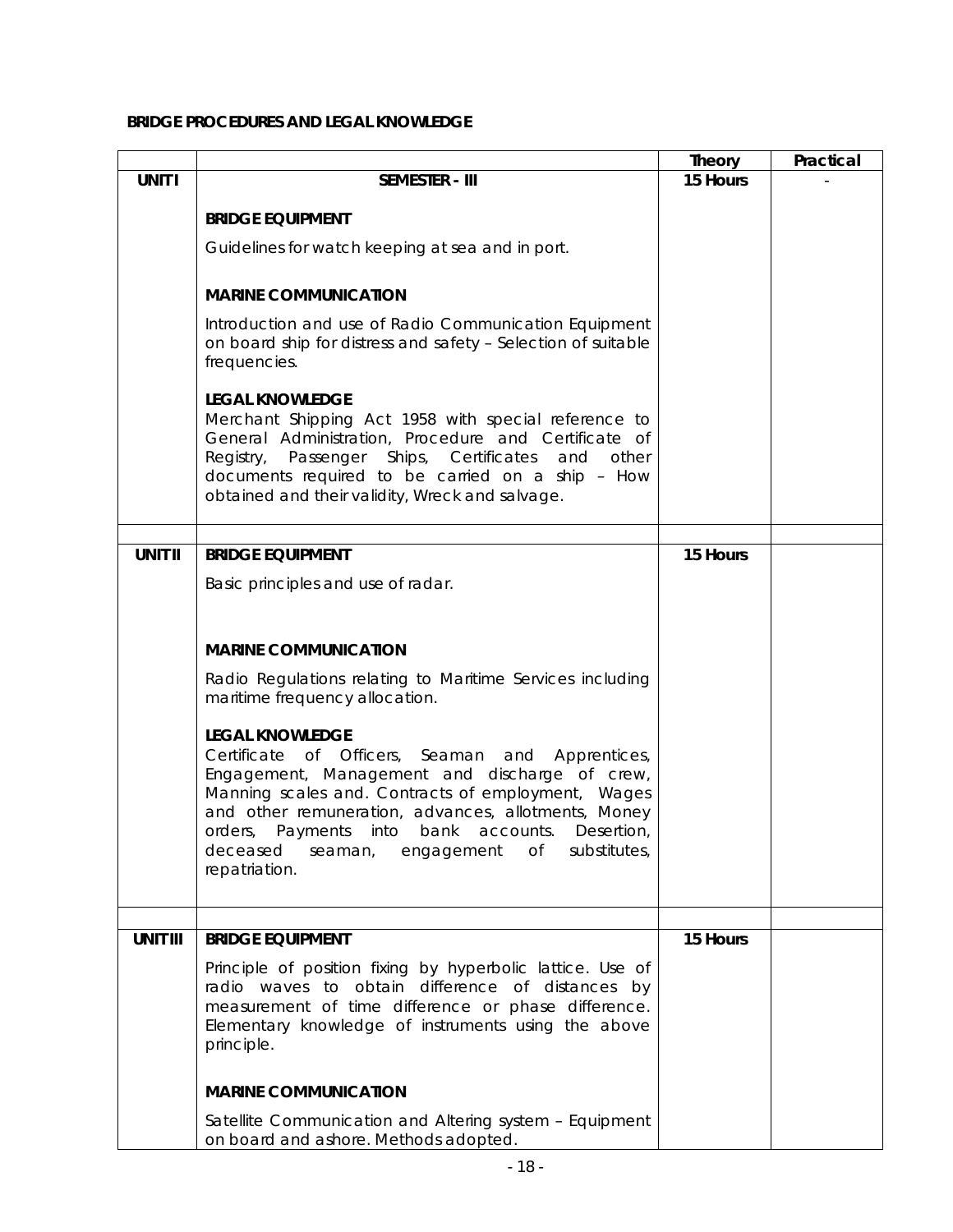| <b>LEGAL KNOWLEDGE</b><br>The official Log Book and the law relating to entries.<br>Offences relating to misconduct to endangering ship<br>against persons on board. Discipline and treatment to<br>disciplinary offences.                                                                                                                   |          |
|----------------------------------------------------------------------------------------------------------------------------------------------------------------------------------------------------------------------------------------------------------------------------------------------------------------------------------------------|----------|
| Crew accommodation. Hygiene of the ship and welfare of<br>the crew. Inspection and reports. Fresh water and<br>provisions. Procedure in cases of infectious diseases, illness<br>or accident Maritime declaration of health. Port Health<br>requirements.                                                                                    |          |
| <b>PRACTICALS</b>                                                                                                                                                                                                                                                                                                                            |          |
| <b>RADAR:</b> Practical adjustment of operational controls to<br>1.<br>their optimum setting. To carry out performance<br>check, using performance monitor. To take ranges<br>and bearings of fixed and moving objects. To identify<br>land objects using radar observations. Evaluation of<br>risk of collision. Use of reflection plotter. | 15 Hours |

**\*Journal to be submitted at the end of each term for assessment** 

### **NOTE : A candidate has to secure minimum percentage /grade : 60 % / A as per Training Circular No 4 of 2005 by DG Shipping , Govt Of India**

| $\mathbf 1$ . | Sonnenberg                          |               | Electronic navigation aids              |
|---------------|-------------------------------------|---------------|-----------------------------------------|
| 2.            | Capt. H. Subramanium                |               | Shipborne radar                         |
| 3.            | <b>HMSO</b>                         |               | International code of signals           |
| 4.            | Telcom handbook for Radio operators |               |                                         |
| 5.            | Hopkins                             |               | <b>Business and Law for Ship Master</b> |
| 6.            | <b>Bhandarkar Publication</b>       |               | Indian Merchant Shipping Act            |
| 7.            | <b>Bonwick and Steer</b>            |               | Ship's Business                         |
| 8.            | L.M.O. Publication                  |               | <b>SOLAS</b>                            |
| 9.            | I.M.O. Publication                  | <b>MARPOL</b> |                                         |
|               | 10. I.M.O. Publication              |               | International Convention on Load Lines  |
|               | 11. I.M.O. Publication              |               | Medical First Aid Guide                 |
|               | 12. I.M.O. Publication              |               | Search and Rescue Manual                |
|               | 13. Hydrographic Department         |               | <b>Annual Notices to Mariners</b>       |
|               | 14. Hydrographic Department         |               | <b>Weekly Notices to Mariners</b>       |
|               | 15. Bhandarkar Publications         |               | <b>Merchant Shipping Notices</b>        |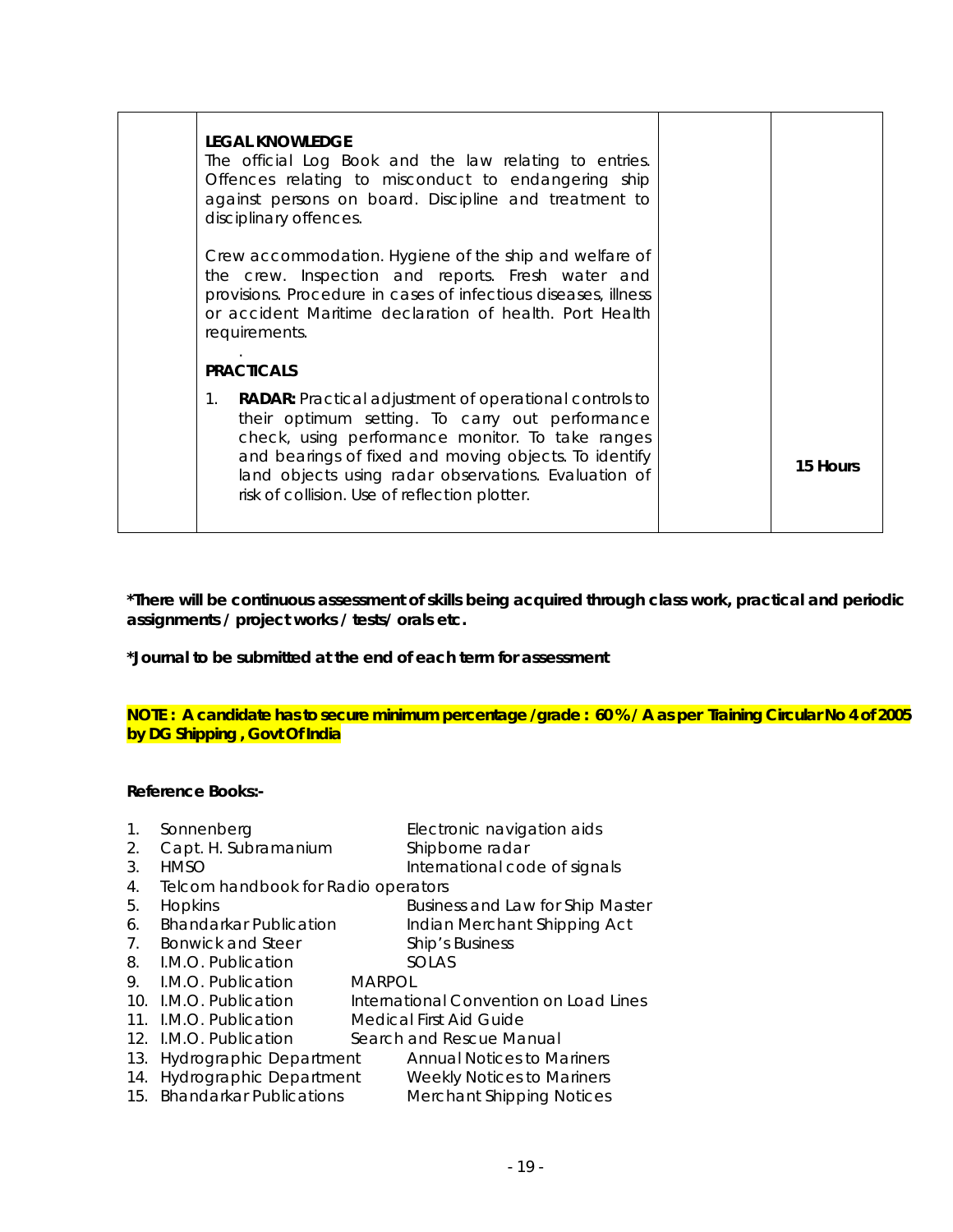### **NAVAL ARCHITECTURE-II**

|                 |                                                                            | <b>Theory</b> | Practical |
|-----------------|----------------------------------------------------------------------------|---------------|-----------|
| <b>UNIT I</b>   | <b>SEMESTER - III</b>                                                      | 20 Hours      |           |
|                 | <b>SHIP STABILITY</b>                                                      |               |           |
|                 |                                                                            |               |           |
|                 | Use of Simpson's Rules in the computation of areas;                        |               |           |
|                 | volumes and centroids.                                                     |               |           |
|                 | <b>SHIP CONSTRUCTION</b>                                                   |               |           |
|                 |                                                                            |               |           |
|                 | Longitudinal and transverse framing, Beams and Beam                        |               |           |
|                 | knees. Functions, constructions and stiffening of water tight              |               |           |
|                 | bulkheads including collision bulkhead. Shell and deck                     |               |           |
|                 | plating.                                                                   |               |           |
|                 |                                                                            |               |           |
|                 | Bilge keels. Double bottom and peak tanks. Side and wing<br>tanks. Bilges. |               |           |
|                 | Construction, stiffening and closing arrangements of                       |               |           |
|                 | opening on deck and superstructures.                                       |               |           |
|                 | Sounding pipes, air pipes, ventilators. Hawse-pipes, spurling              |               |           |
|                 | pipes and their securing arrangement.                                      |               |           |
|                 |                                                                            |               |           |
|                 |                                                                            |               |           |
| <b>UNIT II</b>  | <b>SHIP STABILITY</b>                                                      | 20 Hours      |           |
|                 | Determination of position of the longitudinal centre of                    |               |           |
|                 | gravity of a ship for different conditions of load and ballast.            |               |           |
|                 | The effect on the position of centre of gravity of a ship by               |               |           |
|                 | adding, removing and/or shifting weights.                                  |               |           |
|                 | Longitudinal centre of buoyancy, Longitudinal metacentre                   |               |           |
|                 | and centre of flotation and factors affecting their positions.             |               |           |
|                 |                                                                            |               |           |
|                 | <b>SHIP CONSTRUCTION</b>                                                   |               |           |
|                 |                                                                            |               |           |
|                 | An outline knowledge of the functions of Classification                    |               |           |
|                 | Societies. Surveys for assignment and retention of class.                  |               |           |
|                 |                                                                            |               |           |
| <b>UNIT III</b> | <b>SHIP STABILITY</b>                                                      | 20 Hours      |           |
|                 | Theory of Trim. Changes of trim and draft due to loading,                  |               |           |
|                 | discharging and shifting weights.                                          |               |           |
|                 | Change of trim due to change of density.                                   |               |           |
|                 | Use of stability, hydrostatic and stress data supplied to                  |               |           |
|                 | ships.                                                                     |               |           |
|                 |                                                                            |               |           |
|                 | Calculations based on the foregoing including those                        |               |           |
|                 | based on "Trim and Stability Particulars" of a given ship.                 |               |           |
|                 | <b>SHIP CONSTRUCTION</b>                                                   |               |           |
|                 | General Pumping arrangements - Bilge and Ballast line                      |               |           |
|                 | systems. Pumping arrangement on tankers. Methods                           |               |           |
|                 | adopted to maintain integrity of divisions and opening in                  |               |           |
|                 | the hull including stern, side and bow doors.                              |               |           |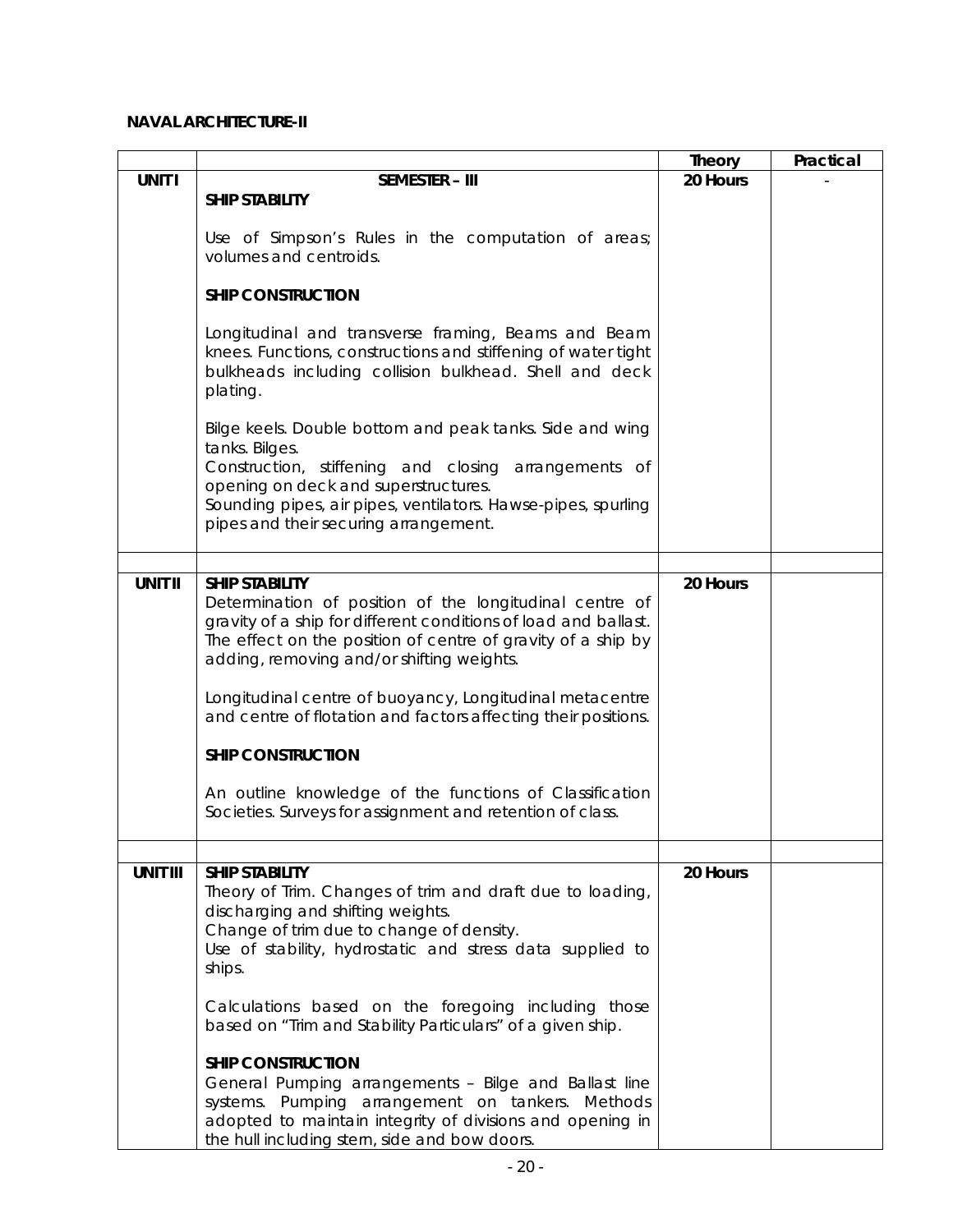**NOTE : A candidate has to secure minimum percentage /grade : 60 % / A as per Training Circular No 4 of 2005 by DG Shipping , Govt Of India** 

### **Reference Books:-**

- 1. Capt. H. Subraminiam Ship Stability I, II, III
- 
- 3. Kemp & Young **Notes on Stability**
- 
- 5. La Dage & Gemert Stability
- 6. Capt. Joseph & Capt. Rewari Problems on Hindship
- 
- 8. Kemp & Young Ship Construction
- 
- 
- 
- 

2. Derrett **Merchant Ship Stability for Master and Mates** 4. Capt. Lester Stability for Merchant ships 7. Reeds Ship Construction for Marine Students 9. Eyres Ship Construction 10. Pursey Ship Construction 11. Taylor **Ship Construction** 12. IMO **Grain Code**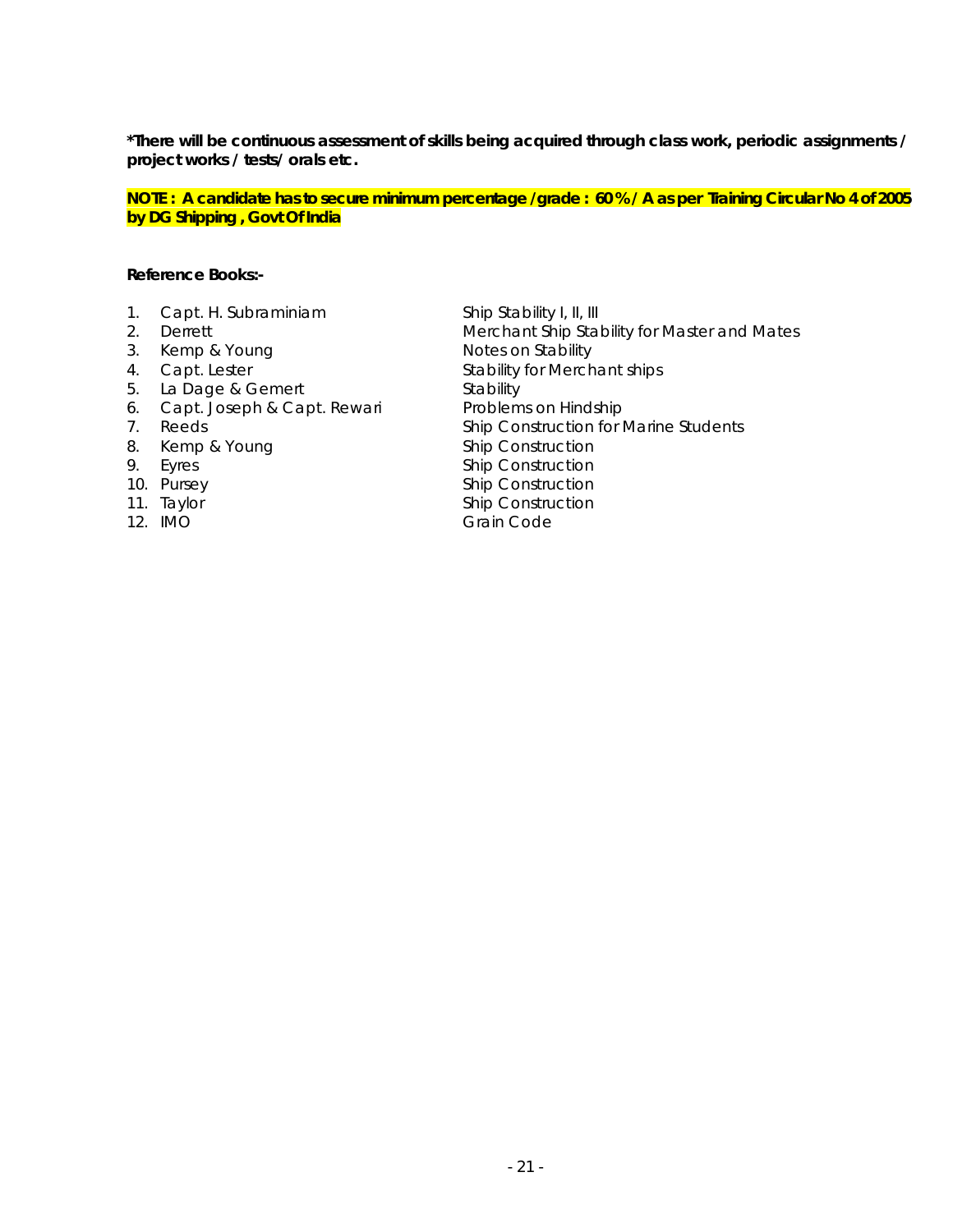### **Objective:-**

This subject exposes the students to Environment Science - II, Marine Engineering & Control System- II

### **Contents of syllabus for USNSC 304**

### **Environmental Science-II**

|                 |                                                                                                                                                                                                                                                                                                    | <b>Theory</b> | Practical |
|-----------------|----------------------------------------------------------------------------------------------------------------------------------------------------------------------------------------------------------------------------------------------------------------------------------------------------|---------------|-----------|
| <b>UNIT I</b>   | <b>SEMESTER - I</b><br>Formation of the earth and its - Evolution of continents<br>and ocean basins - Continental drift hypothesis - concept<br>of isotasy and its application to surface phenomena -<br>Recent ideas on drift: plate tectonics - practical<br>significance of recent information. | 18 Hours      |           |
|                 |                                                                                                                                                                                                                                                                                                    |               |           |
| <b>UNIT II</b>  | Materials of the earth's crust: minerals and rocks – Rock<br>types and their formation - Lithological characteristics and<br>their impact on landform development - Tectonic<br>landforms: folds, faults and associated features - Volcanic<br>and seismic activities: associated landforms.       | 14 Hours      |           |
|                 |                                                                                                                                                                                                                                                                                                    |               |           |
| <b>UNIT III</b> | Exogenic forces: denudation - Weathering, mass-wasting<br>and erosion - Marine landforms - Sea level changes -<br>Classification of coasts.                                                                                                                                                        | 13 Hours      |           |
|                 | <b>PRACTICALS</b>                                                                                                                                                                                                                                                                                  |               |           |
|                 | Identification of common rocks and minerals.<br>$1_{-}$<br>2.<br>Reading and interpretation of topographical maps for<br>coastal areas.<br>Reading and interpretation of hydrographic charts.<br>3.<br>Preparation and interpretation of tidal charts<br>$\overline{4}$ .                          |               | 15 Hours  |

**\*There will be continuous assessment of skills being acquired through class work, practical and periodic assignments / project works / tests/ orals etc.** 

**\*Journal to be submitted at the end of each term for assessment** 

**NOTE : A candidate has to secure minimum percentage /grade : 50 % / C as per Training Circular No 4 of 2005 by DG Shipping , Govt Of India**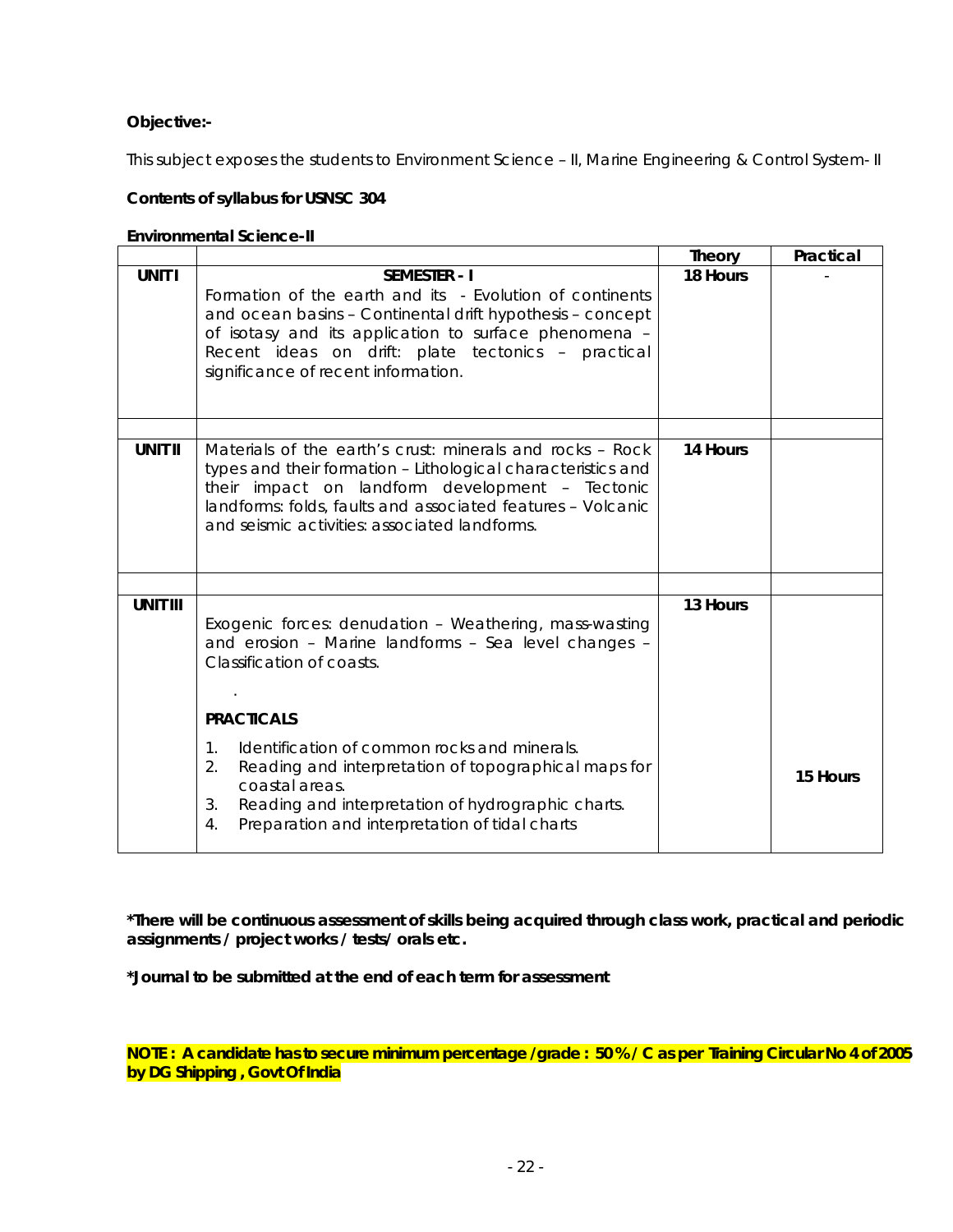- 1. Wooldridge, S. W. and Morgan, R. S. (1988), 'An outline of Geomorphology' , Orient Longman, Calcutta.
- 2. Tarling, D. H. and Tarling, M. P. (1971), 'Continental Drift' , G. Bell and Sons Ltd., London.
- 3. Birkland, P. W. and Larson, E.E. (1978), 'Putnam's Geology', Oxform University Press, New York.
- 4. Monkhouse, F. J. (1971), 'Principles of Physical Geography' , University of London Press.
- 5. Thornbury, W. D. (1960), 'Principles of Geolorphology' , John Wiley, New York.
- 6. Bhatt, J.J. (1978), 'Oceanography: Exploring the Ocean' , Von Norstrand, New York.
- 7. Sharma, R. C. and Vatal, M (1970), 'Oceanography for geographirs', Chaitanya Allahabad
- 8. Sharma, R. C. (ed) (1985), The Oceans: Realities and Prospects' , Rajesh Publications, New Delhi.
- 9. Birla Economic Research Foundation (1992), 'The Oceans', Allied Publications, New Delhi.
- 10. Barry, R. S. and Chorley, R. J. (1971), 'Atmosphere, Weather and Climate' , ELBS, Methuen, New York.
- 11. Flohn, H. (1969), 'Climate and Weather' , World University Library.
- 12. Petterssen, A. (1969), 'Introduction to Meteorology' , Mcgraw Hill London.
- 13. Ayoade, J. O. (1983), 'Introduction to Climatology for the Tropics' , John Wiley, New York.
- 14. Anthes, R. A. et. al. (1978), 'The Atmosphere', Charles E. Merrill, Columbus (Ohio)
- 15. Barrett, E. C. (1974), 'Climatology from Satllites' , Methuen, London
- 16. Riley, D. and Spolton, I. (1974), 'world Weather and Climate' ,Cambridge University Press.
- 17. Cole, F. W. (1970), Introduction to Meteorology', John Wiley, New York.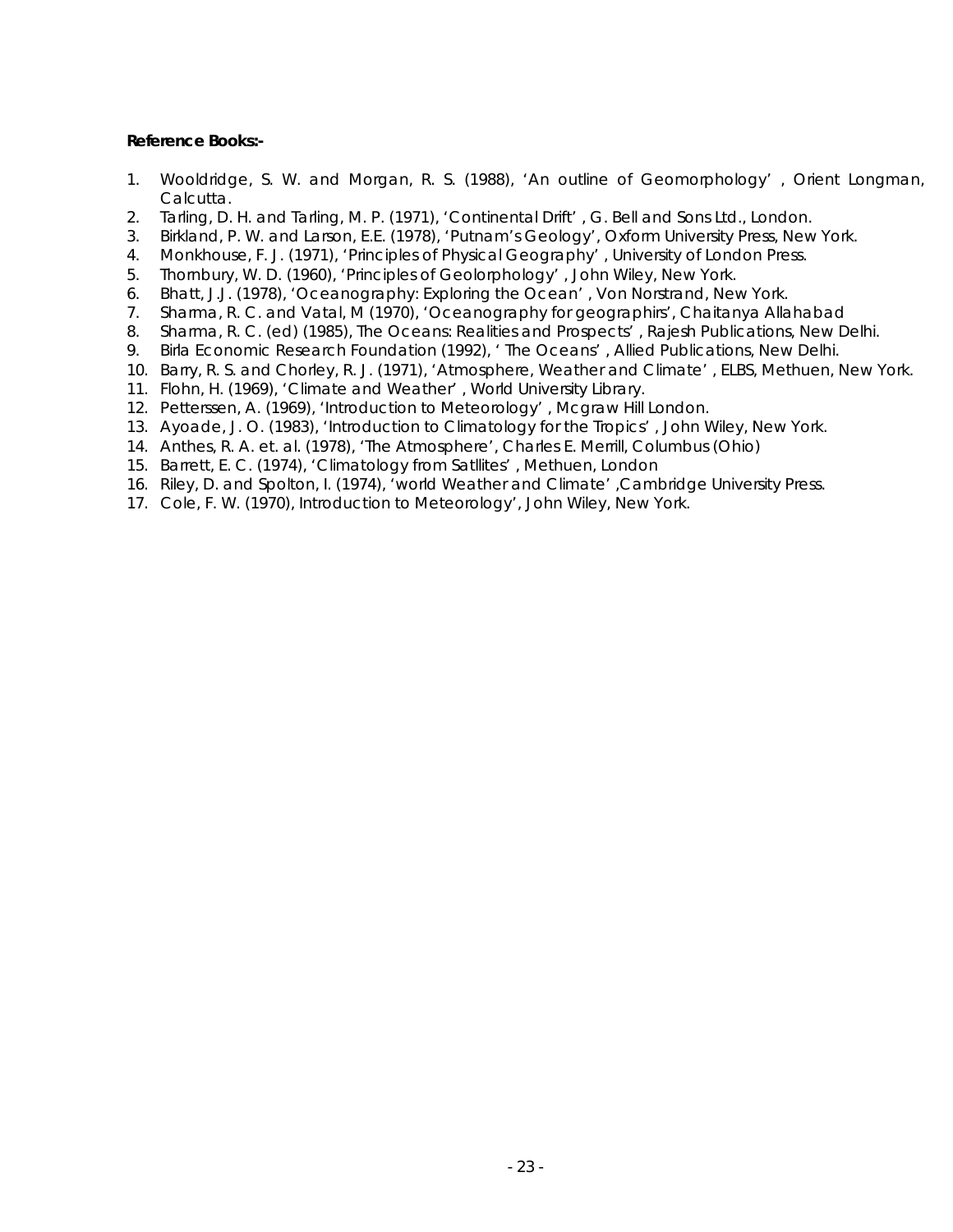### **MARINE ENGINEERING & CONTROL SYSTEM- II**

|                 |                                                                                                                                                                                                                                                                                                                                                                                                                                                          | <b>Theory</b> | Practical |
|-----------------|----------------------------------------------------------------------------------------------------------------------------------------------------------------------------------------------------------------------------------------------------------------------------------------------------------------------------------------------------------------------------------------------------------------------------------------------------------|---------------|-----------|
| <b>UNIT I</b>   | <b>SEMESTER - III</b>                                                                                                                                                                                                                                                                                                                                                                                                                                    | 18 Hours      |           |
|                 | <b>SECTION - A</b>                                                                                                                                                                                                                                                                                                                                                                                                                                       |               |           |
|                 | Engineering Materials - Common Engineering Materials.<br>Various metals & alloys, Properties & uses. Ceramics and<br>their use.<br>Steels - Elementary metallurgy of steels, steel production -<br>smelting & refining, Iron - carbon diagram to show role of<br>carbon in steels and effect on properties. Types of steel &<br>use.<br>Heat treatment - Heat treatment of steels-obtaining<br>desired properties from steel for use in different areas. |               |           |
| <b>UNIT II</b>  | <b>SECTION -B</b>                                                                                                                                                                                                                                                                                                                                                                                                                                        | 14 Hours      |           |
|                 | AC & DC Machines: DC generators. AC generators.<br>Meaning of frequency, phase & power factor. Parallel<br>running & load shearing. Prime mover-Diesel engine, steam<br>turbines. AC & DC Motors.                                                                                                                                                                                                                                                        |               |           |
|                 |                                                                                                                                                                                                                                                                                                                                                                                                                                                          |               |           |
| <b>UNIT III</b> | SECTION - C                                                                                                                                                                                                                                                                                                                                                                                                                                              | 13 Hours      |           |
|                 | Transformers: High and Low voltage transformers, step<br>up/step down Transformers, Transformer efficiency and<br>maintenance & care.<br>Power distribution: Maniswitch boards, power distribution<br>boards, Circuit breakers, measuring instruments, overload<br>trip short circuit trip, fuses other protections.                                                                                                                                     |               |           |
|                 | <b>PRACTICALS</b>                                                                                                                                                                                                                                                                                                                                                                                                                                        |               |           |
|                 | <b>BASIC MARINE WORKSHOP</b><br>Electrical wiring diagrams and fittings of simple circuits.<br>1.<br>2.<br>Fuses, earthings, tube & other light fittings, etc-<br>practice training.<br>Cutting, filling, preparation of level surfaces on metals.<br>3.<br>Drilling, tapping, reamer operations<br>4.<br>Shaping, drilling, grinding operations<br>5.                                                                                                   |               | 15 Hours  |

**\*There will be continuous assessment of skills being acquired through class work, practical and periodic assignments / project works / tests/ orals etc.**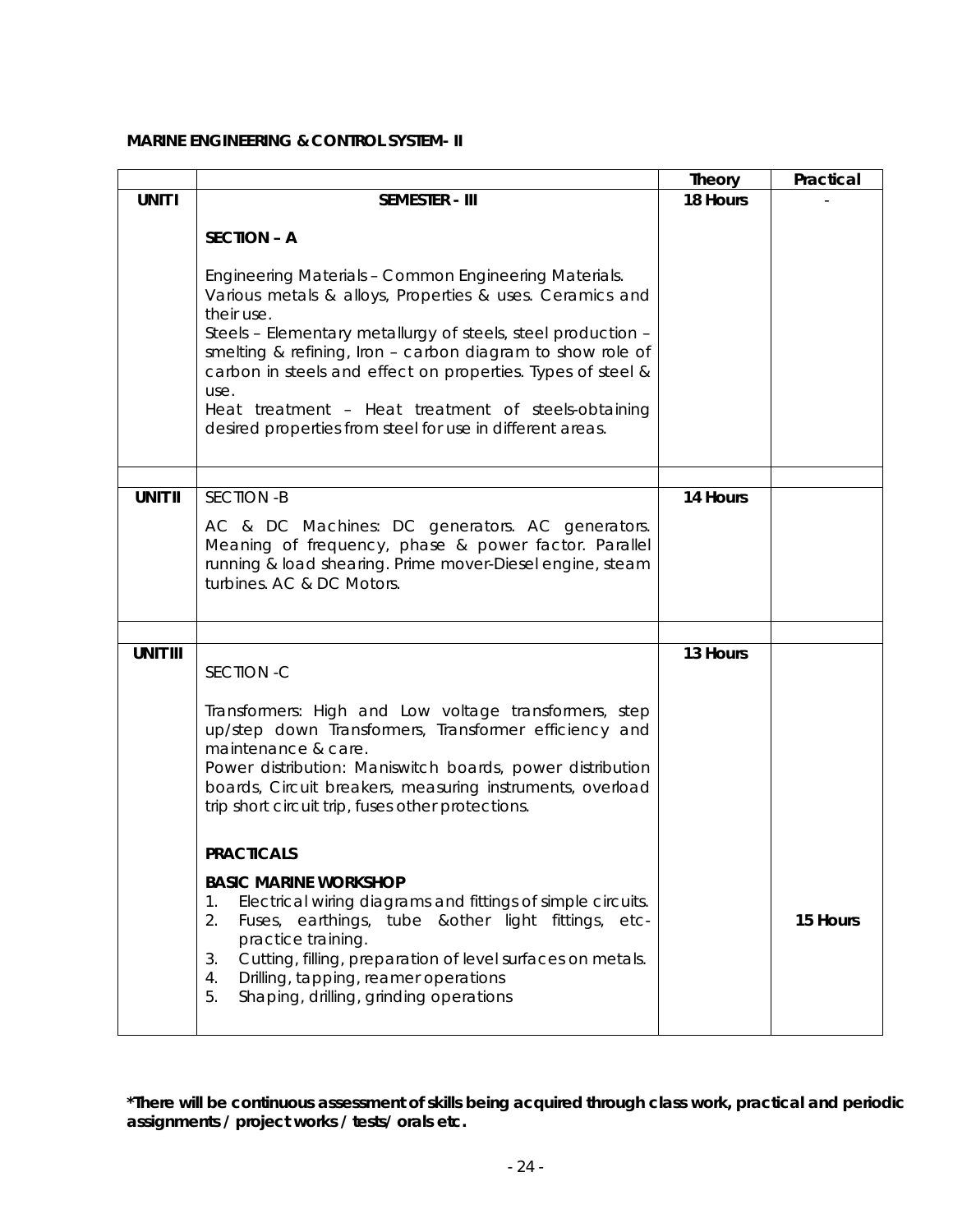**\*Journal to be submitted at the end of each term for assessment** 

**NOTE : A candidate has to secure minimum percentage /grade : 50 % / C as per Training Circular No 4 of 2005 by DG Shipping , Govt Of India**

- 1. Basic Marine Engineering J.K. Dhar
- 2. Engineering Drawing Bhat
- 3. Engineering knowledge for Deck Officers Reed
- 4. General Engineering knowledge Vol. 8 Reed
- 5. Mechanical Engineering Science<br>
Marine Auxiliary Machinery<br>
Marine Auxiliary Machinery<br>
Marine Auxiliary Machinery Marine Auxiliary Machinery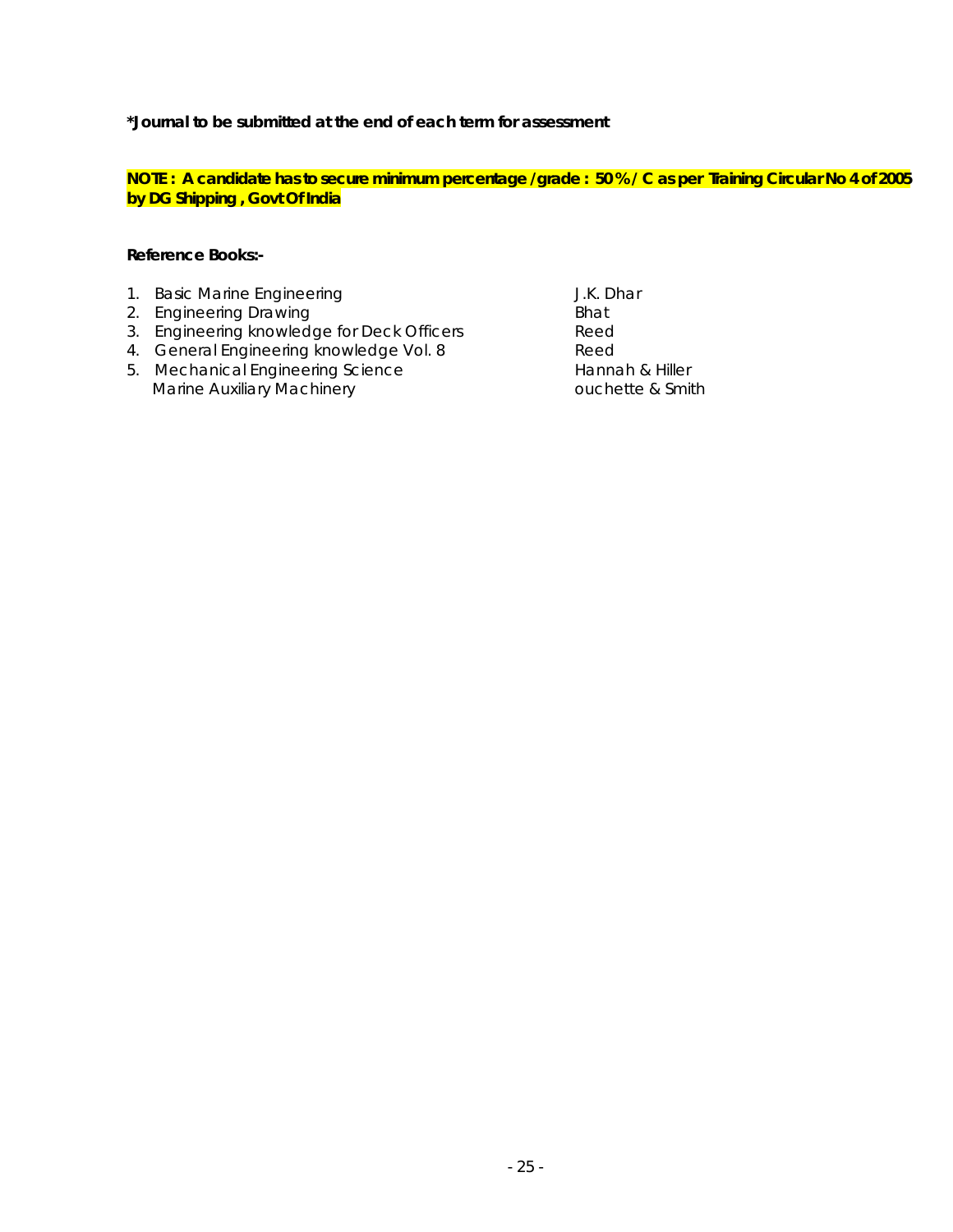### **Scheme of Examination (Theory) (a) Internal assessment- 40 marks**

| Sr. No. | <b>Evaluation type</b>                                                                                                                                               | <b>Marks</b> |
|---------|----------------------------------------------------------------------------------------------------------------------------------------------------------------------|--------------|
|         | Two assignments/ case study/ projects                                                                                                                                | 20           |
|         | One class test (multiple choice questions objective)                                                                                                                 | 10           |
| 3       | Active participation in routine class instructional<br>deliveries (case studies/ seminars/ presentation)                                                             | 05           |
| 4       | Overall conduct as a responsible student, manners,<br>skill, in articulation, leadership qualities demonstrated<br>through organizing co-curricular activities, etc. | 05           |
|         | Total                                                                                                                                                                | 40           |

### **(b) Semester end examination (Pattern of Question Paper):-**

### **Theory**

| First Semester (Duration 2 hrs.)      |              |                      |  |  |  |
|---------------------------------------|--------------|----------------------|--|--|--|
| <b>Questions in Examination Paper</b> | Units        | <b>Maximum Marks</b> |  |  |  |
|                                       |              |                      |  |  |  |
| 7 - 1                                 |              |                      |  |  |  |
| $\left( \ \right)$ .                  |              |                      |  |  |  |
|                                       |              |                      |  |  |  |
|                                       | <b>Total</b> |                      |  |  |  |

- Question no. 1 should be of short answer type questions having six sub questions (2 from each unit) of 3 marks each. Total 5 questions are to be attempted.
- Question 2, 3 & 4 should be from topics mentioned in the table total 3 sub questions to be attempted of 5 marks each out of the choice of 4 sub questions.

### **NOTE : A candidate has to secure minimum percentage /grade as per Training Circular No 4 of 2005 by DG Shipping , Govt Of India .**

### **Conduct of Practical Examination (a) Internal assessment- 20 marks**

| Sr. No. | <b>Evaluation type</b> | <b>Marks</b> |
|---------|------------------------|--------------|
|         | Two best practical     | 10           |
|         | Journal                | 05           |
| w       | Viva                   | 05           |
|         |                        | 20           |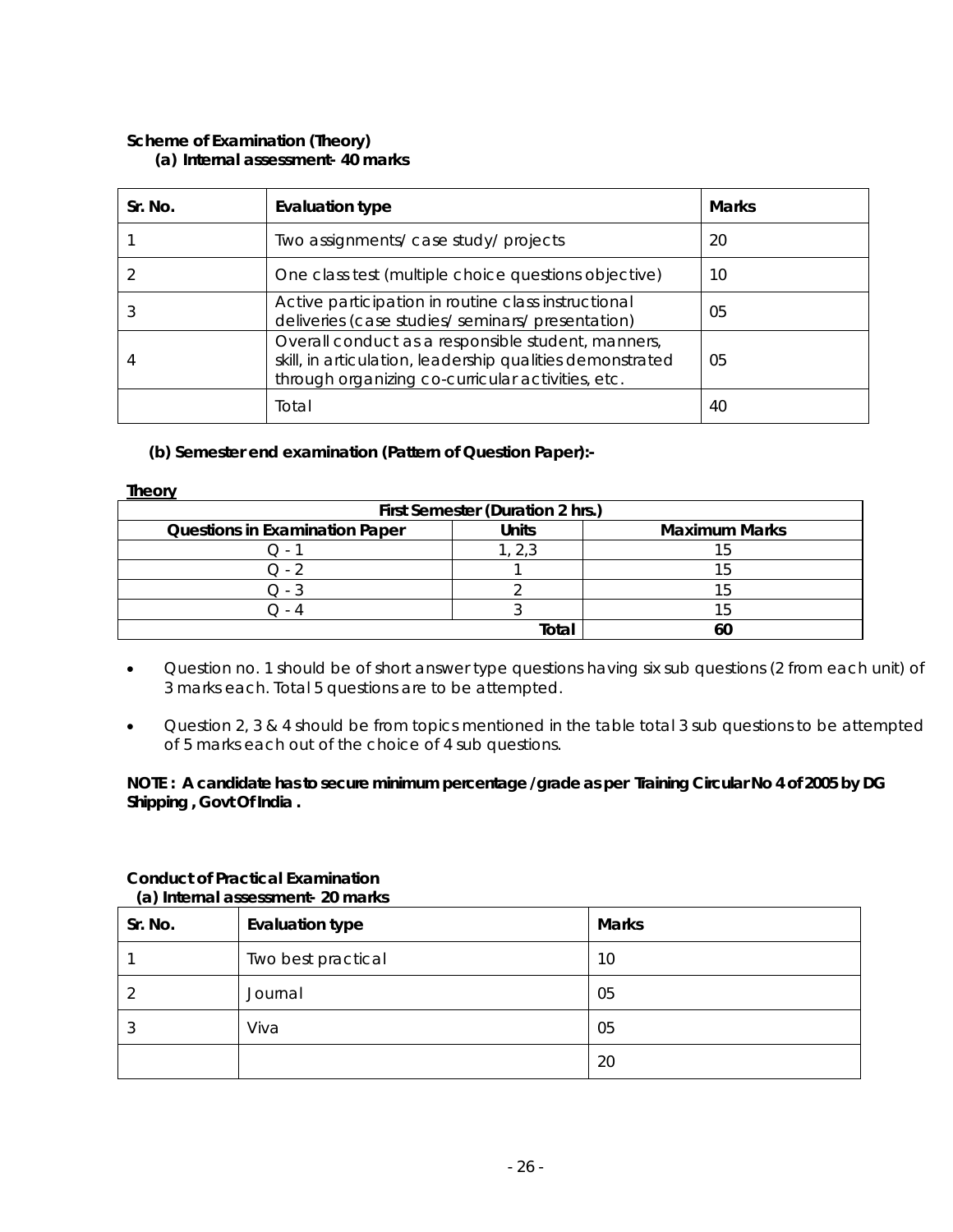# **(b) Semester end assessment - 30 marks**

**\*** Practical exams of 20 marks each to be conducted for –

- a) Computer Science
- b) Nautical Physics
- **\*** A candidate shall be judged on the basis of his performance practicals and viva-voce.
- **\*** Journal (continuous assessment of practical throughout the year) 05 marks.
- **\*** Viva-voce 05 marks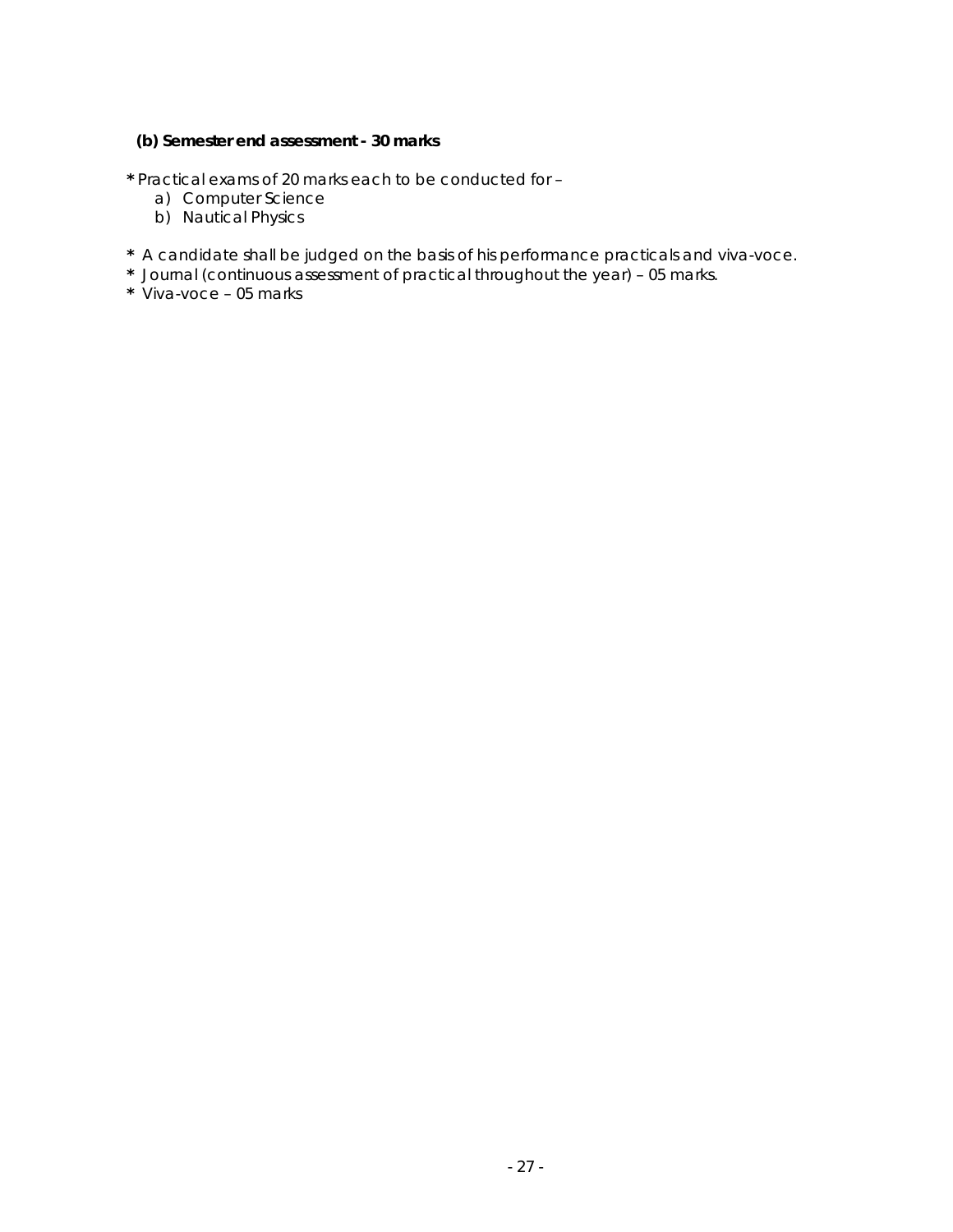# **Semester IV B.Sc. in Nautical Science**

Theory/Practical : 16 Weeks (15 weeks for lectures/practical & one week for semester end examination )

| <b>COMPUTER SCIENCE / PHYSICS / MATHS</b> |                        | <b>Contact Hours 225</b>               |                                            |  |
|-------------------------------------------|------------------------|----------------------------------------|--------------------------------------------|--|
| Name of the Programme                     | Duration               | <b>Course/ Course Code</b><br>Semester |                                            |  |
| <b>B.Sc. in Nautical Science</b>          | Six Semesters          | IV                                     | Computer /<br>Physics/Maths<br>[USNSC 401] |  |
| Course Code                               | Title                  | Credits                                |                                            |  |
| <b>USNSC 401</b>                          | Computer/Physics/Maths | $4 + 2$                                |                                            |  |

| For Course per week<br>1 lecture/period is 60 minutes duration |        |           | For subject per week<br>1 lecture/period is 60 minutes duration |          |       |         |  |
|----------------------------------------------------------------|--------|-----------|-----------------------------------------------------------------|----------|-------|---------|--|
|                                                                | Theory | Practical | Tutorial                                                        | Computer | Maths | physics |  |
| Actual<br>contacts                                             | 15     |           |                                                                 | 3        |       | 5       |  |
| Credits                                                        |        |           | --                                                              |          |       |         |  |

### **NAVIGATION –II VOYAGE PLANNING & COLLISION PREVENTION - II CONTACT ACCORDING THE CONTACT HOURS 75**

| Name of the Programme     | Duration                                                           | Semester | Course/ Course Code                                                           |  |  |  |
|---------------------------|--------------------------------------------------------------------|----------|-------------------------------------------------------------------------------|--|--|--|
| B.Sc. in Nautical Science | Six Semesters                                                      | IV       | Navigation-II<br>Voyage Planning &<br>Collision Prevention -II<br>[USNSC 402] |  |  |  |
| Course Code               | Title                                                              | Credits  |                                                                               |  |  |  |
| USNSC 402                 | Navigation-II<br>Voyage Planning &<br><b>Collision Prevention-</b> | $3 + 2$  |                                                                               |  |  |  |

| For Course per week<br>1 lecture/period is 60 minutes duration |               |           |          | For subject per week<br>1 lecture/period is 60 minutes duration |                                                     |
|----------------------------------------------------------------|---------------|-----------|----------|-----------------------------------------------------------------|-----------------------------------------------------|
|                                                                | <b>Theory</b> | Practical | Tutorial | Navigation-II                                                   | Voyage Planning &<br><b>Collision Prevention-II</b> |
| Actual<br>contacts                                             | h             |           |          |                                                                 |                                                     |
| Credits                                                        |               |           |          |                                                                 |                                                     |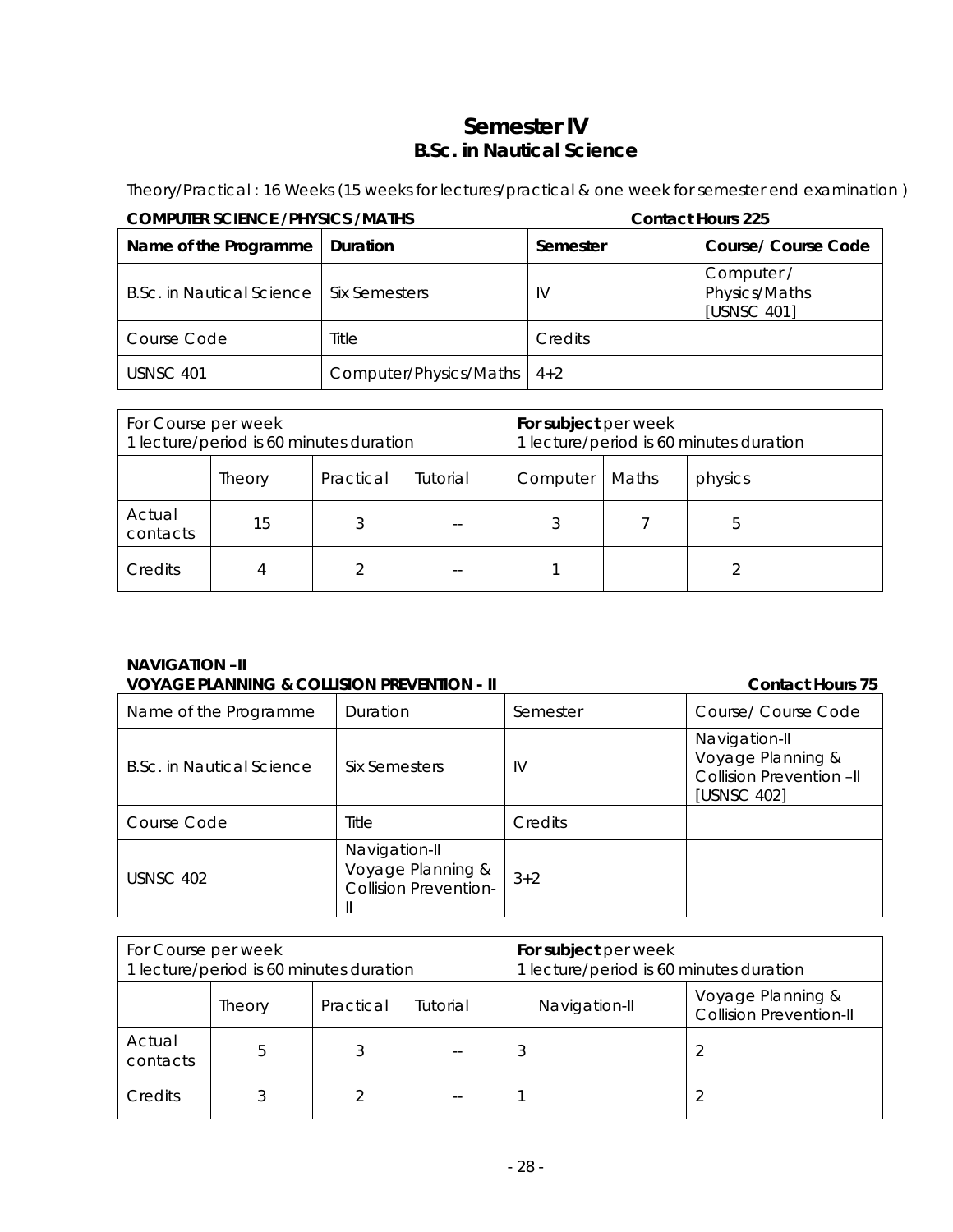# **SHIP OPERATION TECHNOLOGY PAPER- II BRIDGE PROCEDURES & LEGAL KNOWLEDGE**

| <b>NAVAL ARCHITECTURE-II</b> |                                                                                                             |          | <b>Contact Hours 150</b>                                                                                                   |
|------------------------------|-------------------------------------------------------------------------------------------------------------|----------|----------------------------------------------------------------------------------------------------------------------------|
| Name of the Programme        | Duration                                                                                                    | Semester | <b>Course/ Course Code</b>                                                                                                 |
| B.Sc. in Nautical Science    | Six Semesters                                                                                               | IV       | Ship Operation<br><b>Technology Paper-I</b><br>Bridge procedures &<br>legal knowledge<br>Naval Architecture<br>[USNSC 403] |
| Course Code                  | Title                                                                                                       | Credits  |                                                                                                                            |
| <b>USNSC 403</b>             | Ship Operation<br>Technology Paper-I<br><b>Bridge procedures</b><br>& legal knowledge<br>Naval Architecture | $3 + 2$  |                                                                                                                            |

| For Course per week<br>1 lecture/period is 60 minutes duration |        |           |          | For subject per week<br>1 lecture/period is 60 minutes duration |                                                     |                                   |  |
|----------------------------------------------------------------|--------|-----------|----------|-----------------------------------------------------------------|-----------------------------------------------------|-----------------------------------|--|
|                                                                | Theory | Practical | Tutorial | <b>SOT</b><br>Paper-II                                          | <b>Bridge</b><br>procedures<br>& legal<br>knowledge | Naval<br>Architecture<br>Paper-II |  |
| Actual<br>contacts                                             | 10     |           |          | 3                                                               | 3                                                   | 4                                 |  |
| Credits                                                        |        |           |          |                                                                 |                                                     |                                   |  |

# **ENVIRONMENTAL SCIENCE-II**

| <b>MARINE ENGINEERING &amp; CONTROL SYSTEMS-II</b><br><b>Contact Hours 90</b> |                                                                           |          |                                                                                       |  |
|-------------------------------------------------------------------------------|---------------------------------------------------------------------------|----------|---------------------------------------------------------------------------------------|--|
| Name of the Programme                                                         | Duration                                                                  | Semester | Course/ Course Code                                                                   |  |
| B.Sc. in Nautical Science                                                     | Six Semesters                                                             | IV       | Environment Science - II<br>Marine Engineering &<br>Control System- II<br>[USNSC 404] |  |
| Course Code                                                                   | Title                                                                     | Credits  |                                                                                       |  |
| USNSC 404                                                                     | Environment<br>Science - II<br>Marine Engineering<br>& Control System- II | $2 + 2$  |                                                                                       |  |

| For Course per week                     |        |           |                                         | For subject per week          |                                           |  |
|-----------------------------------------|--------|-----------|-----------------------------------------|-------------------------------|-------------------------------------------|--|
| 1 lecture/period is 60 minutes duration |        |           | 1 lecture/period is 60 minutes duration |                               |                                           |  |
|                                         | Theory | Practical | Tutorial                                | Environment  <br>Science - II | Marine Engineering<br>& Control System-II |  |
| Actual<br>contacts                      | 06     | 02        |                                         |                               |                                           |  |
| Credits                                 | 02     | 02        |                                         |                               |                                           |  |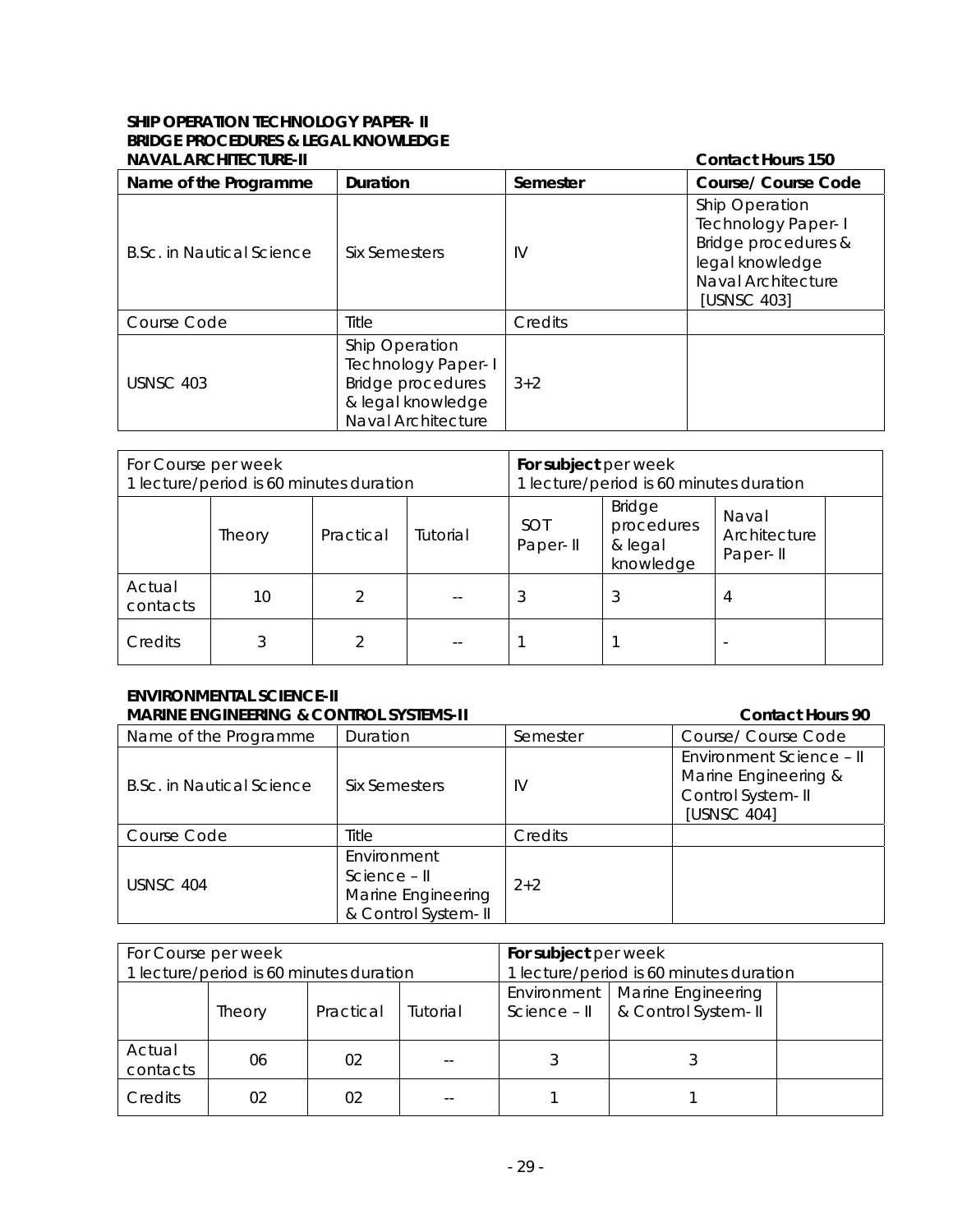### **Objective:-**

This subject exposes the students to Computer Science, Applied Mathematics & Nautical Physics

### **Contents of syllabus for USNSC 401**

### **Computer Science**

|                 |                                                                                                                                                                                                                                                                                                                                                                                                                                                                                                                                                         | Theory   | Practical |
|-----------------|---------------------------------------------------------------------------------------------------------------------------------------------------------------------------------------------------------------------------------------------------------------------------------------------------------------------------------------------------------------------------------------------------------------------------------------------------------------------------------------------------------------------------------------------------------|----------|-----------|
| <b>UNIT I</b>   | <b>SEMESTER - IV</b><br>Assignment statements.<br>Expressions<br>and<br>Control<br>statements: if, nested if, switch, while loop, for loop, do<br>while loop. Arrays: single and two dimensional only.<br>Functions:                                                                                                                                                                                                                                                                                                                                    | 15 Hours |           |
|                 |                                                                                                                                                                                                                                                                                                                                                                                                                                                                                                                                                         |          |           |
| <b>UNIT II</b>  | User-defined, Standard library functions of various types.<br>Pointers: & * operators. Pointer expression: pointer<br>assignment, pointer arithmetic, pointer comparison,<br>Structures.                                                                                                                                                                                                                                                                                                                                                                | 22 Hours |           |
|                 |                                                                                                                                                                                                                                                                                                                                                                                                                                                                                                                                                         |          |           |
| <b>UNIT III</b> | File handling in C: opening a file, write into a file, reading<br>from a file, closing a file.<br><b>PRACTICAL</b><br>[4] Simple and compound interest<br>[5] Mean and standard deviation<br>[6] Sorting of numbers<br>[7] Finding real district roots of an algebraic equation:<br>Newton-<br>Raphson method<br>[8] Creating a database of students using file operations<br>[9] Creating and manipulating a singly linked-list.<br>[10] Problems based on nautical sciences.<br>Note: For practicals, Turbo C compiler or interpreter may<br>be used. | 8 Hours  | 15 Hours  |

**\*There will be continuous assessment of skills being acquired through class work, practical and periodic assignments / project works / tests/ orals etc.** 

**\*Journal to be submitted at the end of each term for assessment** 

**NOTE : A candidate has to secure minimum percentage /grade : 40 % / E as per Training Circular No 4 of 2005 by DG Shipping , Govt Of India**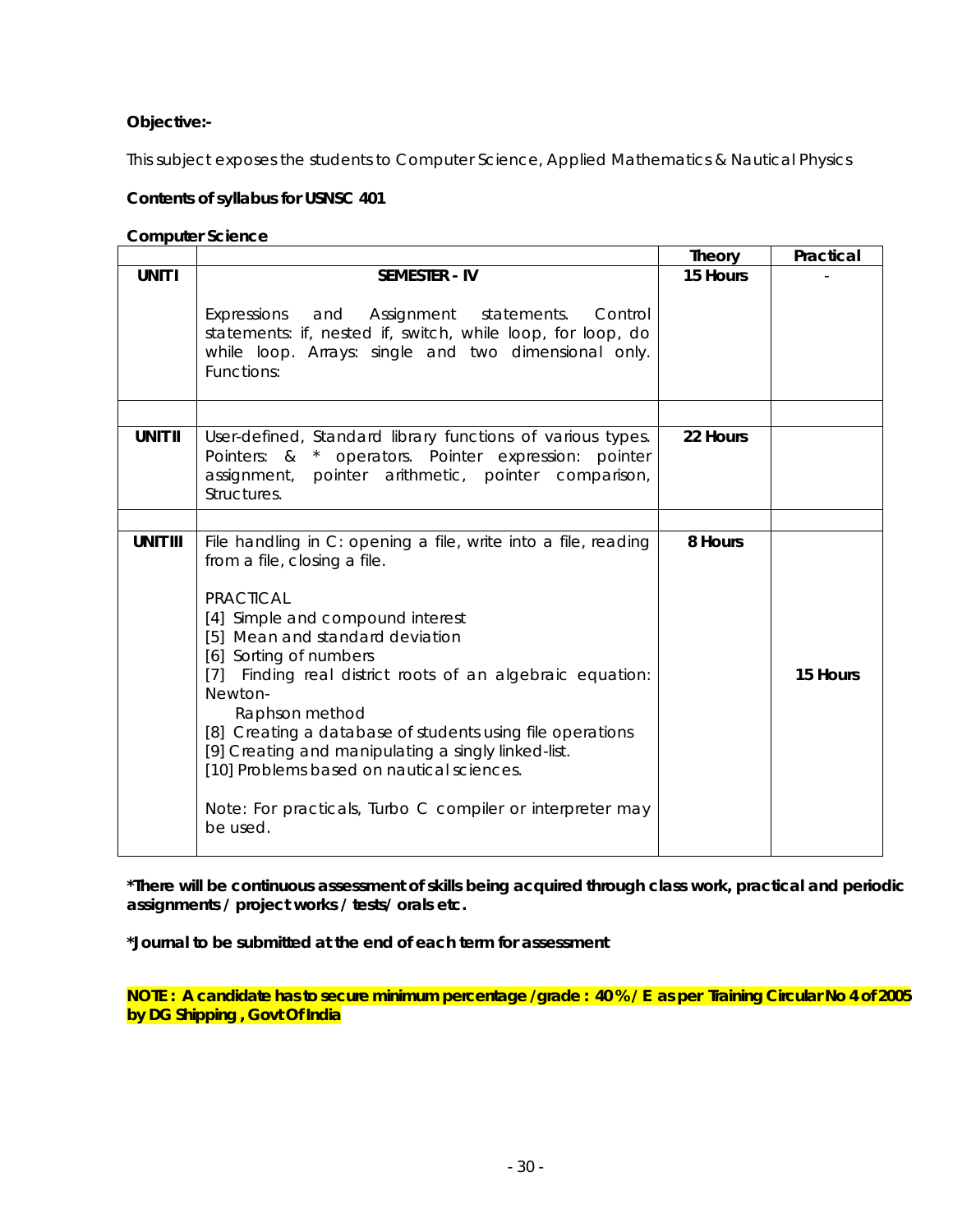- 8. Turbo C reference manual
- 9. Programming in C: Kris A. Jamsa : Galgotia Publications Pvt. Ltd.
- 10. Mastering turbo C: Kelly/Bootle : EPB
- 11. Turbo C programming techniques : Stevens A. : BPB
- 12. Computer Virus prevention, detection & removal : Kapur R : BPB
- 13. Introduction to computer science vol. I & II : Jain S. : BPB
- 14. Introducing computers I, II & III : Mehta S. : BPB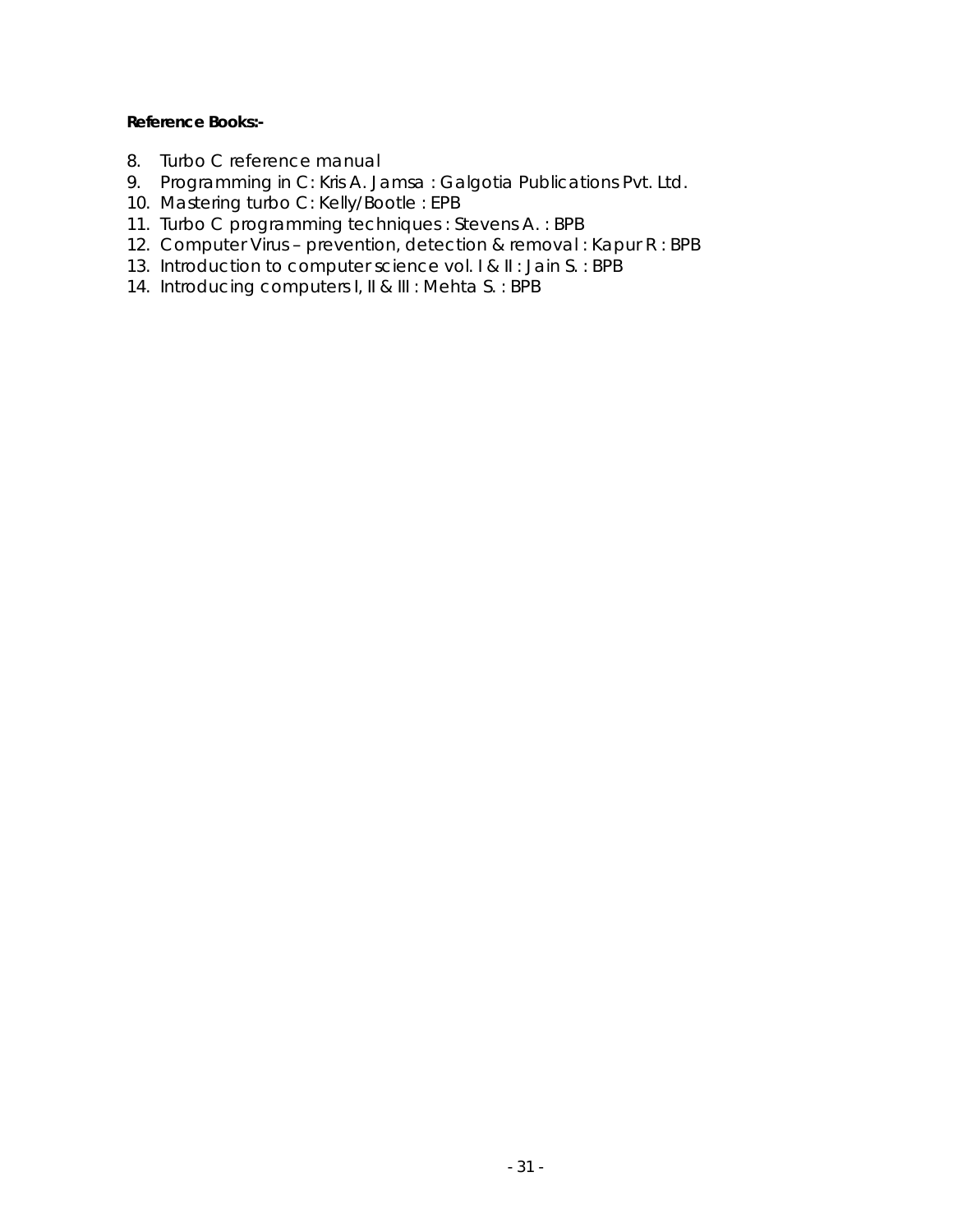### **APPLIED MATHS - IV**

|                 |                                                                                                                                                                                                                                                                                                                                                                                                                                                                                                                                                                                                                                                                                                                                                                                                                               | <b>Theory</b> | Practical |
|-----------------|-------------------------------------------------------------------------------------------------------------------------------------------------------------------------------------------------------------------------------------------------------------------------------------------------------------------------------------------------------------------------------------------------------------------------------------------------------------------------------------------------------------------------------------------------------------------------------------------------------------------------------------------------------------------------------------------------------------------------------------------------------------------------------------------------------------------------------|---------------|-----------|
| <b>UNIT I</b>   | <b>SEMESTER - IV</b>                                                                                                                                                                                                                                                                                                                                                                                                                                                                                                                                                                                                                                                                                                                                                                                                          | 30 Hours      |           |
|                 | <b>Numerical Methods:</b><br>Solutions of transcendental & algebraic equations: Newton<br>- Raphson method, bisection method. Finite differences of<br>first and higher order, forward, backward, central and<br>divided differences, difference tables, Taylor's operator -<br>D, shift operator - E, averaging operator, differences of<br>Interpolation:<br>polynomials.<br>linear<br>and<br>quadratic<br>interpolation, Newton's forward and backward difference<br>interpolation formulas, Langrangian interpolation, Sterling<br>and Bessel's interpolation formulas, Numerical integration:<br>rectangular and trapezoidal rule, Simpson's rules. Solutions<br>of linear algebraic equations:<br>systems<br>Gause<br>to<br>elimination,<br>Gauss-Jordan<br>method,<br>Gauss-Seidel<br>integration, Jacobi integration. |               |           |
| <b>UNIT II</b>  | <b>Matrices:</b>                                                                                                                                                                                                                                                                                                                                                                                                                                                                                                                                                                                                                                                                                                                                                                                                              | 25 Hours      |           |
|                 | Types of matrices. Adjoint of a matrix. Inverse of a matrix.<br>Elementary transformations, rank of a matrix. Linear<br>dependent and independent of rows and columns of a<br>matrix over a real field. Reduction to a normal form.<br>Partitioning of matrices. System of Homogeneous and non<br>homo-generous linear equations, their consistency and<br>solution. Linear programming-problems and applications.<br>Characteristic values and vectors, and their properties for<br>Hermitian and real symmetric matrices. Characteristic<br>polynomial. Cayley Hamilton theorem. Functions of a<br>square matrix, Minimal Polynomial, Diagonable matrix.<br>Quadratic forms, Orthogonal, congruent and Lagrange's<br>reduction of quadratic form. Rank, Index, Signature of a<br>quadratic form.                            |               |           |
|                 |                                                                                                                                                                                                                                                                                                                                                                                                                                                                                                                                                                                                                                                                                                                                                                                                                               |               |           |
| <b>UNIT III</b> | <b>Statistics:</b><br>Frequency distribution, Measures of central tendency;<br>Mean, Median and Mode, Measures of variability, Range,<br>Percentiles, Variance Standard Deviation,<br>Skewness,<br>Moments, Discrete random variables and their probability<br>Poisson's<br>distributions,<br>Binomial<br>and<br>distributions,<br>Continuous<br>random<br>variables,<br>Normal<br>distribution,<br>Properties of Normal distribution, coefficient of Correlation,<br>Lines of Regression - Rank Correlation. Elements of<br>operation Research-Inventory Control and Elements of<br>Queuing Theory. Decision Trees.                                                                                                                                                                                                          | 50 Hours      |           |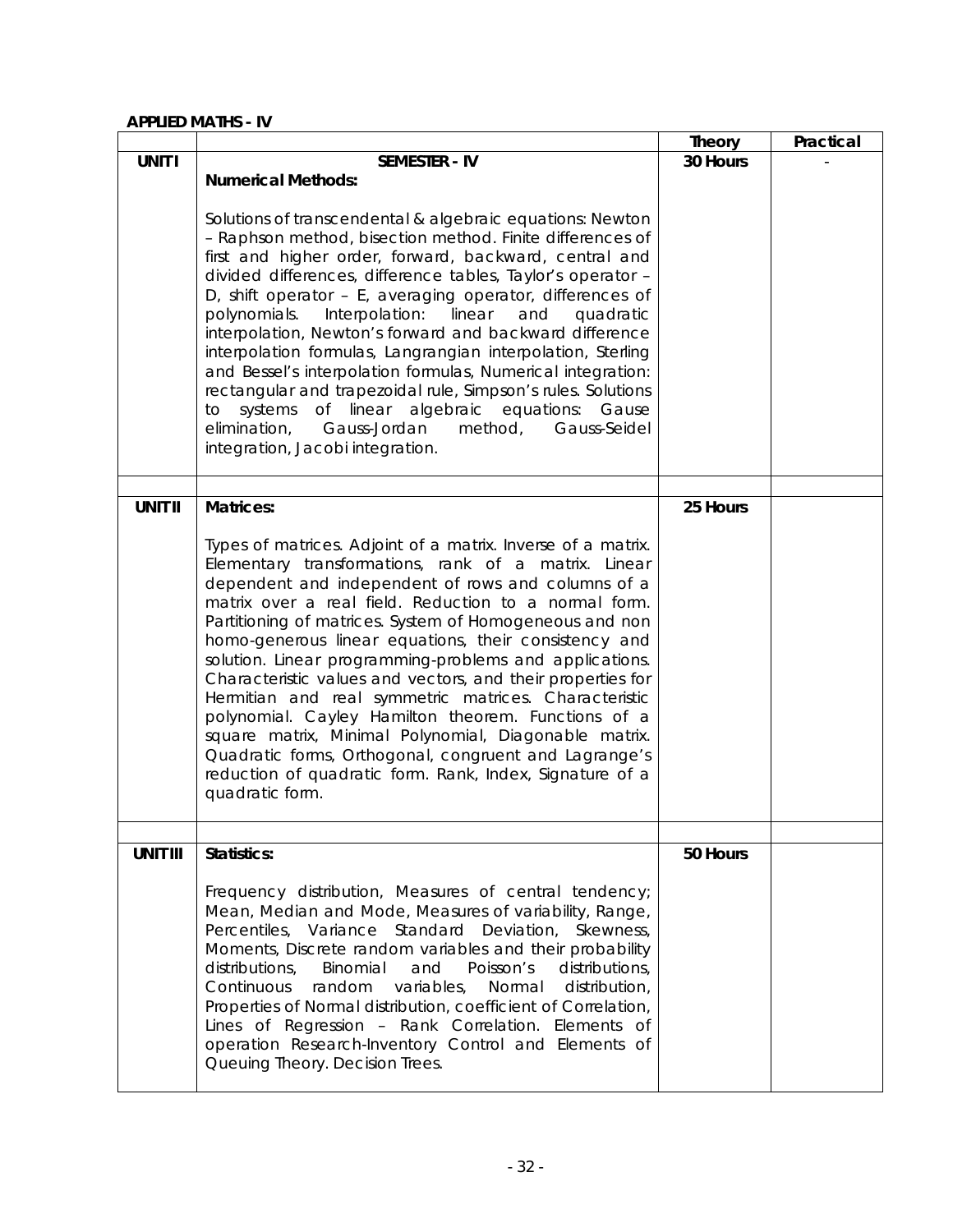### **NOTE : A candidate has to secure minimum percentage /grade : 40 % / E as per Training Circular No 4 of 2005 by DG Shipping , Govt Of India**

| $\overline{1}$ . | Wartikar, P. N. & J. N.   | A text books for applied mathematics (Vol. I) |
|------------------|---------------------------|-----------------------------------------------|
| 2.               | Santi Narayan             | A text book of Matrices                       |
| 3.               | Kapur, J. N. Sexena H. C. | <b>Mathematical Statistics</b>                |
| 4.               | Murray Spiegal            | Statistics in Schaum's series                 |
| 5.               | <b>Myers</b>              | Statistics & Probability for engineers        |
| 6.               | Dr. Grewal B. S.          | <b>Higher Engineering mathematics</b>         |
| 7.               | S. K. Gupta               | Numerical methods for engineers               |
| 8.               | Taha H. A.                | Operations Research an introduction           |
| 9.               | Srieni, Yaspan, Friedman  | Operation Research Methods and Problems       |
|                  | 10. Hadley G.             | Linear Programming.                           |
|                  |                           |                                               |
|                  |                           |                                               |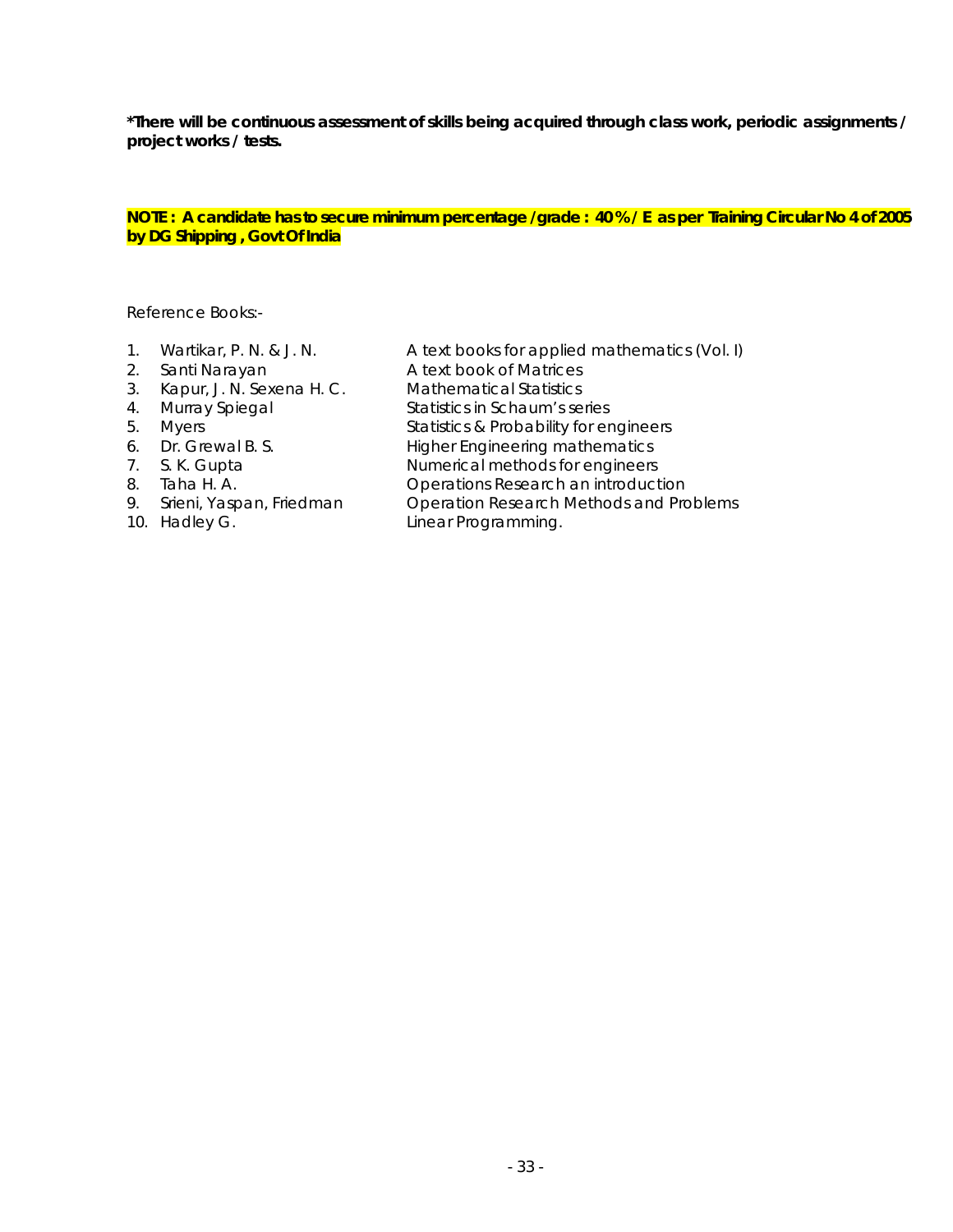|                |                                                                                                                                                                                                                                                                                                                                                                                                                                                                                                                                        | <b>Theory</b> | Practical |
|----------------|----------------------------------------------------------------------------------------------------------------------------------------------------------------------------------------------------------------------------------------------------------------------------------------------------------------------------------------------------------------------------------------------------------------------------------------------------------------------------------------------------------------------------------------|---------------|-----------|
| UNIT I         | <b>SEMESTER - IV</b>                                                                                                                                                                                                                                                                                                                                                                                                                                                                                                                   | 20 Hours      |           |
|                | <b>ANALOG CIRCUITS</b>                                                                                                                                                                                                                                                                                                                                                                                                                                                                                                                 |               |           |
|                | Transistor Biasing:<br>Operating point, Base bias (Fixed bias), Emitter bias,<br>Voltage divider bias, D.C. load lines, Transistor saturation,<br>Transistor as a switch, Bias Stabilization.<br>Ref.: M:                                                                                                                                                                                                                                                                                                                              |               |           |
|                | <b>Transistor Amplifier:</b><br>C.E. amplifier, DC and AC equivalent circuits, small signal<br>operation, voltage gain, current gain, Input and output<br>impedance, Frequency response, DC and AC load lines,<br>Class A operation, Power gain, Decibel Voltage gain, A<br>typical emitter follower circuit Ref.: M:                                                                                                                                                                                                                  |               |           |
|                | <b>Operational Amplifier:</b><br>The basis differential and Common Mode Operation, Basic<br>Opamp Specifications, Practical Opamp circuits - Schmitt<br>Trigger and square wave generator, Inverting and Non-<br>inverting amplifiers, voltage follower, Summing Amplifier,<br>Difference Amplifier, Integrator and Differentiator.<br>Ref.: BN, M                                                                                                                                                                                     |               |           |
|                |                                                                                                                                                                                                                                                                                                                                                                                                                                                                                                                                        |               |           |
| <b>UNIT II</b> | <b>DIGITAL CIRCUITS</b><br>Number System and Logic Gates: Binary numbers, binary<br>to decimal conversion, Decimal to binary conversion,<br>(Octal and hexadecimal numbers, Binary to Octal and<br>binary - Hexadecimal inter conversion), NOT, OR, AND,<br>NAND, NOR Logic gates, EXOR Gate, arithmetic and data<br>processing circuits (half adder, full adder, multiplexer and<br>de multiplexer), De Morgan's theorems; Boolean algebra,<br>NAND and NOR as a basic building blocks, Logic levels for<br><b>TTLIC's</b><br>Ref: ML | 35 Hours      |           |
|                | <b>Clocks and Timers:</b><br>555 times, basic timing concept, 555 block diagram,<br>monostable and astable multivibrators, Voltage Controlled<br>Oscillator (VCO), ramp generator.<br>Ref: M<br>NAND gate as a clock.<br>Ref: ML.<br>Flip flops and contents:<br>RS flip flop, Clocked RS flip flop, D flip flop, JK flip-flop,<br>Master Slave concept Schmitt trigger, Flip-Flops used as<br>binary ripple counters, decade counter.<br>Ref: ML                                                                                      |               |           |
|                |                                                                                                                                                                                                                                                                                                                                                                                                                                                                                                                                        |               |           |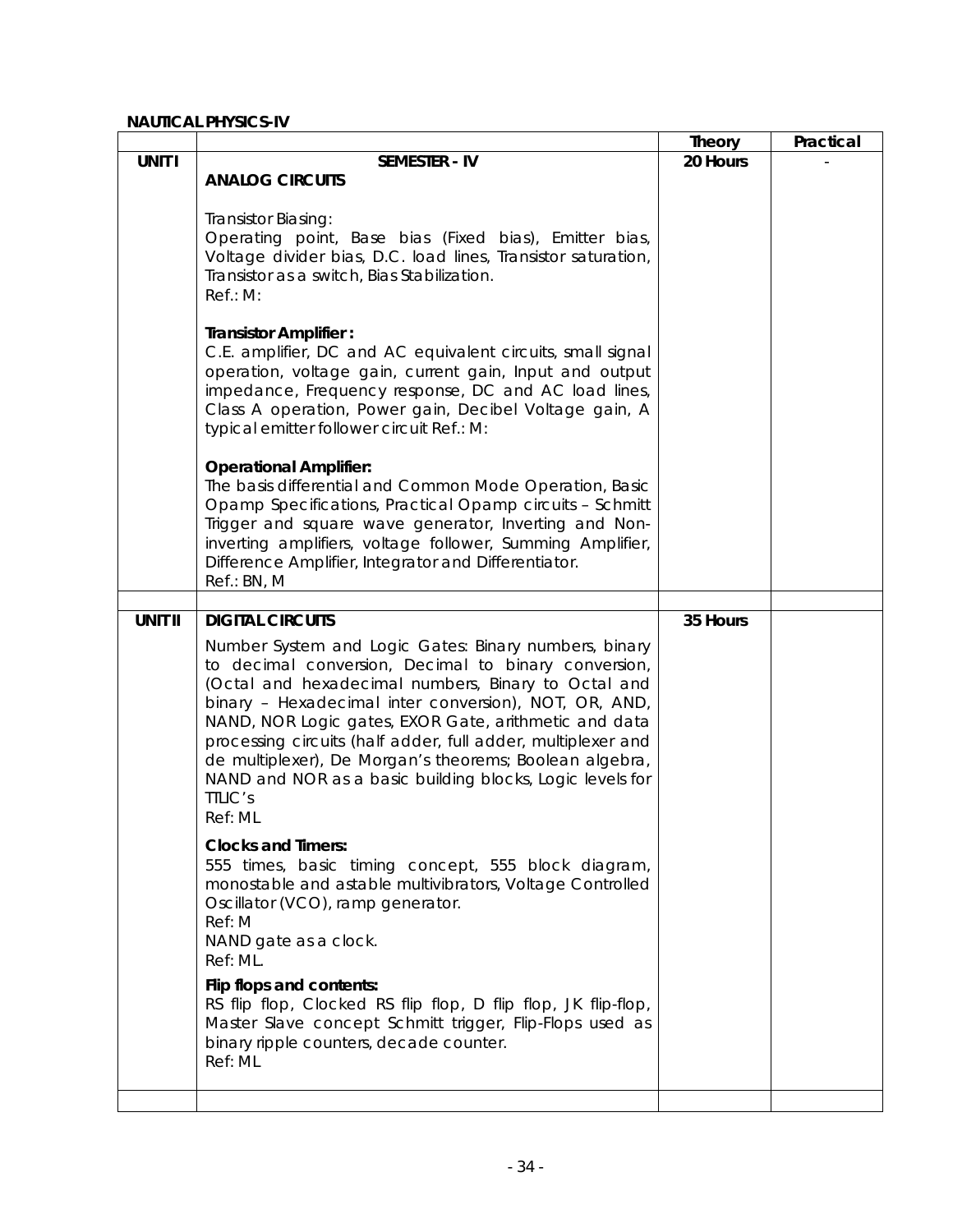| <b>UNIT III</b> | Feedback types:                                                                                                 | 20 Hours |          |
|-----------------|-----------------------------------------------------------------------------------------------------------------|----------|----------|
|                 | Voltage and current feedback, Effects of negative                                                               |          |          |
|                 | feedback on amplifier parameters, derivation only for gain                                                      |          |          |
|                 | with feedback (No other derivations), typical single                                                            |          |          |
|                 | transistor circuits for voltage series and current series                                                       |          |          |
|                 | feedback. Oscillator operation Barkhausen criteria, RC                                                          |          |          |
|                 | oscillators - phase shift and Wein Bridge (op-amp and                                                           |          |          |
|                 | transistor), LC oscillators - Colpitts and Hartley (transistor                                                  |          |          |
|                 | and op-amp), crystal oscillator.<br>Ref: BN: Ch. 18.1 - 18.8 except 18.4                                        |          |          |
|                 |                                                                                                                 |          |          |
|                 | Cathode Ray Oscilloscope:                                                                                       |          |          |
|                 | Construction, working and basic measurements.                                                                   |          |          |
|                 | Ref: BN.                                                                                                        |          | 26 Hours |
|                 |                                                                                                                 |          |          |
|                 | Microprocessors:                                                                                                |          |          |
|                 | Digital Computers, Computer Languages, Single Chip                                                              |          |          |
|                 | Microprocessor architecture and its operations, Memory,                                                         |          |          |
|                 | Input and Output (I/O) devices, Interfacing devices,                                                            |          |          |
|                 | Example of a microcomputer system. The<br>8085                                                                  |          |          |
|                 | microprocessor, example of 8085 - based microcomputer,                                                          |          |          |
|                 | memory interfacing, how does an 8085-based single-                                                              |          |          |
|                 | board microcomputer work? Basic interfacing concepts,<br>interfacing output displays and input devices, memory- |          |          |
|                 | mapped I/O, 8085 programming model, instruction                                                                 |          |          |
|                 | classification, instruction format, how to write, assemble                                                      |          |          |
|                 | and execute a simple program, overview of 8085                                                                  |          |          |
|                 | instruction set.                                                                                                |          |          |
|                 | Ref: G: Ch. 1, 2, 4 (except 3.4), 4 (except 4.5, 4.6), 5:                                                       |          |          |
|                 | <b>EXPERIMENTS</b>                                                                                              |          |          |
|                 | 5.<br>CE Amplifier - voltage gain, frequency response,                                                          |          |          |
|                 | plotting A.C. & D.C. load lines.                                                                                |          |          |
|                 | Emitter Follower - voltage gain & output resistance.<br>6.                                                      |          |          |
|                 | Op-Amp - inverting & non-inverting amplifier, voltage<br>7.                                                     |          |          |
|                 | follower, summer & difference amplifiers.                                                                       |          |          |
|                 | 8.<br>Op-amp – square wave generator, slew rate.                                                                |          |          |
|                 | Timer – astable & monostable multivibrators.<br>9.                                                              |          |          |
|                 | 10. Wien Bridge Oscillator - transistor & op-amp versions.                                                      |          |          |
|                 | 11. Study of Basic Logic Gates - NOT, AND, OR, NAND,                                                            |          |          |
|                 | NOR.                                                                                                            |          |          |
|                 | 12. DeMorgan's Laws & use of NAND & Nor as basic<br>building blocks.                                            |          |          |
|                 | 13. J-K Flip Flop - truth table, Ripple & Decade counters.                                                      |          |          |
|                 | 14. Microprocessors:                                                                                            |          |          |
|                 | 11. Learning (get to know) the Hardware of a                                                                    |          |          |
|                 | microprocessor.                                                                                                 |          |          |
|                 | 12. Operating procedure, precautions & use of key-board                                                         |          |          |
|                 | of a microprocessor                                                                                             |          |          |
|                 | 13. Use of commands & keys of a microprocessor to solve                                                         |          |          |
|                 | simple problems.                                                                                                |          |          |
|                 | 14. Writing & Running simple programs.                                                                          |          |          |
|                 | 15. Simple Input & Output programs                                                                              |          |          |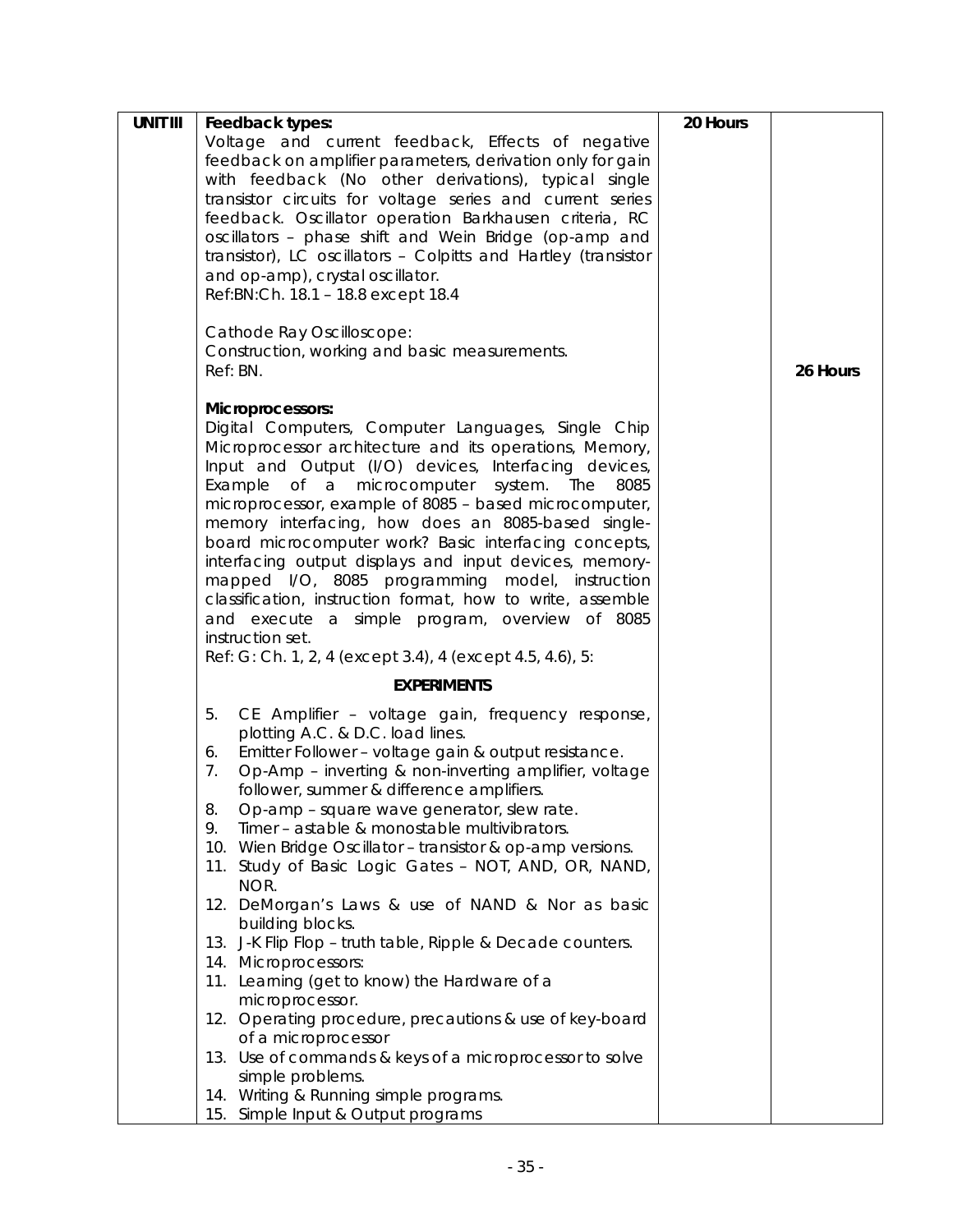**\*Journal to be submitted at the end of each term for assessment** 

**NOTE : A candidate has to secure minimum percentage /grade : 40 % / E as per Training Circular No 4 of 2005 by DG Shipping , Govt Of India** 

- 1. Digital Principles & Applications Malvino & Leach.
- 2. Operational Amplifiers & Linear Integrated Circuits Coughlin & Driscoll.
- 3. Electronics A Text Lab Manual Zbar & Malvino.
- 4. Microprocessor Architecture, Programming & Application R. S. Gaonkar.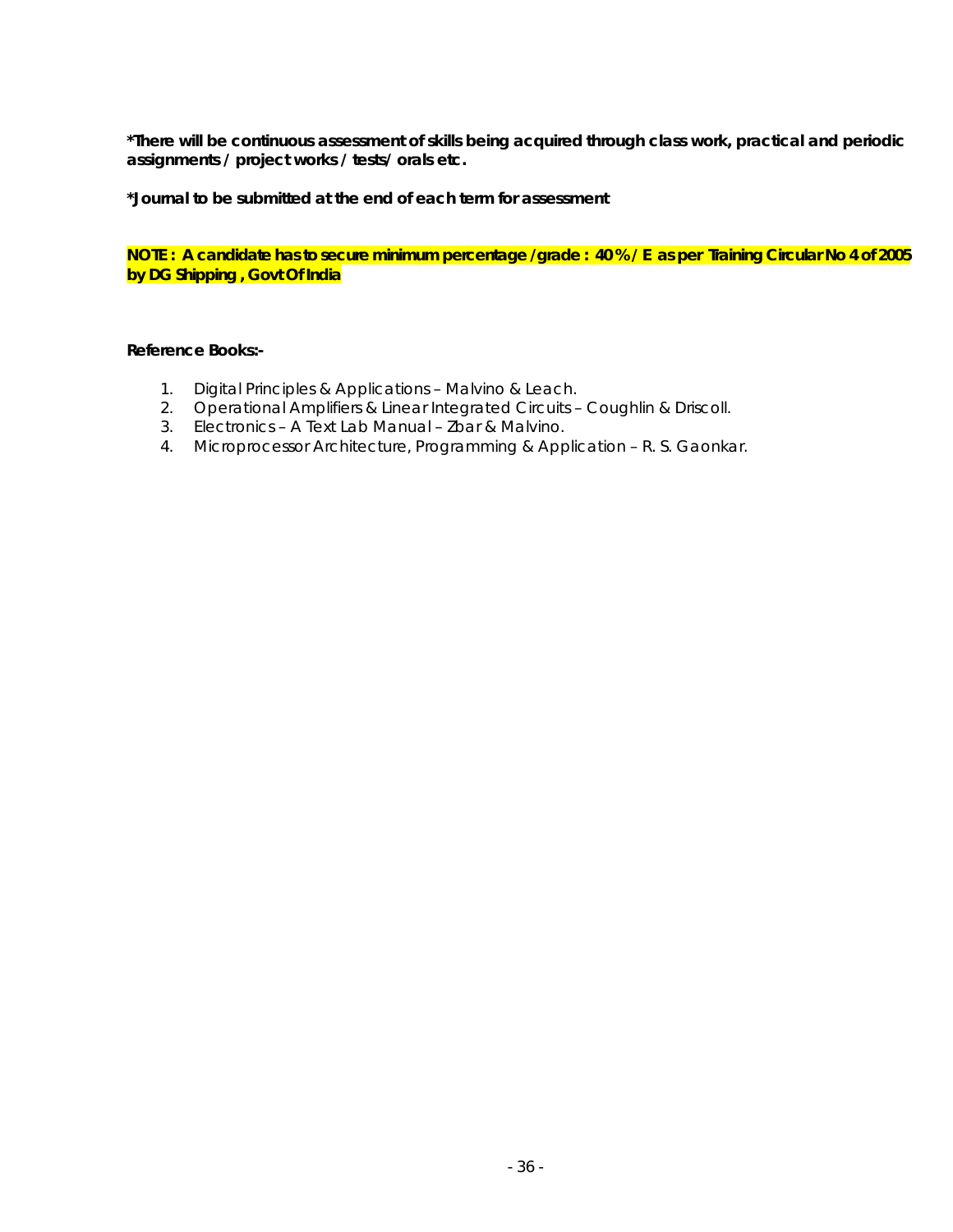# **Objectives:-**

The subject will develop basics of Principles of Navigation / Practical Navigation and Voyage Planning & Collision Prevention .

# **Contents of syllabus for USNSC 402**

### **NAVIGATION-II**

|                 |                                                                                                                            | <b>Theory</b> | Practical |
|-----------------|----------------------------------------------------------------------------------------------------------------------------|---------------|-----------|
| <b>UNIT I</b>   | <b>SEMESTER - IV</b>                                                                                                       | 15 Hours      |           |
|                 | PRINCIPLES OF NAVIGATION                                                                                                   |               |           |
|                 | 4Azimuths and amplitudes; Derivation of formula: Sin amp<br>=Sin decl. sec lat. Apparent altitude of Sun, Moon at time     |               |           |
|                 | of theoretical rising or setting.                                                                                          |               |           |
|                 |                                                                                                                            |               |           |
|                 | PRACTICAL NAVIGATION                                                                                                       |               |           |
|                 | From an observation of any heavenly body near the                                                                          |               |           |
|                 | meridian, to find the direction of the position line and the<br>latitude corresponding to the D.R. longitude through which |               |           |
|                 | the PL passes. Time limits for ex-meridian sight.                                                                          |               |           |
|                 |                                                                                                                            |               |           |
| <b>UNIT II</b>  | PRINCIPLES OF NAVIGATION                                                                                                   | 22 Hours      |           |
|                 | Rising, culmination and setting of heavenly bodies. To find                                                                |               |           |
|                 | time of meridian passage, sunrise, sunset, moon rise and                                                                   |               |           |
|                 | moon set by calculation and by perusal of nautical                                                                         |               |           |
|                 | almanac with appropriate corrections                                                                                       |               |           |
|                 |                                                                                                                            |               |           |
|                 | PRACTICAL NAVIGATION                                                                                                       |               |           |
|                 | To find the longitude corresponding to the DR latitude                                                                     |               |           |
|                 | through which the position line passes and the direction of                                                                |               |           |
|                 | position line from an observation of any heavenly body.                                                                    |               |           |
|                 | (Long by chron).                                                                                                           |               |           |
|                 |                                                                                                                            |               |           |
| <b>UNIT III</b> | PRINCIPLES OF NAVIGATION                                                                                                   | 8 Hours       |           |
|                 | Principles of position lines. Geographical position, circle of                                                             |               |           |
|                 | position, why P/L is at right angles to the Azimuth -<br>exceptions. Position to draw the P/L - intercept method;          |               |           |
|                 | Longitude by chronometer method and Ex-meridian                                                                            |               |           |
|                 | method. Effect of change of DR position on position for P/L                                                                |               |           |
|                 | and practical applications. Simple calculations on (1) to                                                                  |               |           |
|                 | (7).                                                                                                                       |               |           |
|                 | PRACTICAL NAVIGATION                                                                                                       |               |           |
|                 | To find the intercept, Intercept termination point and                                                                     |               |           |
|                 | direction of position line from an observation of any                                                                      |               |           |
|                 | heavenly body. (Intercept Method).                                                                                         |               |           |
|                 | <b>PRACTICAL</b>                                                                                                           |               |           |
|                 | Use of Azimuth Mirror and pelorus.<br>$1_{\cdot}$                                                                          |               | 15 Hours  |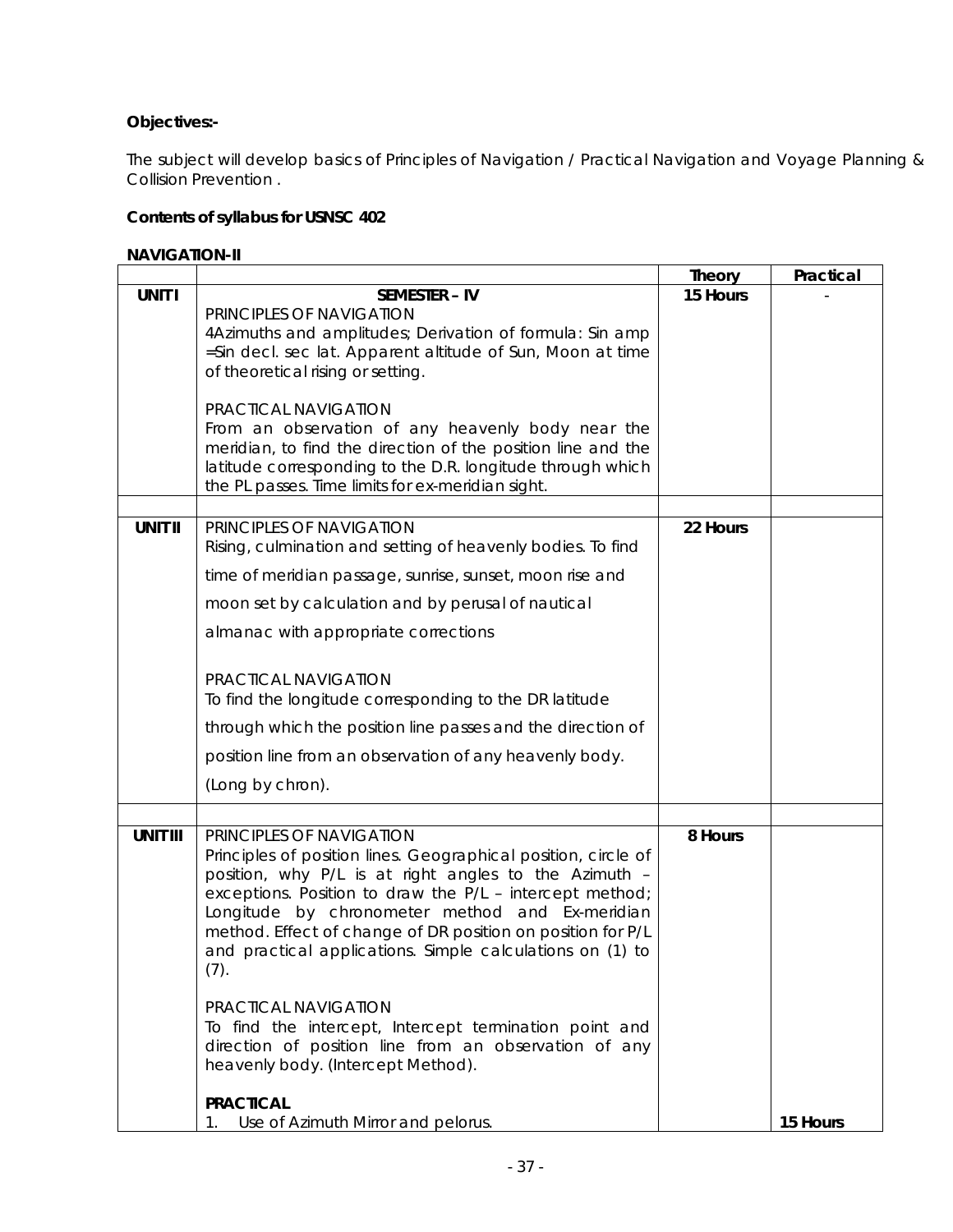**\*Journal to be submitted at the end of each term for assessment** 

### **NOTE : A candidate has to secure minimum percentage /grade : 70 % / O as per Training Circular No 4 of 2005 by DG Shipping , Govt Of India**

### **Reference Books:-**

- 8. Principal of Navigation:-<br>
Capt. P. M. Sarma
- 
- 10. Practical Navigation **Capt. H. Subramaniam**
- 11. Admiralty Manual of Navigation Vol. I & II
- 12. Navigation **From Account Account Account Account Account** Frost A.
- 13. Nicholl's Concise Guide Vol. I & II
- 14. Nutshell Booklet on Sextant Capt. H. Subramaniam

9. Principal of Navigation **Capt. Joseph and Capt. Rewari**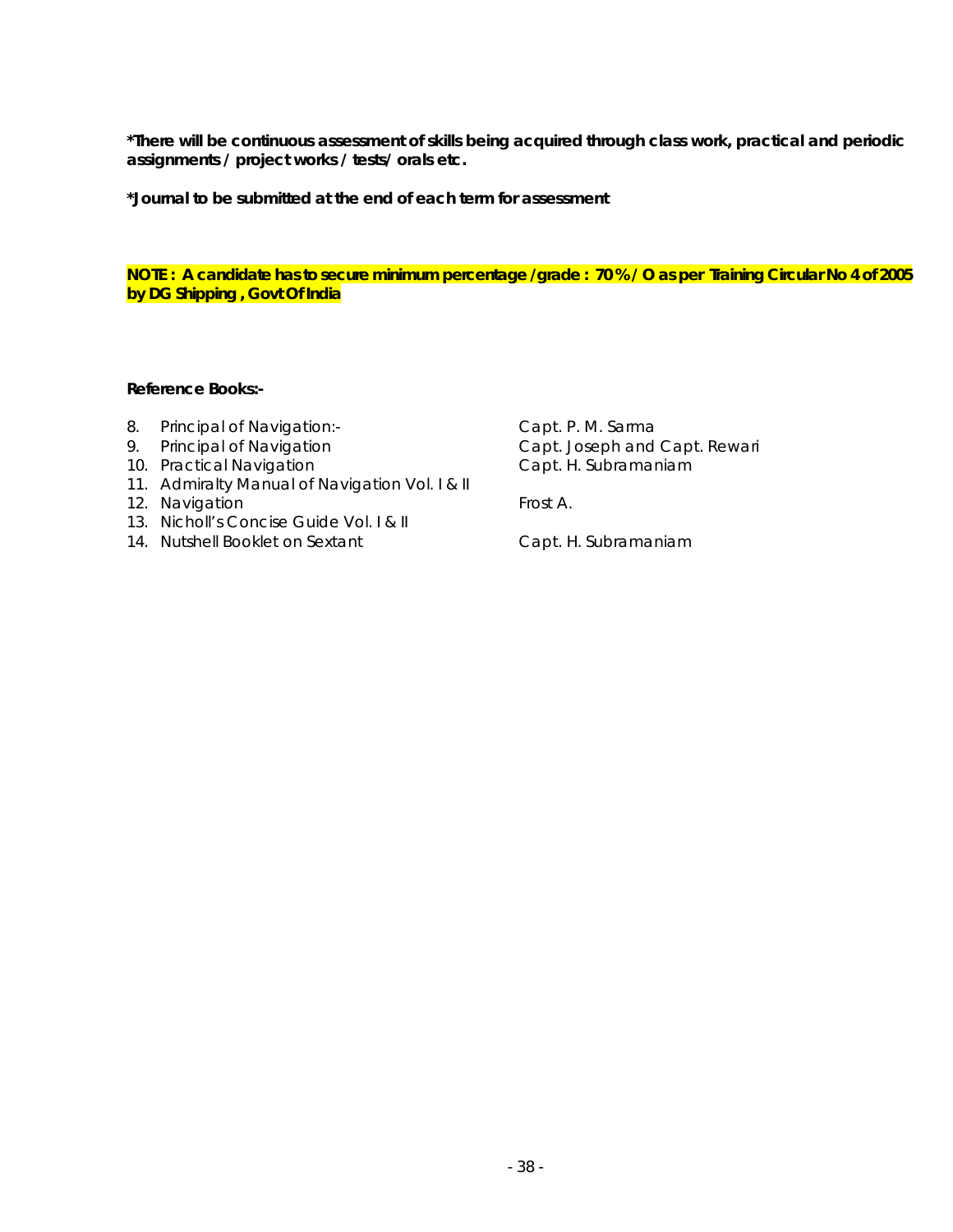### **VOYAGE PLANNING & COLLISION PREVENTION-II**

|                 |                                                                                                                                                              | <b>Theory</b> | Practical |
|-----------------|--------------------------------------------------------------------------------------------------------------------------------------------------------------|---------------|-----------|
| UNIT I          | <b>SEMESTER - IV</b>                                                                                                                                         | 10 Hours      | 05 Hours  |
|                 | <b>VOYAGE PLANNING</b>                                                                                                                                       |               |           |
|                 | The interpretation of a chart or plan, particularly the                                                                                                      |               |           |
|                 | information given about Lights, Buoys, Radio Beacons and                                                                                                     |               |           |
|                 | other Navigational Aids.                                                                                                                                     |               |           |
|                 | <b>COLLISION PREVENTION</b>                                                                                                                                  |               |           |
|                 | Precautions while using floating navigational aids, such as<br>buoys, light vessels etc.                                                                     |               |           |
| <b>UNIT II</b>  | <b>VOYAGE PLANNING</b>                                                                                                                                       | 10 Hours      | 05 Hours  |
|                 | Depths and height counters. Tidal Streams Traffic lanes and<br>separation zones. Recognition of the coast and radar<br>responsive targets. Chart correction. |               |           |
|                 | <b>COLLISION PREVENTION</b>                                                                                                                                  |               |           |
|                 | Radar Plotting exercises.                                                                                                                                    |               |           |
|                 |                                                                                                                                                              |               |           |
| <b>UNIT III</b> | <b>VOYAGE PLANNING</b>                                                                                                                                       | 10 Hours      | 05 Hours  |
|                 | Geographical Range, Luminous Range, Nominal range;<br>and their significance.                                                                                |               |           |
|                 | <b>COLLISION PREVENTION</b>                                                                                                                                  |               |           |
|                 | Relative plot. Action by own ship, Action by Target ship. Set<br>and Drift.                                                                                  |               |           |
|                 | <b>PRACTICALS</b>                                                                                                                                            |               |           |
|                 | <b>VOYAGE PLANNING</b>                                                                                                                                       |               |           |
|                 | Use of single position line obtained from a celestial<br>observation when near a coast to keep safe distance off<br>the coast.                               |               |           |
|                 | Fixing the position of a ship using bearings obtained from a<br>D.F. set. Conversion of DF bearing to Mercator bearing.                                      |               | 15 Hours  |
|                 | To find course made good using the three point bearing<br>method.                                                                                            |               |           |
|                 | <b>COLLISION PREVENTION</b>                                                                                                                                  |               |           |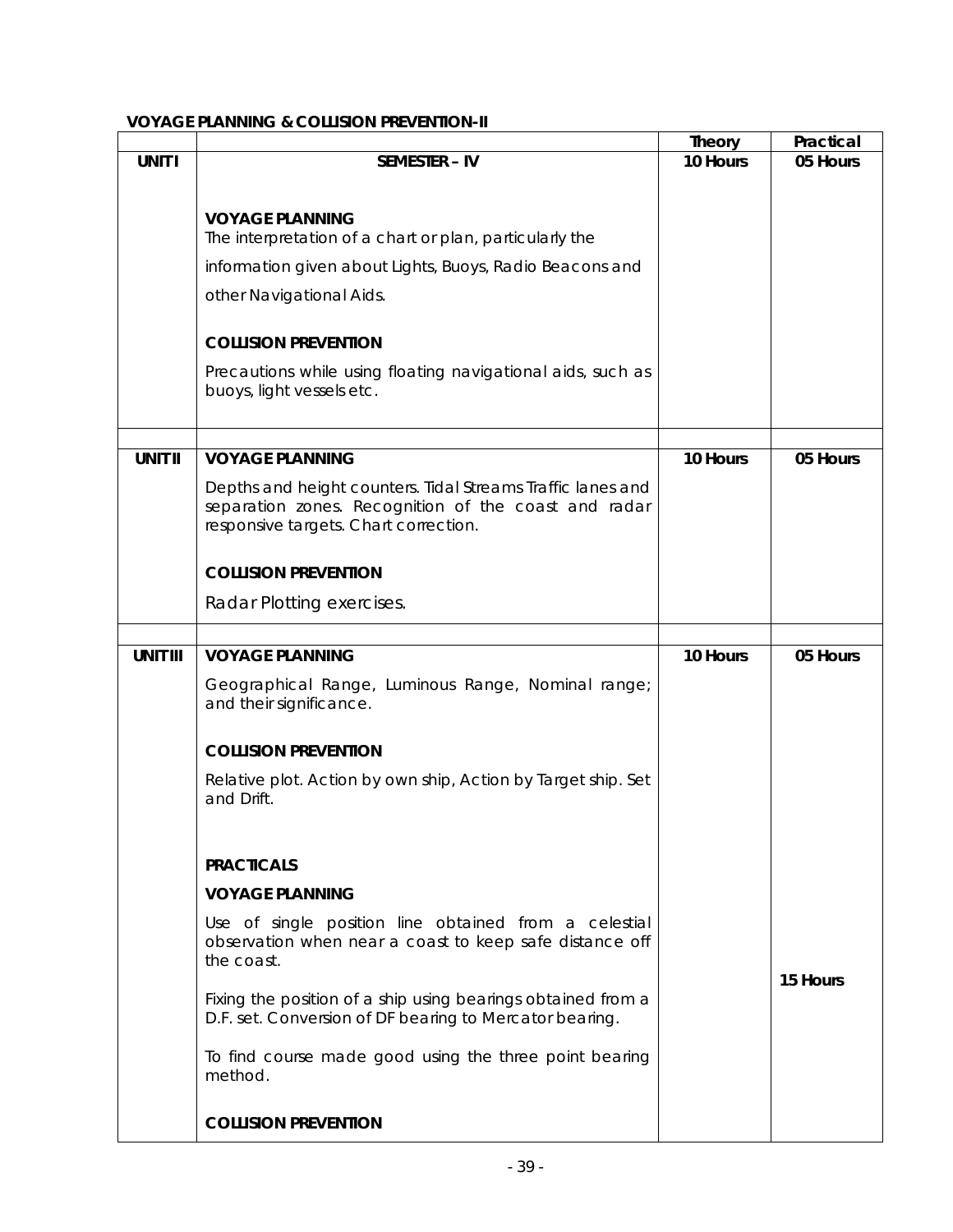| The students will be required to identify various collision<br>situations by day and by night. Practical's to be held using<br>a magnetic board, wooden models, overboard projector,<br>video tapes or any other aid to simulate such conditions. |  |
|---------------------------------------------------------------------------------------------------------------------------------------------------------------------------------------------------------------------------------------------------|--|
| Candidates will be required to deal with each collision<br>situation broadly under the headings - 'recognition',<br>'responsibility', 'action', 'appropriate sound signals' and<br>ordinary practice of seaman'.                                  |  |
| NOTE: The second year examination will include the entire<br>'practical's portion of the first year.                                                                                                                                              |  |

**\*Journal to be submitted at the end of each term for assessment** 

**NOTE : A candidate has to secure minimum percentage /grade : 70 % / O as per Training Circular No 4 of 2005 by DG Shipping , Govt Of India** 

|  | 13. Bhandarkar publications                                   | Rule of the road                           |
|--|---------------------------------------------------------------|--------------------------------------------|
|  | 14. Moore                                                     | International light, shape & sound signals |
|  | 15. Cockroft                                                  | Guide to collision avoidance               |
|  | $16.$ $\overline{AA}$ $\overline{A}$ .                        | Maritime buoyage system.                   |
|  | 17. Capt. S. K. Puri                                          | Chartwork                                  |
|  | 18. Square                                                    | Modern Chartwork                           |
|  | 19. Fifield                                                   | Navigation for Watchkeepers                |
|  | 20. Capt. H. Subramaniam                                      | Shipborne Radar                            |
|  | 21. Capt. M. V. Naik & Capt. Varty Voyage Planning & Chatwork |                                            |
|  | 22. Nicholls Concise Guide Volume I                           |                                            |
|  | 23. Moore, D. A.                                              | Marine Chartwork                           |
|  | 24. Capt. S. K. Puri                                          | Manual of the Rule of the Road.            |
|  |                                                               |                                            |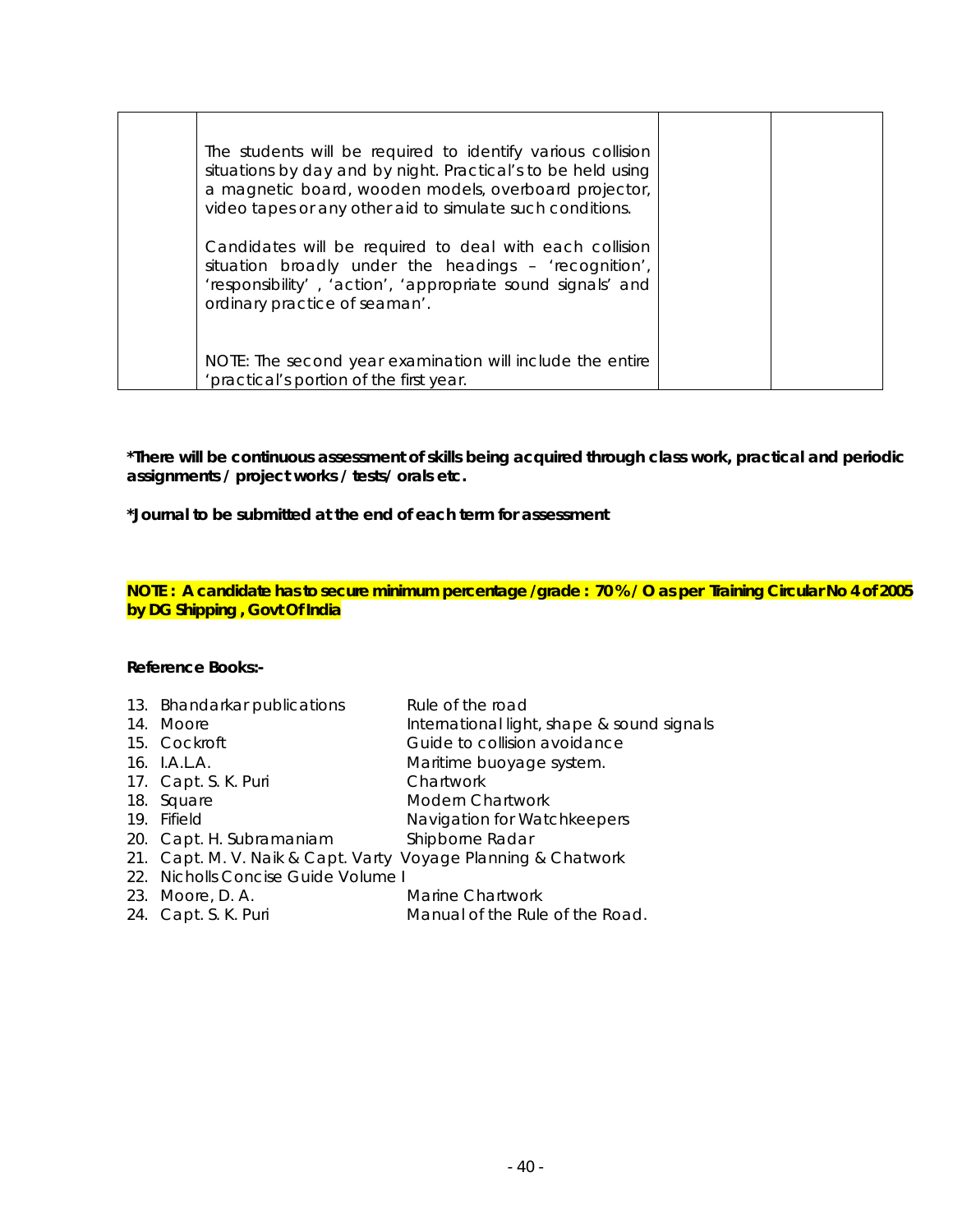# **Objective:-**

This subject exposes the students to Ship Operation Technology Paper- I , Cargo Work & Communication & Naval Architecture

### **Contents of syllabus for USNSC 403**

### **Ship Operation Technology Paper- II**

|                 |                                                                                                                                                                                                                                                                                                                                                                                                                                                                                                                                | <b>Theory</b> | Practical |
|-----------------|--------------------------------------------------------------------------------------------------------------------------------------------------------------------------------------------------------------------------------------------------------------------------------------------------------------------------------------------------------------------------------------------------------------------------------------------------------------------------------------------------------------------------------|---------------|-----------|
| <b>UNIT I</b>   | <b>SEMESTER - IV</b>                                                                                                                                                                                                                                                                                                                                                                                                                                                                                                           | 15 Hours      |           |
|                 | Section - A<br>Factory act. Requirements for annealing and periodical<br>testing of cargo gear, chain register, other requirements of<br>the Factory Act.                                                                                                                                                                                                                                                                                                                                                                      |               |           |
|                 | Section -B                                                                                                                                                                                                                                                                                                                                                                                                                                                                                                                     |               |           |
|                 | MANOEUVRING: Effect of various factors<br><b>SHIP</b><br><b>on</b><br>maneuvering. Berthing and unberthing at quays and oil<br>terminals. Management of ship in heavy weather.                                                                                                                                                                                                                                                                                                                                                 |               |           |
|                 |                                                                                                                                                                                                                                                                                                                                                                                                                                                                                                                                |               |           |
| <b>UNIT II</b>  | Section - A<br>practices for merchant seaman, General outline<br>knowledge of Indian Dock Labour Regulation. Machinery<br>for handling of cargoes such as: Derrick and rigs, Cranes,<br>Heavy lift crane/derrick, Winches including self tension<br>winch, Conveyor belt/chute arrangement, Container<br>handling systems.<br>Section -B<br>Precaution in maneuvering for launching of boats or life                                                                                                                           | 18 Hours      |           |
|                 | rafts in bad weather. Methods of taking on board survivors<br>from life boats and life rafts.                                                                                                                                                                                                                                                                                                                                                                                                                                  |               |           |
|                 |                                                                                                                                                                                                                                                                                                                                                                                                                                                                                                                                |               |           |
| <b>UNIT III</b> | Section - A<br>Infrastructure built in ports for loading and discharging,<br>such as cranes, gantries, conveyor belt system etc.<br>Calculations relating to above topics where applicable.<br>Section -B<br>GENERAL: Properties and uses of paint resins and other<br>protective coverings. Preparations for dry docking and<br>undocking. Use of side shores, bilge blocks and bilge<br>shores. Measures to by taken to prevent spillage of oil<br>during cargo work, bunkering or oil transfer. Keeping oil<br>record book. | 12 Hours      |           |
|                 | <b>PRACTICALS</b>                                                                                                                                                                                                                                                                                                                                                                                                                                                                                                              |               |           |
|                 | 25. Coiling of ropes - Opening a new coil of rope. Cutting                                                                                                                                                                                                                                                                                                                                                                                                                                                                     |               |           |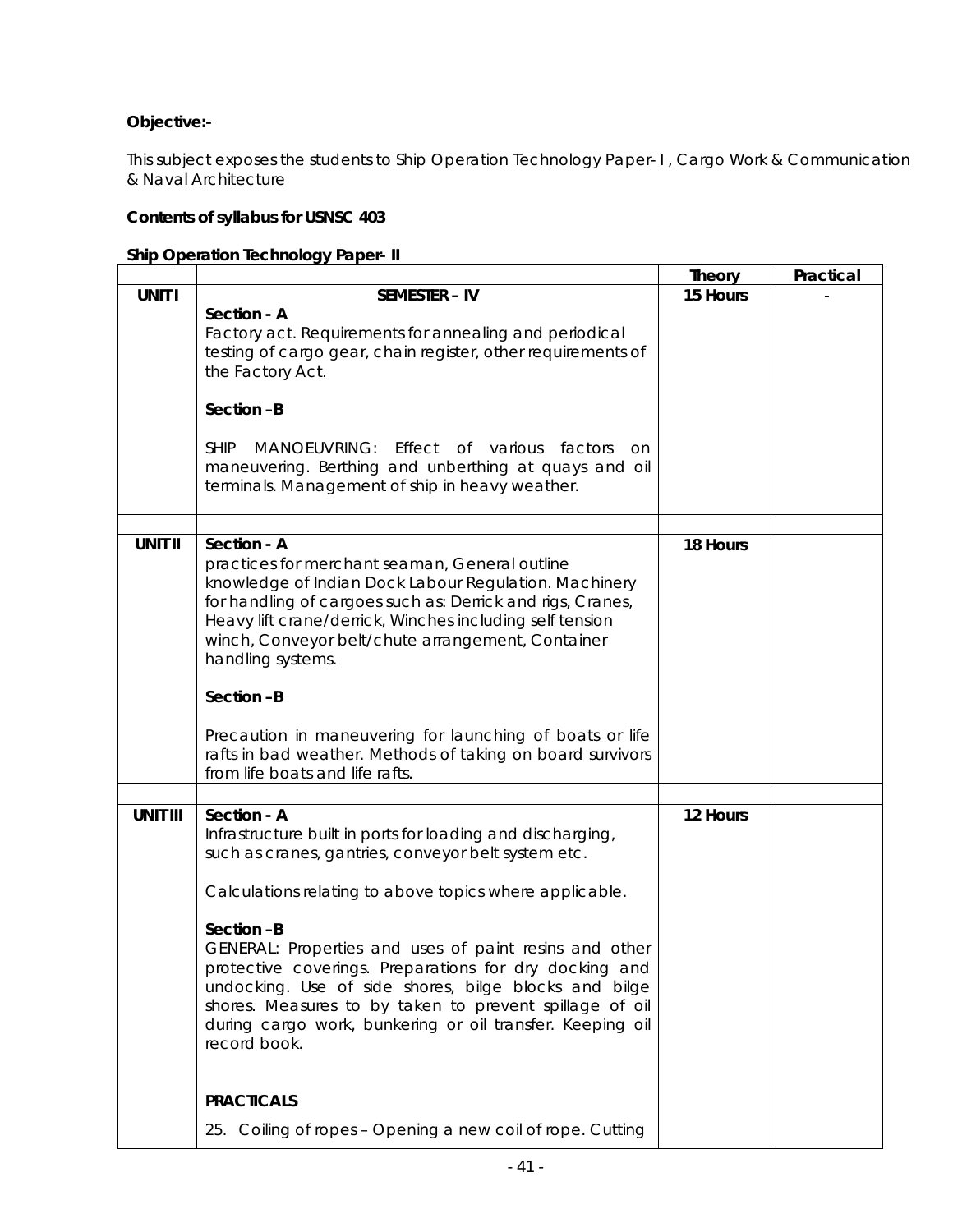| wire ropes.<br>26. Rigging a pilot ladder - Precautions for safety of men<br>boarding by such ladders. | 15 Hours |
|--------------------------------------------------------------------------------------------------------|----------|
| 27. To renew manropes on boat davit span.                                                              |          |

**\*Journal to be submitted at the end of each term for assessment** 

**NOTE : A candidate has to secure minimum percentage /grade : 60 % / A as per Training Circular No 4 of 2005 by DG Shipping , Govt Of India** 

| 9. Kemp & Young           | Cargo Work                        |
|---------------------------|-----------------------------------|
| 10. O.O. Thomas           | Stowage of Cargo                  |
| 11. Danton                | Theory and Practice of Seamanship |
| 12. Kemp & Young          | Seamanship Notes                  |
| 13. Nicholls              | Seamanship and Nautical Knowledge |
| 14. Capt. J. M. N. Dinger | Seamanship and Cargo Work         |
| 15. Capt. S. K. Puri      | Life Boat and Life Raft           |
| 16. C. H. Wright          | Survival at Sea.                  |
|                           |                                   |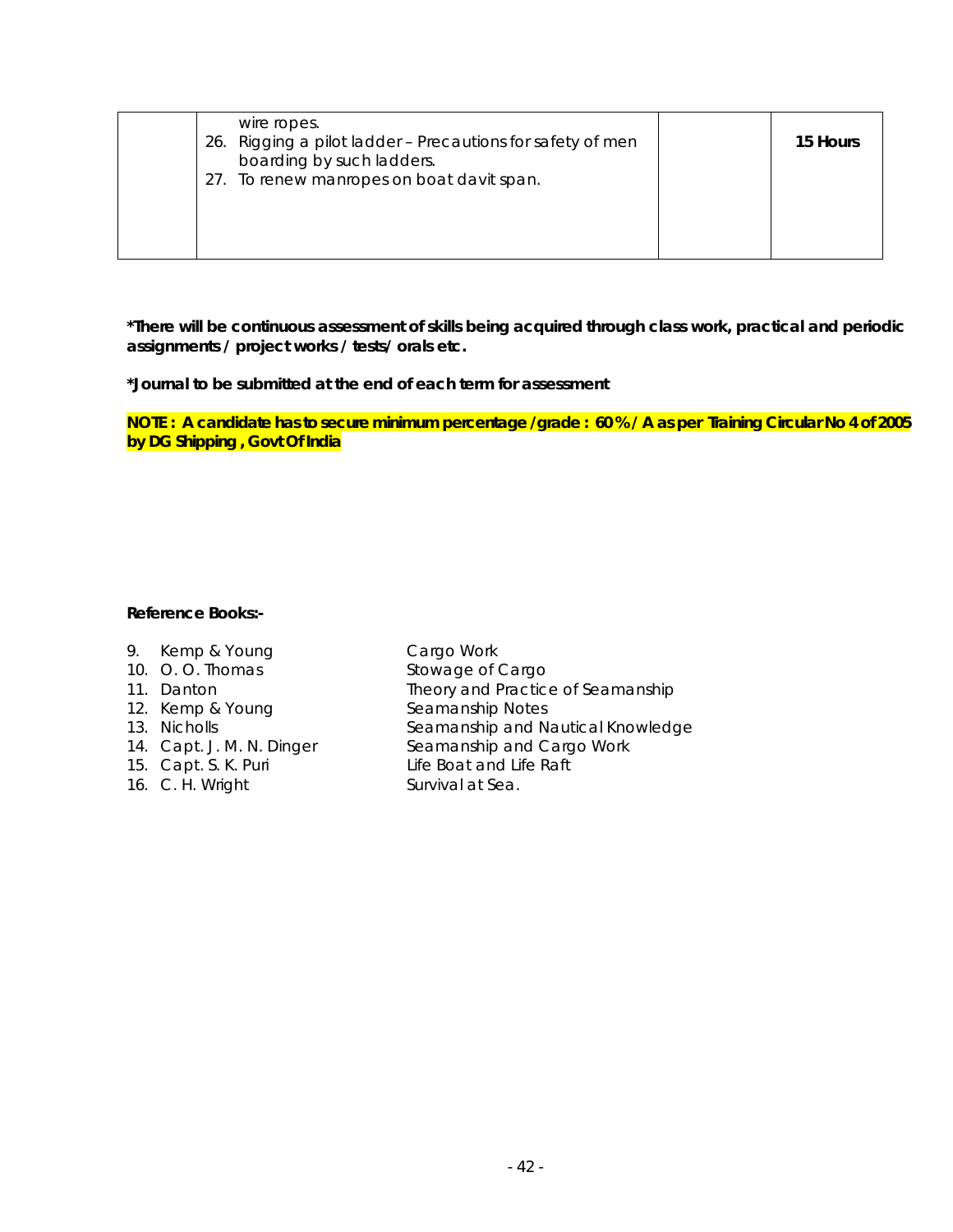### **BRIDGE PROCEDURE LEGAL LNOWLEDGE-II**

|                 |                                                                                                                                                 | <b>Theory</b> | Practical |
|-----------------|-------------------------------------------------------------------------------------------------------------------------------------------------|---------------|-----------|
| <b>UNIT I</b>   | <b>SEMESTER - IV</b>                                                                                                                            | 15 Hours      |           |
|                 | <b>BRIDGE EQUIPMENT</b>                                                                                                                         |               |           |
|                 |                                                                                                                                                 |               |           |
|                 | <b>MARINE COMMUNICATION</b>                                                                                                                     |               |           |
|                 | Global Maritime Distress and Safety System - principles and<br>actual applications.                                                             |               |           |
|                 | <b>LEGAL KNOWLEDGE</b><br>Custom House procedure, entering and clearing ship.                                                                   |               |           |
|                 | Load Line Marks, Entries and reports in respect of<br>freeboard. Draft and allowance. Calculations on Lay day<br>and Load Line (zone problems). |               |           |
|                 | Safety of the ship, crew and passengers. Assistance to<br>vessels in distress and salvage. Duties of Master in the case<br>of an accident.      |               |           |
| <b>UNIT II</b>  | <b>BRIDGE EQUIPMENT</b>                                                                                                                         | 15 Hours      |           |
|                 |                                                                                                                                                 |               |           |
|                 |                                                                                                                                                 |               |           |
|                 | <b>MARINE COMMUNICATION</b>                                                                                                                     |               |           |
|                 | World Wide Navigational Warning System - India's role as a<br>Co-coordinator for area 8.                                                        |               |           |
|                 | <b>LEGAL KNOWLEDGE</b><br>The law relating to the reporting of derelicts, tropical<br>revolving storms and other dangers to navigation.         |               |           |
|                 | Compulsory and non-compulsory pilotage                                                                                                          |               |           |
|                 |                                                                                                                                                 |               |           |
| <b>UNIT III</b> | <b>BRIDGE EQUIPMENT</b>                                                                                                                         | 15 Hours      |           |
|                 |                                                                                                                                                 |               |           |
|                 | <b>MARINE COMMUNICATION</b>                                                                                                                     |               |           |
|                 | Meteorological Broadcast - Routine weather messages                                                                                             |               |           |
|                 | and storm warnings.                                                                                                                             |               |           |
|                 | Search and Rescue Communications.                                                                                                               |               |           |
|                 |                                                                                                                                                 |               |           |
|                 | <b>LEGAL KNOWLEDGE</b>                                                                                                                          |               |           |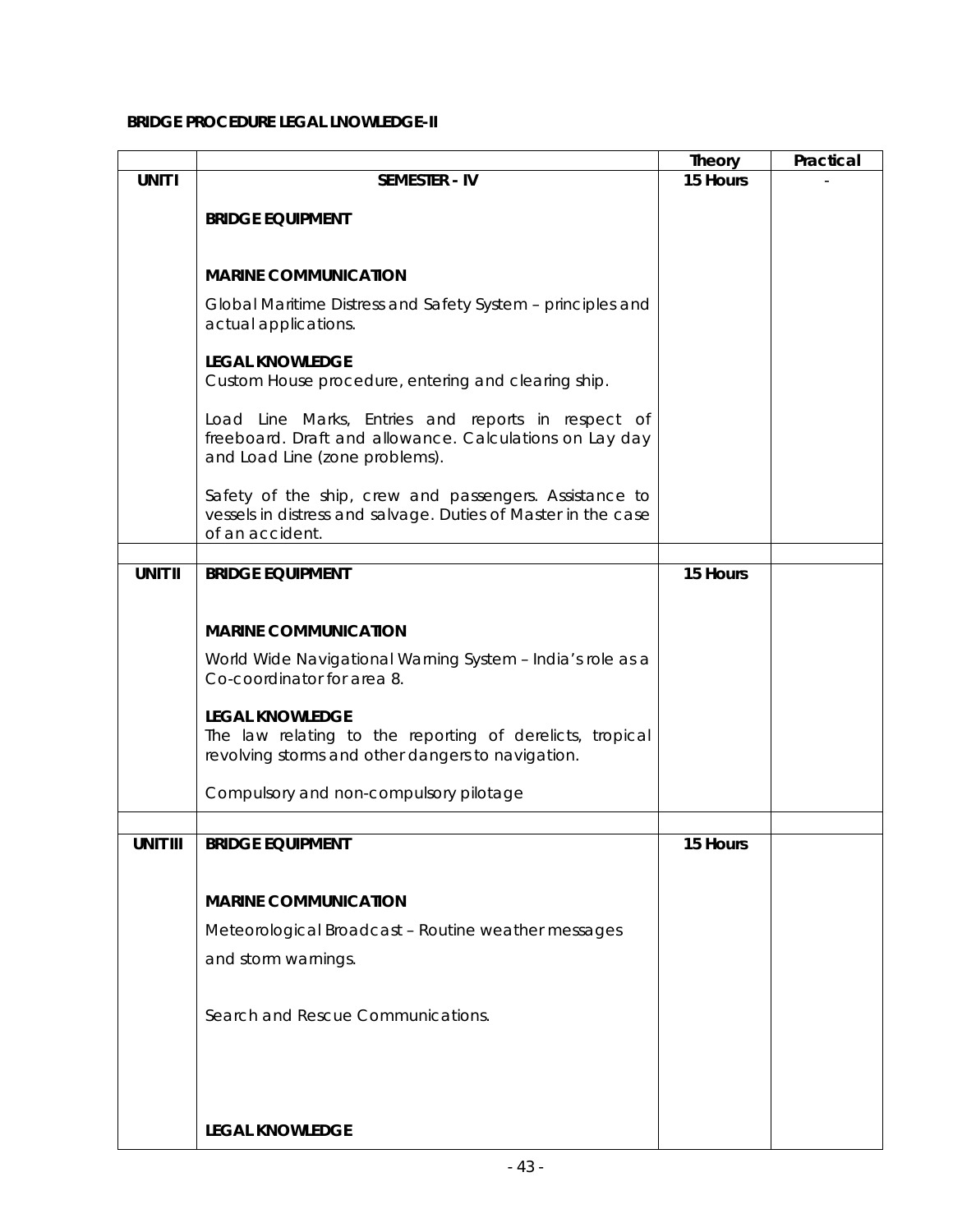| A general knowledge of shipping practice and documents          |          |
|-----------------------------------------------------------------|----------|
| with particular reference to charter parties, bills of lading   |          |
| and Mates receipts. The law relating to carriage of cargo       |          |
| and the ship owners liabilities and responsibilities. Protests, |          |
| certificate of sea worthiness.                                  |          |
|                                                                 |          |
| A knowledge of the contents of "Merchant Shipping               |          |
| Notices" and Notices to Mariners. The use of Notices to         |          |
| Mariners.                                                       |          |
|                                                                 |          |
| <b>PRACTICALS</b>                                               |          |
|                                                                 |          |
| ECHO SOUNDER: Use and care of both visual and graphic           | 15 Hours |
| types. To take soundings using Echo Sounder or Echo             |          |
| sounder simulator.                                              |          |
|                                                                 |          |
| <b>MARINE COMMUNICATION</b>                                     |          |
| Practical usage of 'International Code of Signals'.             |          |
| To prepare portable radio equipment for operation.              |          |
| Ship to ship and ship to shore communication exercises by       |          |
| portable VHF sets.                                              |          |
|                                                                 |          |
|                                                                 |          |

**\*Journal to be submitted at the end of each term for assessment** 

**NOTE : A candidate has to secure minimum percentage /grade : 60 % / A as per Training Circular No 4 of 2005 by DG Shipping , Govt Of India**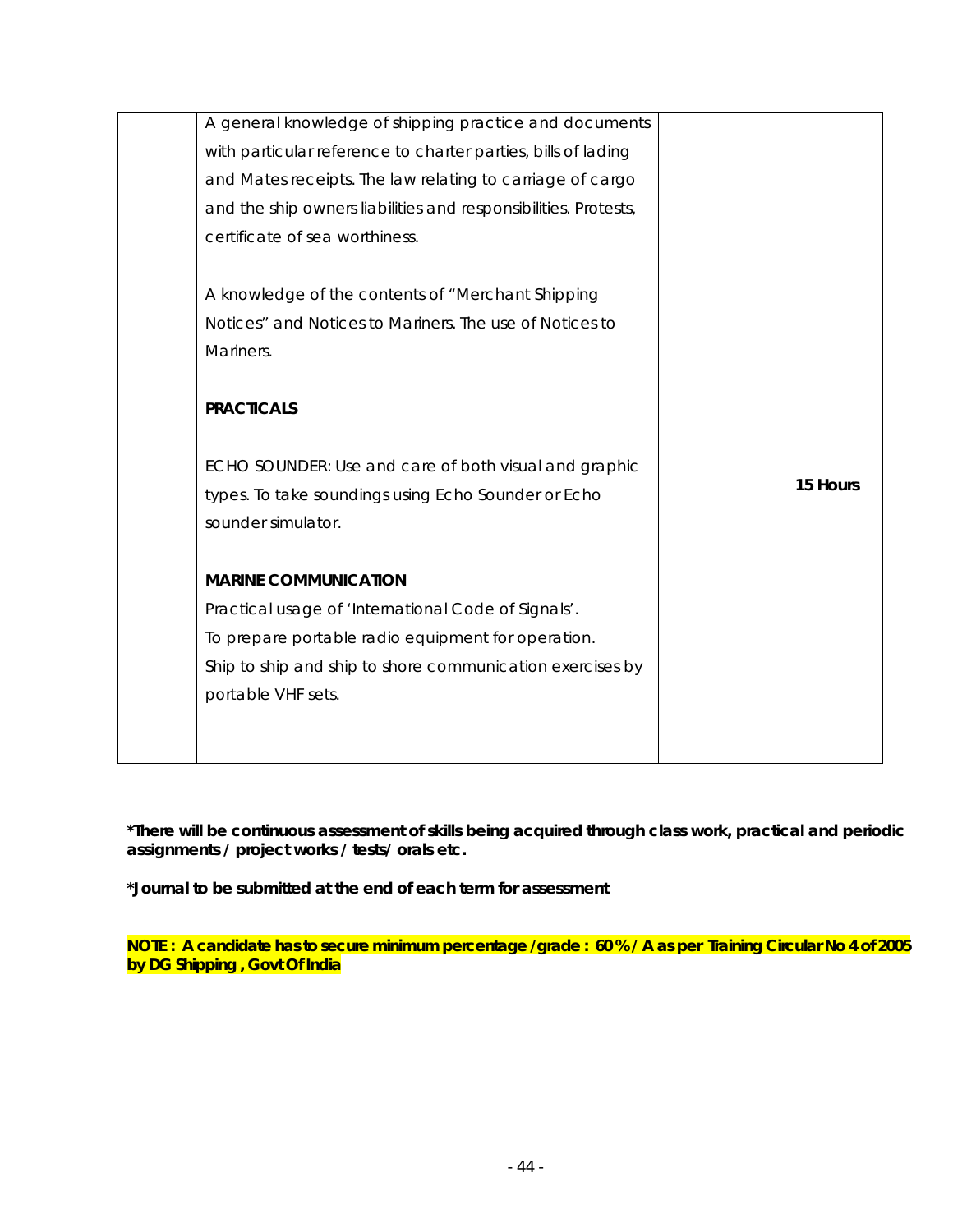### **Reference Books:-**

- 
- 17. Capt. H. Subramanium Shipborne radar
- 
- 19. Telcom handbook for Radio operators
- 
- 
- 22. Bonwick and Steer
- 23. I.M.O. Publication SOLAS
- 24. I.M.O. Publication **MARPOL**
- 
- 
- 
- 
- 
- 

16. Sonnenberg Electronic navigation aids 18. HMSO **International code of signals** 

20. Hopkins **Business and Law for Ship Master** 21. Bhandarkar Publication<br>22. Bonwick and Steer Ship's Business 25. I.M.O. Publication **International Convention on Load Lines** 26. I.M.O. Publication Medical First Aid Guide 27. I.M.O. Publication Search and Rescue Manual 28. Hydrographic Department Annual Notices to Mariners 29. Hydrographic Department Weekly Notices to Mariners 30. Bhandarkar Publications Merchant Shipping Notices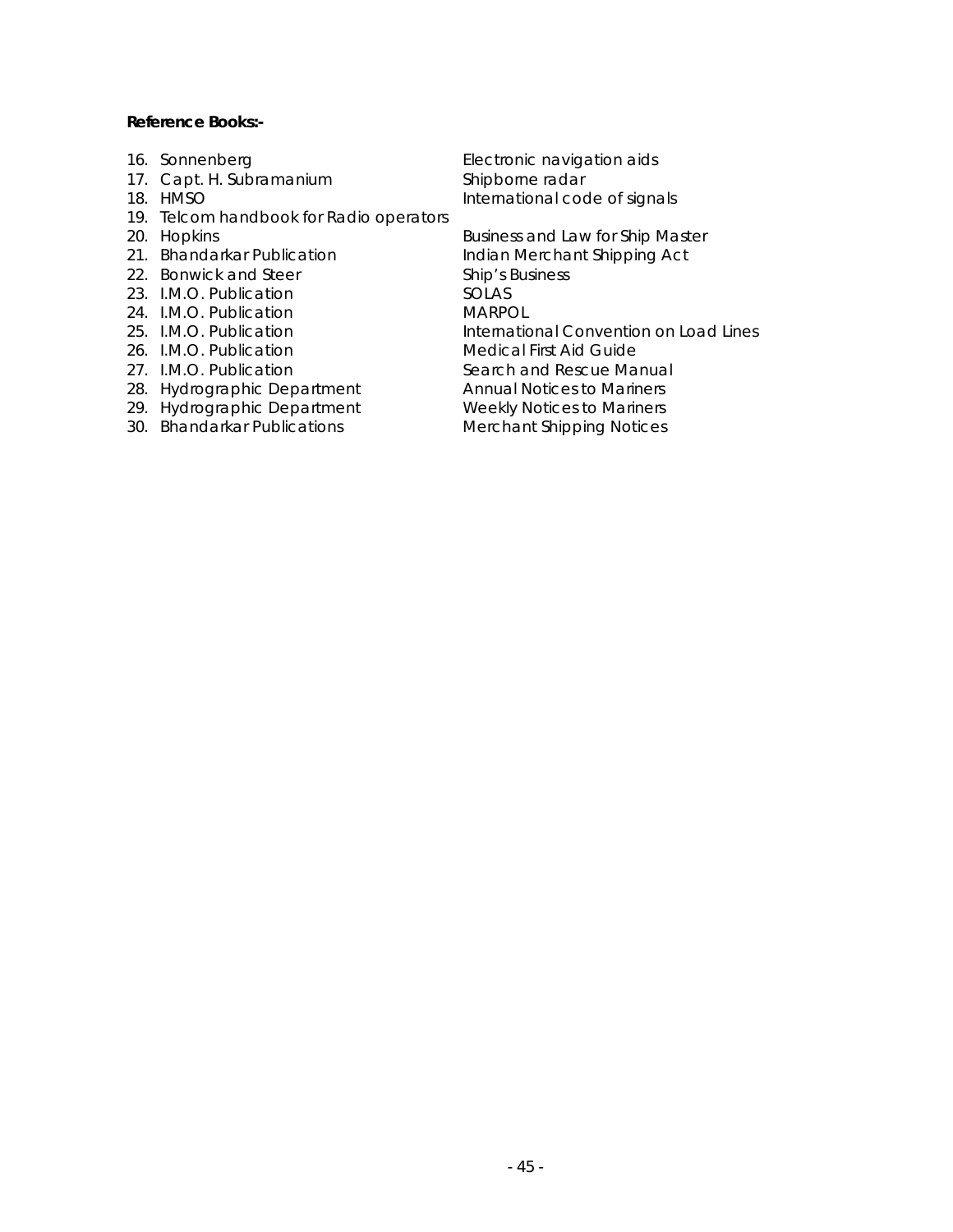### **Naval Architecture-III**

|                 |                                                                                                                                                                                                                                                                                                                                                                                                                                                                                                                            | Theory   | Practical |
|-----------------|----------------------------------------------------------------------------------------------------------------------------------------------------------------------------------------------------------------------------------------------------------------------------------------------------------------------------------------------------------------------------------------------------------------------------------------------------------------------------------------------------------------------------|----------|-----------|
| <b>UNIT I</b>   | <b>SEMESTER - IV</b>                                                                                                                                                                                                                                                                                                                                                                                                                                                                                                       | 20 Hours |           |
|                 | <b>SECTION A - SHIP STABILITY</b><br>Cross curves of stability, K. N. values, determination of<br>Righting moment using K.N. Values, Curve of statical<br>stability and its practical usage.<br><b>SECTION B - SHIP CONSTRUCTION</b><br>Rudders, construction and support. Stern frame, Propellers<br>and Propeller shaft; stern tube and adjacent structure.                                                                                                                                                              |          |           |
| <b>UNIT II</b>  | <b>SECTION A - SHIP STABILITY</b>                                                                                                                                                                                                                                                                                                                                                                                                                                                                                          | 20 Hours |           |
|                 | Carriage of deck cargoes and their effect on stability.<br><b>SECTION B - SHIP CONSTRUCTION</b><br>General ideas on various plans supplied by shipyard.<br>Midship sections of General cargo ship, tanker, bulk carrier,<br>container, OBO.<br>Causes and methods of corrosion control in steel work and<br>dissimilar metals<br>also<br>between<br>including cathodic<br>protection. Impressed current system.                                                                                                            |          |           |
| <b>UNIT III</b> | <b>SECTION A - SHIP STABILITY</b>                                                                                                                                                                                                                                                                                                                                                                                                                                                                                          | 20 Hours |           |
|                 | Stowage of grain and stability aspects in respect thereof<br>with particular reference to calculations involved and the<br>manner of presentation of the information relating to grain<br>heeling Moments and the resulting angle of heel as<br>presented in the National Statutory Regulations.<br><b>SECTION B - SHIP CONSTRUCTION</b><br>Stresses and strains in ships in still water and in a seaway.<br>Parts of ship specially strengthened and stiffened to resist<br>such stresses including panting and pounding. |          |           |

\*There will be continuous assessment of skills being acquired through class work, periodic assignments / project works / tests/ orals etc.

NOTE : A candidate has to secure minimum percentage /grade : 60 % / A as per Training Circular No 4 of 2005 by DG Shipping , Govt Of India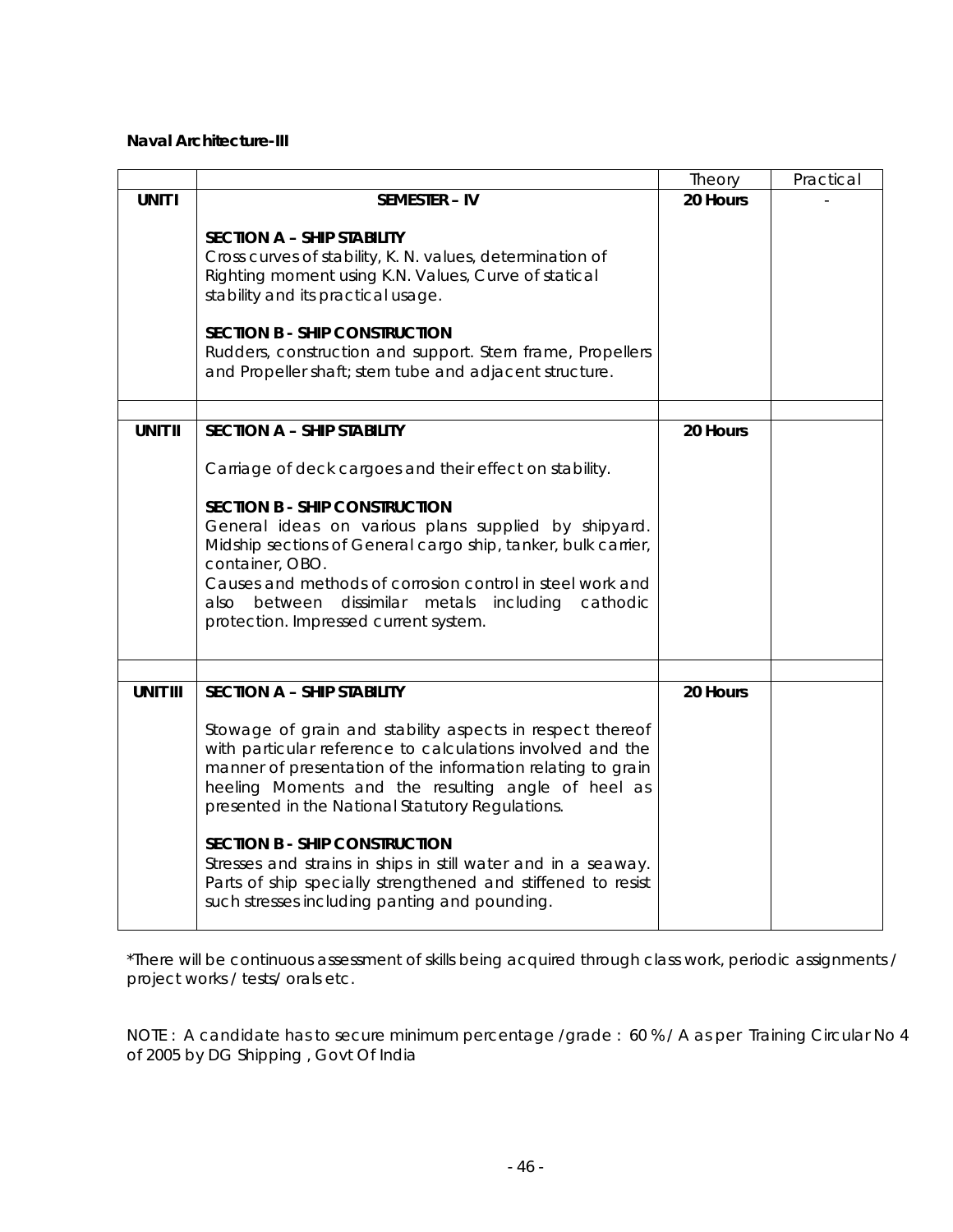### **Reference Books:-**

Capt. H. Subraminiam Ship Stability I, II, III Kemp & Young Notes on Stability<br>
Capt. Lester Capt Stability for Merch La Dage & Gemert Stability Capt. Joseph & Capt. Rewari<br>Reeds Kemp & Young Ship Construction Eyres Ship Construction Pursey **Ship Construction** Taylor **Ship Construction** IMO Grain Code

Derrett Derrett Derrett Merchant Ship Stability for Master and Mates Stability for Merchant ships Ship Construction for Marine Students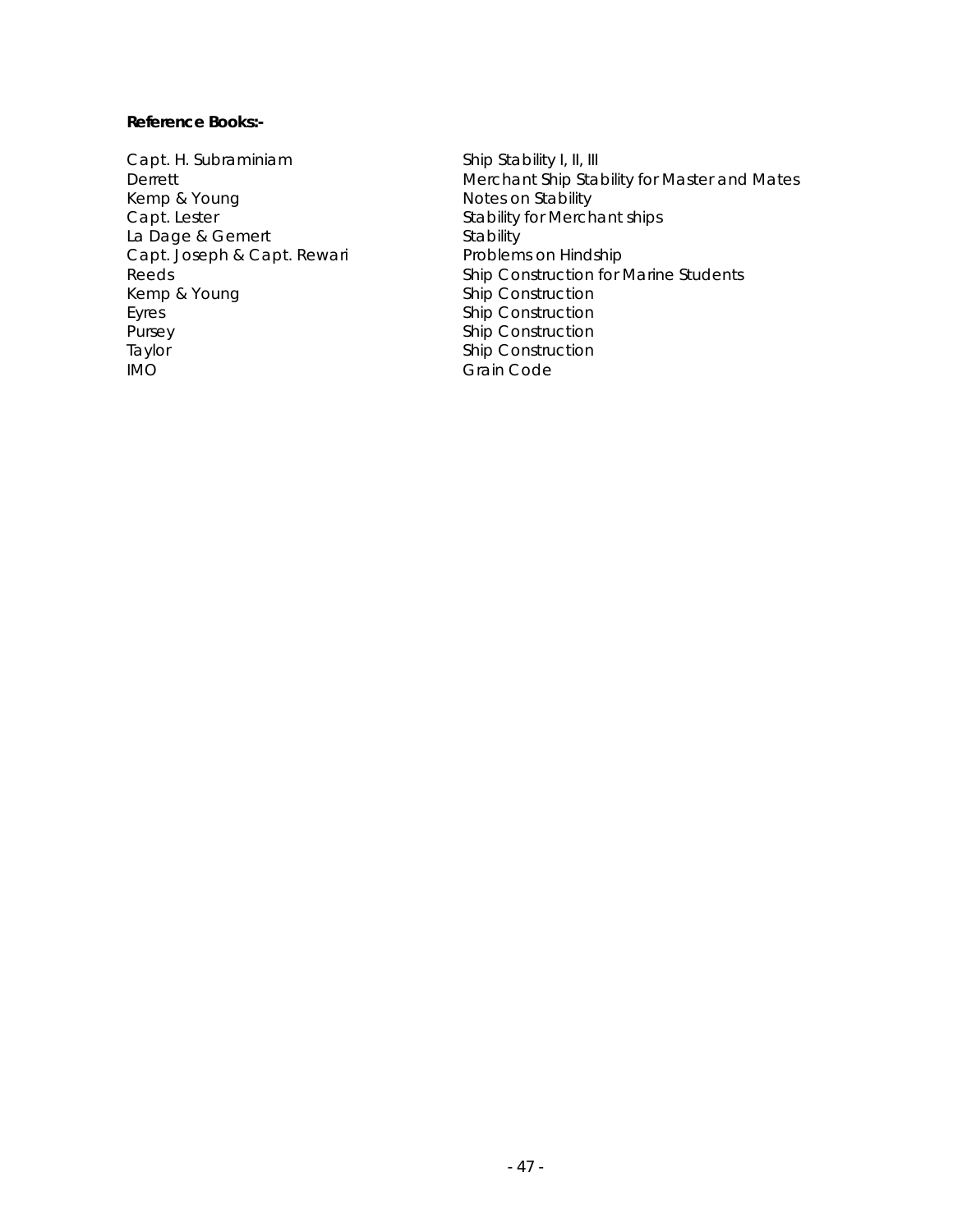# **Objective:-**

This subject exposes the students to Environment Science – I, Marine Engineering & Control System- I

### **Contents of syllabus for USNSC 404**

# **ENVIRONMENTAL SCIENCE-II**

|                 |                                                                       | Theory   | Practical |
|-----------------|-----------------------------------------------------------------------|----------|-----------|
| UNIT I          | <b>SEMESTER - IV</b>                                                  | 18 Hours |           |
|                 | <b>OCEANOGRAPHY</b>                                                   |          |           |
|                 | Oceans:                                                               |          |           |
|                 | Major relief features of the ocean-floor - Bottom relief of           |          |           |
|                 | Indian, Atlantic and Pacific oceans - Properties of ocean             |          |           |
|                 | water: temperature, salinity and density - Their vertical and         |          |           |
|                 | horizontal distribution - Ocean currents: currents factors            |          |           |
|                 | and patterns - Ocean deposits: types and their work - NIO             |          |           |
|                 | and its activities.                                                   |          |           |
|                 | Biotic resources of the oceans: fish corals, mangroves, etc.          |          |           |
|                 | - Distribution of biotic resources - Problems of their                |          |           |
|                 | exploitation - Environmental and other stresses - Remedial            |          |           |
|                 | measures - Mariculture: merits and limitations.                       |          |           |
|                 |                                                                       |          |           |
|                 | Abiotic resources: types Oceanic mineral nodules and                  |          |           |
|                 | places - Oil and natural gas - Technological advances -               |          |           |
|                 | Marine politics and law of the sea - Environmental                    |          |           |
|                 | oceanic problems and oceanic hot-spots - Future of                    |          |           |
|                 | scenario.                                                             |          |           |
|                 | Oceanic water as a resource: navigations, power                       |          |           |
|                 | generation, source of drinking water etc. - Spatial pattern           |          |           |
|                 | of feasibility- Oceanic islands and their<br>strategic                |          |           |
|                 | significance - Indian Ocean islands.                                  |          |           |
|                 |                                                                       |          |           |
|                 |                                                                       |          |           |
| <b>UNIT II</b>  | Atmosphere:<br>Factors affecting atmospheric motion and the resulting | 14 Hours |           |
|                 | winds - Newton's laws and equation of motion - Basic                  |          |           |
|                 | patterns of air movement.                                             |          |           |
|                 |                                                                       |          |           |
|                 | Horizontal and vertical distribution of atmospheric pressure          |          |           |
|                 | and the resulting circulation - Recent advances in the                |          |           |
|                 | knowledge of general circulation: upper air waves and jet             |          |           |
|                 | stream - Dynamics of the Indian monsoon                               |          |           |
| <b>UNIT III</b> | Seasonal weather and climatic characteristics over India -            | 13 Hours |           |
|                 | Cyclones in Indian seas and their impact on coastal life.             |          |           |
|                 |                                                                       |          |           |
|                 | Weather<br>forecasting:<br>methods<br>and<br>techniques               |          |           |
|                 | Constraints in accurate forecasts.                                    |          |           |
|                 | <b>PRACTICALS</b>                                                     |          |           |
|                 |                                                                       |          |           |
|                 | 2.<br>Plotting of weather details at surface stations                 |          |           |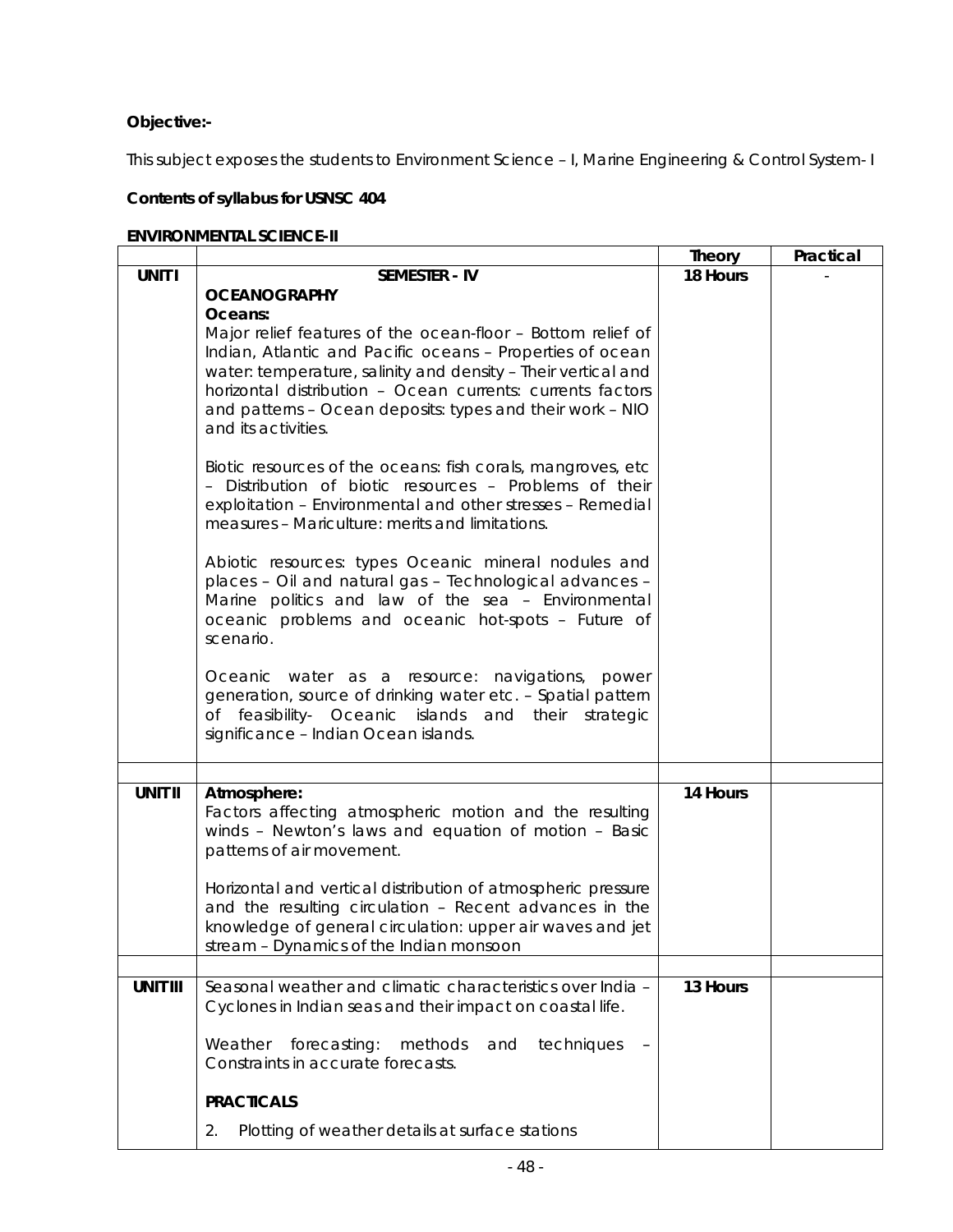| Plotting of tephigrams and their interpretation<br>3                                              | 15 Hours |
|---------------------------------------------------------------------------------------------------|----------|
| Tracking of cyclones.<br>4.                                                                       |          |
| Estimation of geostrophic wind<br>5.<br>from<br>speed<br>geostrophic scale.                       |          |
| Reading and interpretation of I.M. D. synoptic maps.<br>6.<br>Interpretation of upper air charts. |          |
|                                                                                                   |          |

\*Journal to be submitted at the end of each term for assessment

NOTE : A candidate has to secure minimum percentage /grade : 50 % / C as per Training Circular No 4 of 2005 by DG Shipping , Govt Of India

### **Reference Books:-**

- 18. Wooldridge, S. W. and Morgan, R. S. (1988), 'An outline of Geomorphology' , Orient Longman, Calcutta.
- 19. Tarling, D. H. and Tarling, M. P. (1971), 'Continental Drift' , G. Bell and Sons Ltd., London.
- 20. Birkland, P. W. and Larson, E.E. (1978), 'Putnam's Geology', Oxform University Press, New York.
- 21. Monkhouse, F. J. (1971), 'Principles of Physical Geography' , University of London Press.
- 22. Thornbury, W. D. (1960), 'Principles of Geolorphology' , John Wiley, New York.
- 23. Bhatt, J.J. (1978), 'Oceanography: Exploring the Ocean' , Von Norstrand, New York.
- 24. Sharma, R. C. and Vatal, M (1970), 'Oceanography for geographirs', Chaitanya Allahabad
- 25. Sharma, R. C. (ed) (1985), The Oceans: Realities and Prospects' , Rajesh Publications, New Delhi.
- 26. Birla Economic Research Foundation (1992), ' The Oceans' , Allied Publications, New Delhi.
- 27. Barry, R. S. and Chorley, R. J. (1971), 'Atmosphere, Weather and Climate' , ELBS, Methuen, New York.
- 28. Flohn, H. (1969), 'Climate and Weather' , World University Library.
- 29. Petterssen, A. (1969), 'Introduction to Meteorology' , Mcgraw Hill London.
- 30. Ayoade, J. O. (1983), 'Introduction to Climatology for the Tropics' , John Wiley, New York.
- 31. Anthes, R. A. et. al. (1978), 'The Atmosphere', Charles E. Merrill, Columbus (Ohio)
- 32. Barrett, E. C. (1974), 'Climatology from Satllites' , Methuen, London
- 33. Riley, D. and Spolton, I. (1974), 'world Weather and Climate' ,Cambridge University Press.
- 34. Cole, F. W. (1970), Introduction to Meteorology', John Wiley, New York.

JOURNALS 'Mausam' IMD.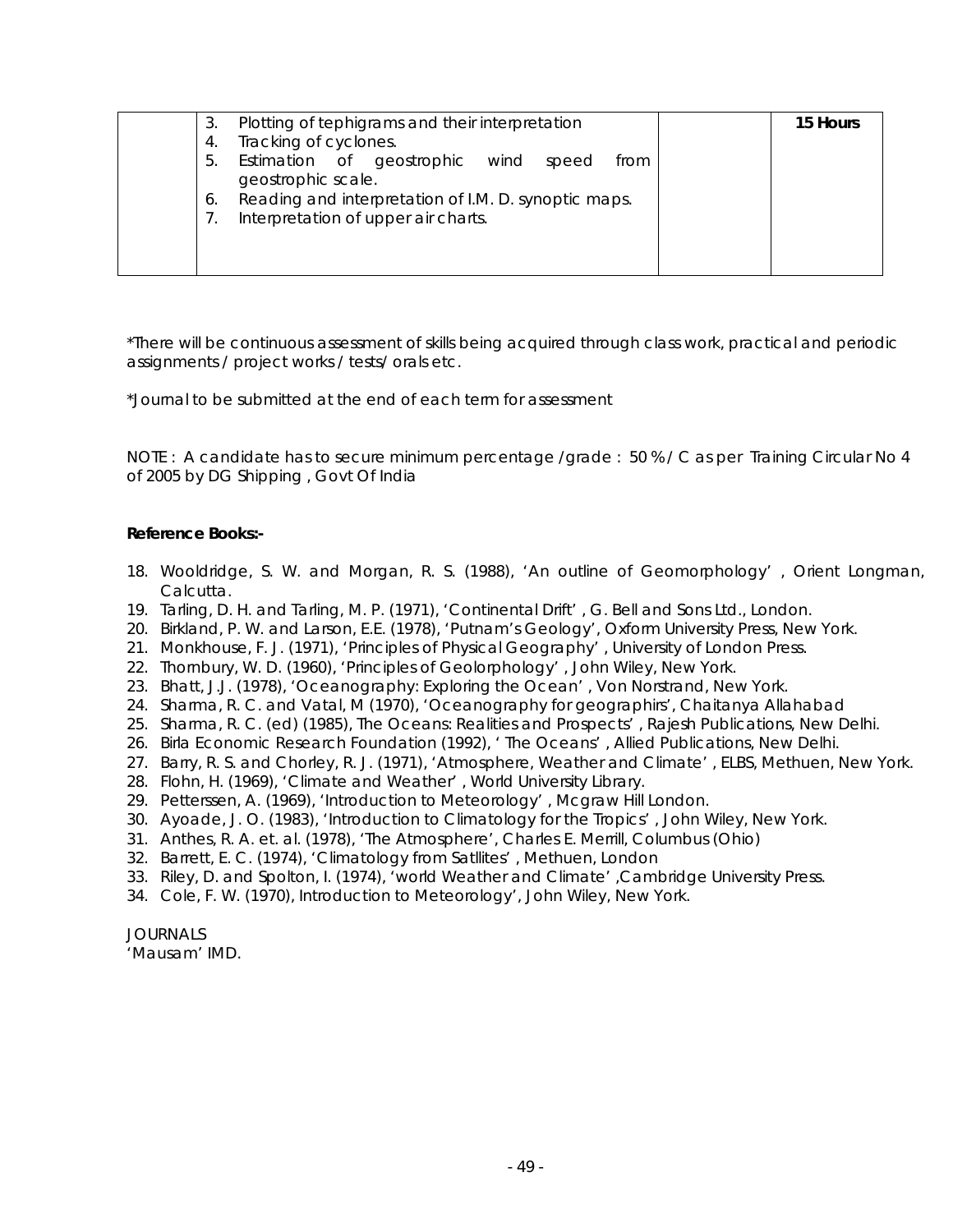# **MARINE ENGINEERING & CONTROL SYSTEM- II**

|                 |                                                                                                                        | <b>Theory</b> | Practical |
|-----------------|------------------------------------------------------------------------------------------------------------------------|---------------|-----------|
| <b>UNIT I</b>   | <b>SEMESTER - IV</b>                                                                                                   | 18 Hours      |           |
|                 | <b>SECTION - A</b>                                                                                                     |               |           |
|                 | Fresh water: Methods of generation of freshwater from                                                                  |               |           |
|                 | seawater at sea. Principle, construction & operation of                                                                |               |           |
|                 | freshwater generator, steam evaporator, flash evaporator                                                               |               |           |
|                 | & reverse osmosis plant. Treatment of water for obtaining                                                              |               |           |
|                 | portable water. Storage and supply of fresh water in ships.<br>Fresh water and sanitary water. Hydrophase systems.     |               |           |
|                 |                                                                                                                        |               |           |
|                 | <b>SECTION-B</b>                                                                                                       |               |           |
|                 | Refrigeration & Air conditioning: Principle of refrigeration,                                                          |               |           |
|                 | compression refrigeration cycle, components & operation.                                                               |               |           |
|                 | Arrangement of cold storage holds.                                                                                     |               |           |
|                 |                                                                                                                        |               |           |
|                 | <b>SECTION-C</b>                                                                                                       |               |           |
|                 | Working principles: Classification of various types of                                                                 |               |           |
|                 | engines, various types of modern diesel engines. Basic                                                                 |               |           |
|                 | principles of cycles, P-V diagrams, work done etc.                                                                     |               |           |
|                 |                                                                                                                        |               |           |
|                 |                                                                                                                        |               |           |
| <b>UNIT II</b>  | <b>SECTION-A</b>                                                                                                       | 14 Hours      |           |
|                 |                                                                                                                        |               |           |
|                 | Compressed air: Air compressor, uses of compressed air.<br>Storage and distribution of compressed air.                 |               |           |
|                 |                                                                                                                        |               |           |
|                 | <b>SECTION-B</b>                                                                                                       |               |           |
|                 | Pumps: working principle, construction of different types of                                                           |               |           |
|                 | pumps. Selection of pumps for different duties onboard the                                                             |               |           |
|                 | ship.                                                                                                                  |               |           |
|                 | SECTION-C                                                                                                              |               |           |
|                 | Four stroke and two stroke engines.                                                                                    |               |           |
|                 |                                                                                                                        |               |           |
|                 |                                                                                                                        |               |           |
|                 |                                                                                                                        |               |           |
| <b>UNIT III</b> | <b>SECTION-A</b>                                                                                                       | 13 Hours      |           |
|                 | Bilge, ballast, fire, cargo & other pipelines of different type                                                        |               |           |
|                 | of ships.                                                                                                              |               |           |
|                 | <b>SECTION-B</b>                                                                                                       |               |           |
|                 |                                                                                                                        |               |           |
|                 | Steering: Common types of steering gear, electro hydraulic<br>steering gears, 2 & 4 Ram systems, Telemotor and control |               |           |
|                 | systems. Safety features. Emergency arrangements.                                                                      |               |           |
|                 | Legislation national and international, Operations and                                                                 |               |           |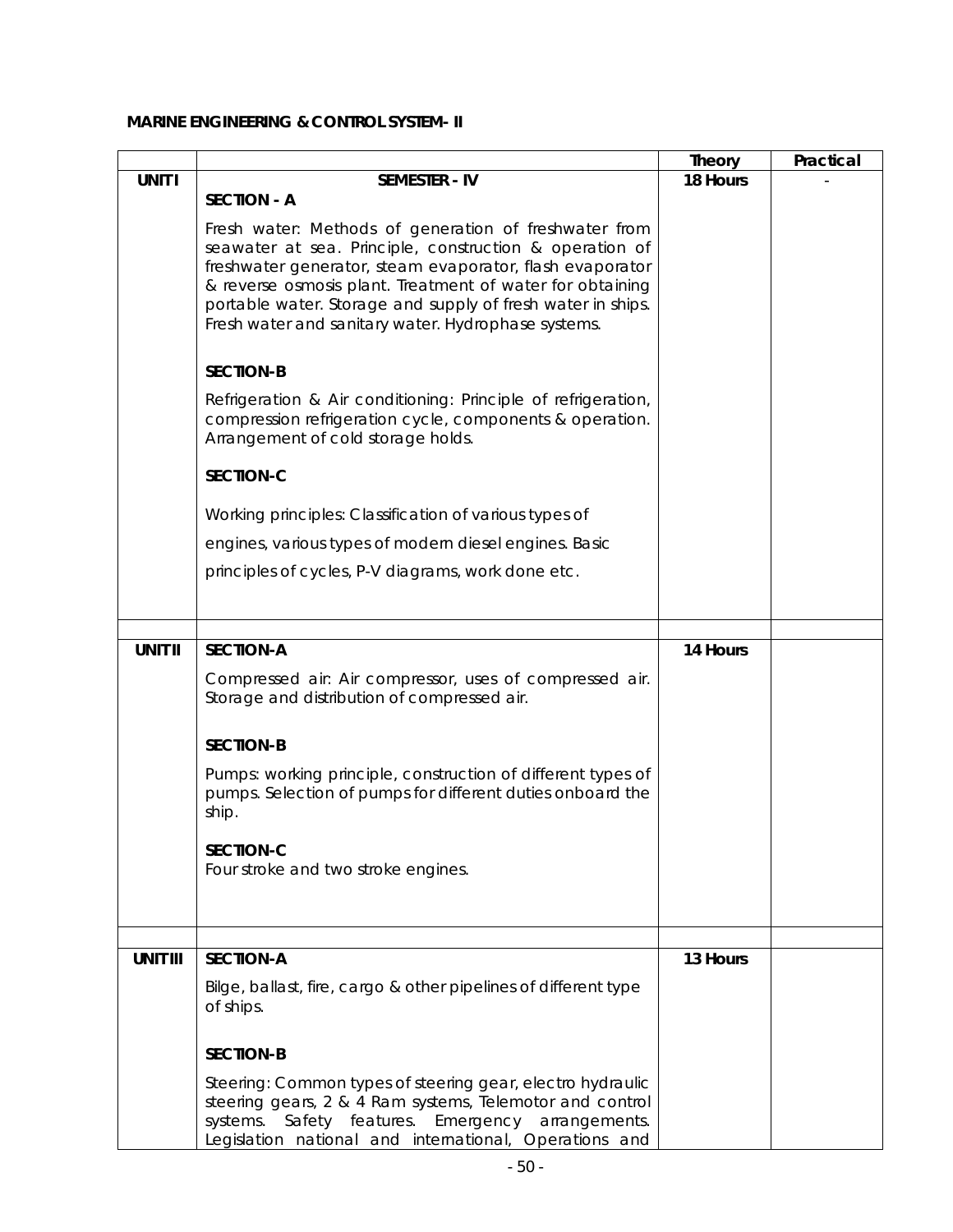| maintenance.                                                                                                                                                                                                                                                                      |          |
|-----------------------------------------------------------------------------------------------------------------------------------------------------------------------------------------------------------------------------------------------------------------------------------|----------|
| SECTION-C                                                                                                                                                                                                                                                                         |          |
| Components: Construction, main components and                                                                                                                                                                                                                                     |          |
| working of two and four stroke engines.                                                                                                                                                                                                                                           |          |
| <b>PRACTICALS</b>                                                                                                                                                                                                                                                                 |          |
| <b>BASIC MARINE WORKSHOP</b><br>13. Edge preparation on steel objects for welding<br>14. Welding of simple joints.<br>15. Removal & fittings of ball bearing<br>16. Overhaul of valves practice on fittings on pipelines<br>17. Competency - Cutting & planning Dove tail joints. | 15 Hours |

\*Journal to be submitted at the end of each term for assessment

NOTE : A candidate has to secure minimum percentage /grade : 50 % / C as per Training Circular No 4 of 2005 by DG Shipping , Govt Of India

| 6. Basic Marine Engineering                | J.K. Dhar         |
|--------------------------------------------|-------------------|
| 7. Engineering Drawing                     | <b>Bhat</b>       |
| 8. Engineering knowledge for Deck Officers | Reed              |
| 9. General Engineering knowledge Vol. 8    | Reed              |
| 10. Mechanical Engineering Science         | Hannah & Hiller   |
| <b>Marine Auxiliary Machinery</b>          | Souchette & Smith |
|                                            |                   |